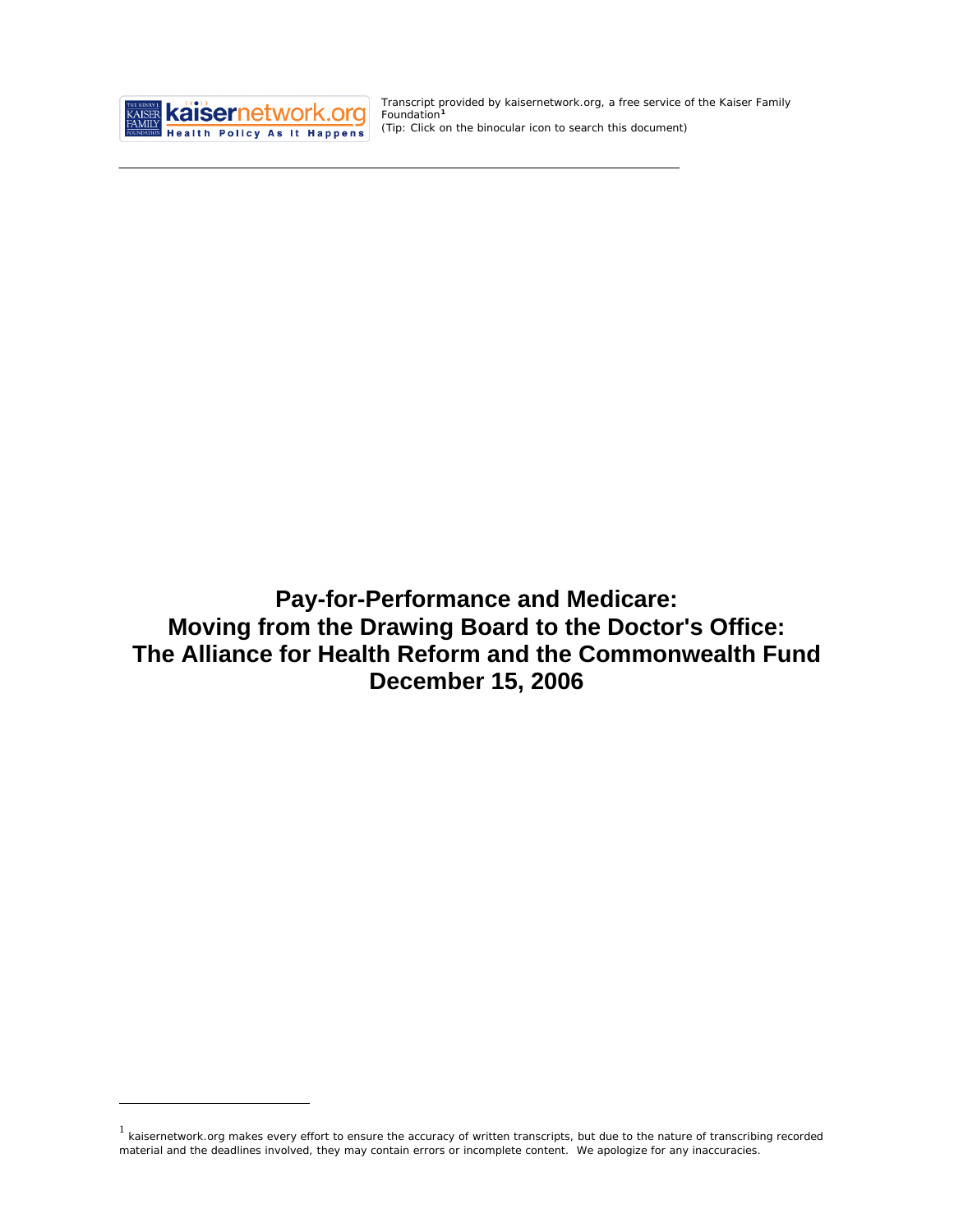#### [START RECORDING]

**ED HOWARD:** — indicated, I'm Ed Howard with the Alliance for Health Reform. There are still a few seats up front, as always, in case you're in the back looking for one. I want to welcome you on behalf of Jay Rockefeller, our chairman; Bill Frist, our vice-chairman; our soon to be cochair, Susan Collins; to a briefing on a topic that's really right at the forefront of every discussion about how to improve U.S. health care system and that is paying for better performance, P4P.

 Since we last looked at this topic broadly, why almost 18 months ago, a lot of new P4P arrangements have been put in place, most recently assuming a presidential signature, a plan to begin a P4P arrangement for physicians in Medicare that was put in place as part of the fix for what would otherwise have been a 5-percent cut in Medicare reimbursement for physicians starting in January. It's a new Institute of Medicine report on the topic that has stimulated a lot of interest in this area and we're going to hear a lot more about that today. We have three of the members of the panel with us on our panel today.

 Our partner in today's endeavor is the Commonwealth Fund, a private philanthropy whose work stresses the need for a health system that performs at a high-level and therefore is looking for the right incentives. Happy to have both Stu Guterman, who will be co-moderating with us today from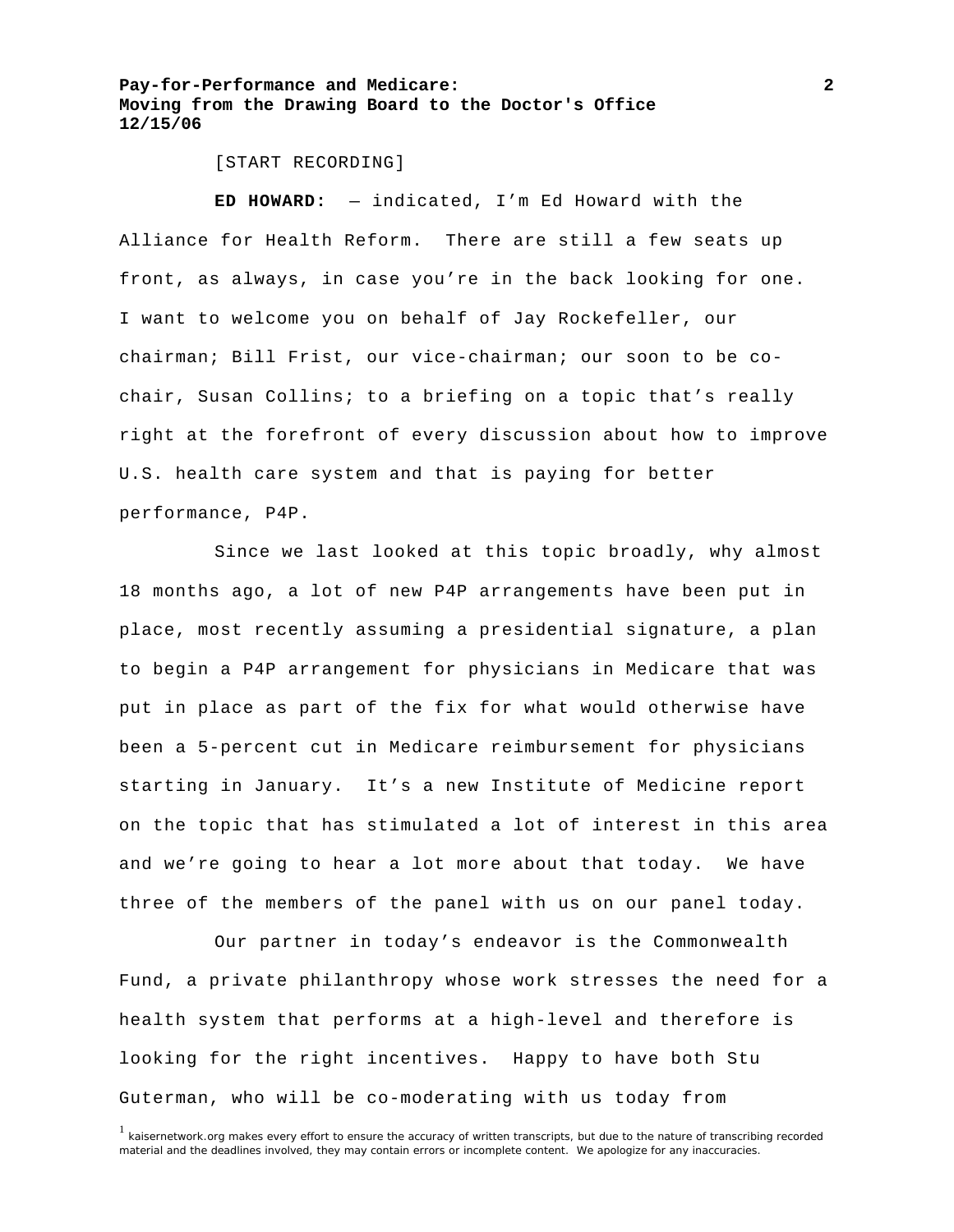Commonwealth and, I believe, Karen Davis, who's the president of the Commonwealth Fund, is in the audience. Thank you, Karen. And we have a number of other staffers. I want to thank all of them for their effort in putting together this event.

 Let me just handle a couple of logistical items before we get started. You'll find a lot of information in your packets. That information will be, in fact, in most cases already is on our Web site in case you want to access it electronically, that's allhealth.org. Tomorrow morning, or maybe Monday morning, I guess we ought to give them the weekend to work on it. You can view a webcast of this briefing on kaisernetwork.org and see the materials from the packets there as well. You'll find in your packets biographical information about the speakers, more extensive than we have time to give them credit for from the podium here. And of course, at the appropriate time, we'd love for you to fill out that blue evaluation form and feedback some information on how we can make these briefings better for you. There are floor mics when we get to the Q&A. There are also green cards that you can write a question on when we get to that point.

 As I noted, Stu Guterman is with us here from Commonwealth. He's the senior program director of their program on Medicare's future and he was a senior Medicare

<sup>&</sup>lt;sup>1</sup> kaisernetwork.org makes every effort to ensure the accuracy of written transcripts, but due to the nature of transcribing recorded material and the deadlines involved, they may contain errors or incomplete content. We apologize for any inaccuracies.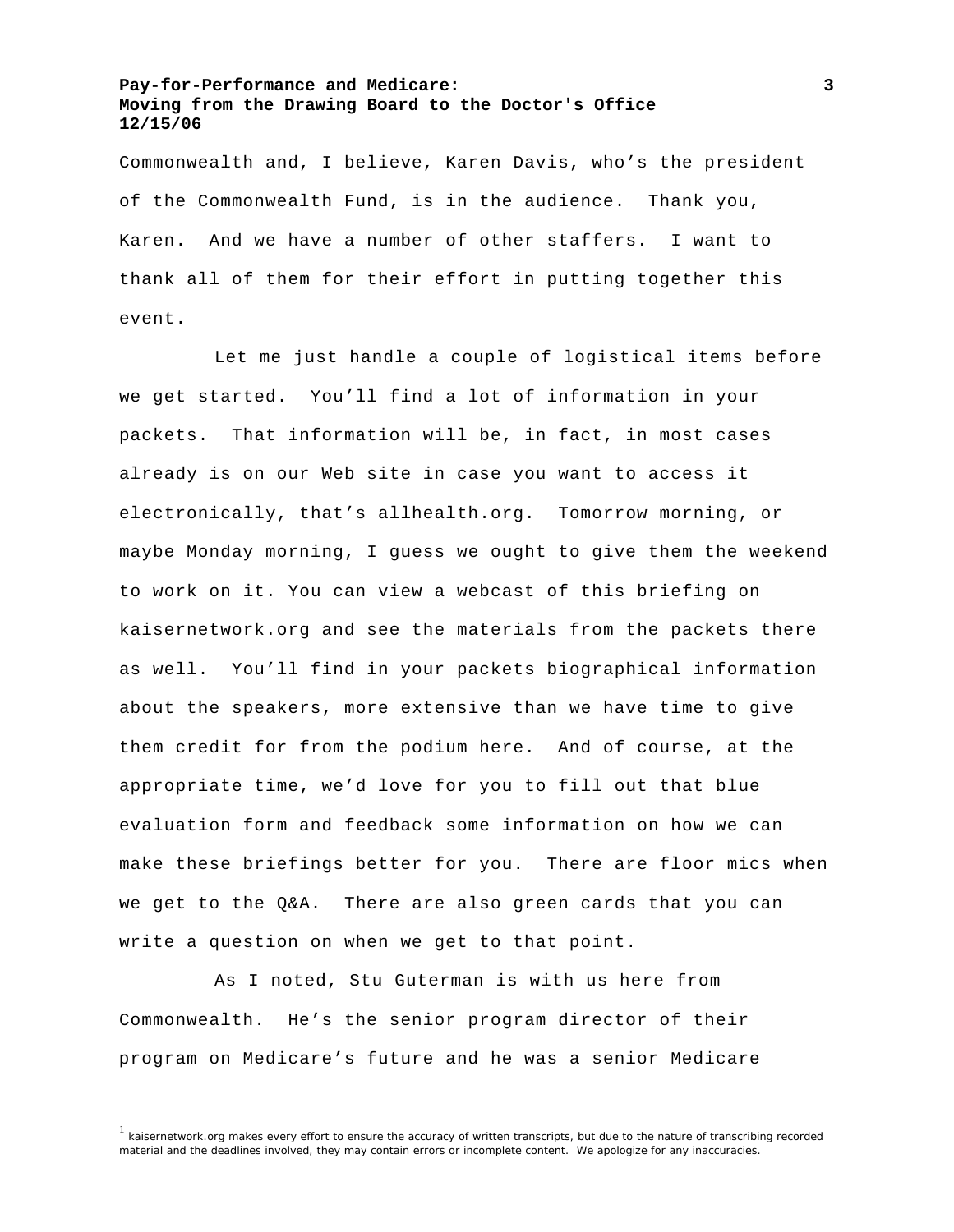analyst within CMS before that. So we're very pleased to have him here. Stu?

**STUART GUTERMAN:** Thanks, Ed, and I want to welcome everybody here and thank Ed and Lisa and the rest of the rest of the Alliance staff for helping us put this meeting together. I think it's going to be a very interesting discussion, particularly in light of the comments that have been aired this week and the legislation that was done last week.

 I just want to sort of set the stage for what I think is a terrific panel here by reminding people of an old maxim that I think really drives my thinking in this area and that is, "You get what you pay for." There's been a lot of discussion about pay-for-performance and whether it's good or bad. And I think that sort of misses the point. There are two things I need to say about that. One is that our health care system pays for performance now. Particularly, Medicare pays for performance. It pays for more complicated. It doesn't ask whether those services are better or more valuable. And when you think about pay-for-performance, you can argue about how to do it and what are the right measures and there will be some discussions about the detail in which the devil resides. But you have to remember that you do get what you pay for and the objective of pay-for-performance is to start paying for what you want rather than pay for more of whatever happens to be provided.

<sup>1</sup> kaisernetwork.org makes every effort to ensure the accuracy of written transcripts, but due to the nature of transcribing recorded material and the deadlines involved, they may contain errors or incomplete content. We apologize for any inaccuracies.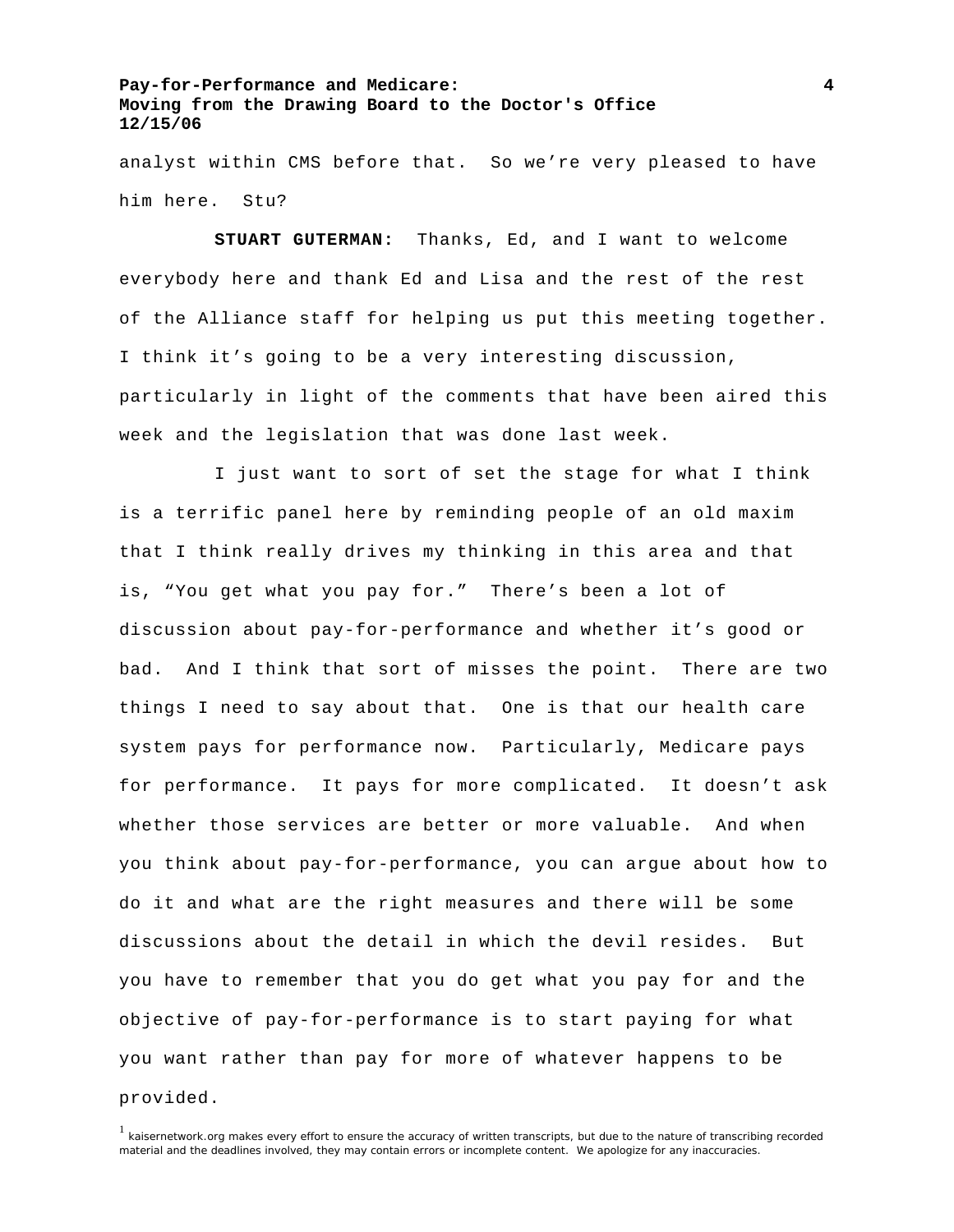So I won't take up too much time before the people who really are into this stuff can say what they have to say. So I'll start by handing the microphone over to Gail Wilensky, who will be the first speaker. She'll be followed by Bob Galvin, then Bob Barrinson [misspelled?], and then Alan Nelson will bat cleanup.

**GAIL WILENSKY:** Thank you. Good afternoon. It's a pleasure to be here to share with you the results an ILM study that was released in September. As was already mentioned, several of us on the podium here were on that study, as well as Karen Davis, who was also mentioned as being here.

 I'm going to take the liberty to summarize as I see it the most important parts of that report. But I want to start by briefly reviewing some of the points from the first report in this series. This is part of the Clinical Pathways to Quality series and represented a two-year effort by the Institute of Medicine. The first report in this series was on measurement performance, since if you want to think about realigning incentives, including but not necessarily limited to pay-for-performance, having a performance measurement system is a first order to accomplish. And so that was really the first order of business for this commission. As part that report, and I encourage you to go online to look at it if you haven't had an opportunity to do so, there were several important points that are relevant I think to today's discussion.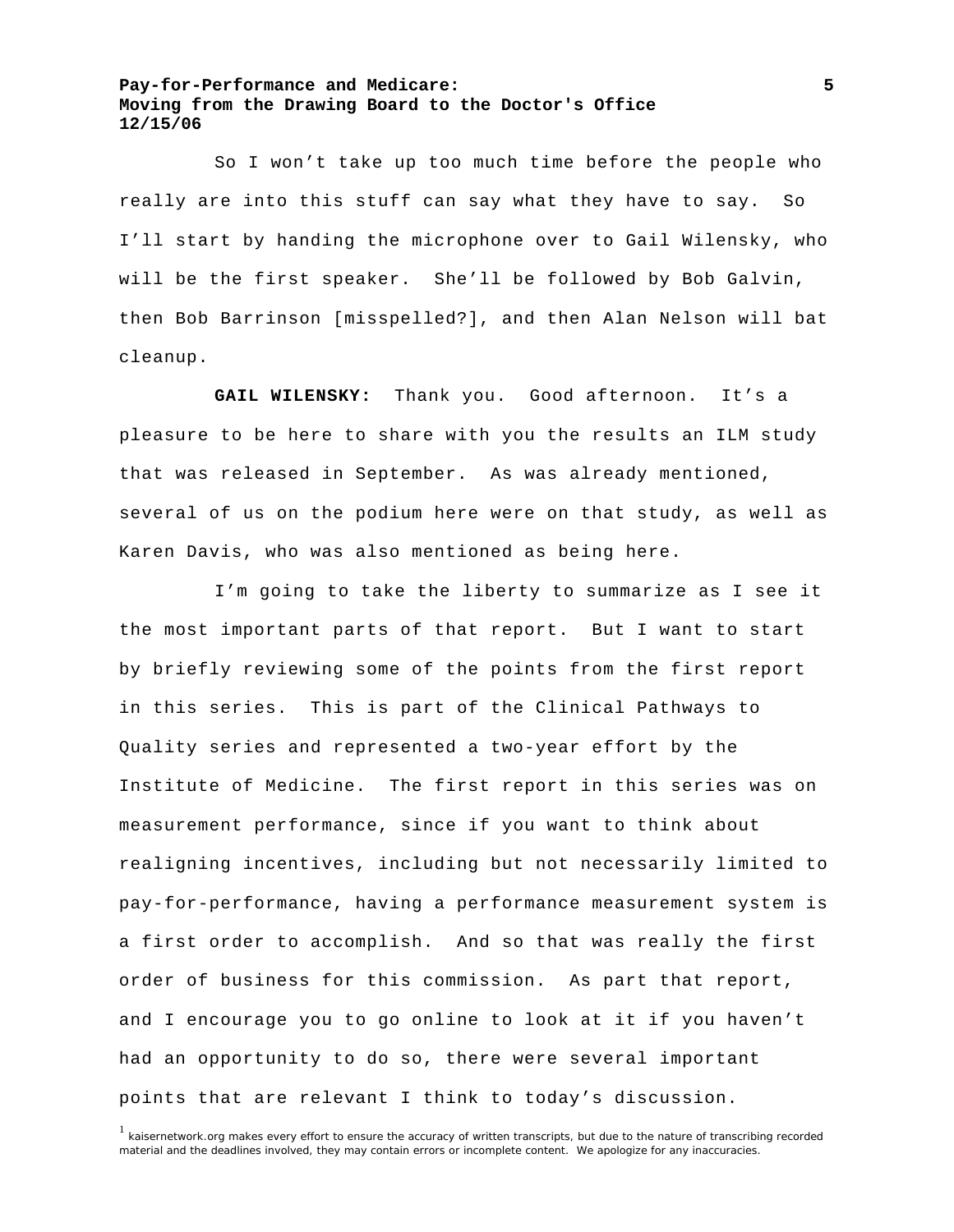After a number of years the quality chasm that the Institute of Medicine had reported and its now very famous report, *To Err is Human* in 1999, remains wide and spending is high and continues to grow rapidly. While there are a variety of orders or obstacles in terms of trying to learn how to spend smarter, the first order requirement is making sure that we have a way to assess and report performance. And that's basically the purpose of this first volume. There are a lot of initiatives that need to occur.

 But there needs to be a national system of performance measurement if we're going to achieve national goals. There's a lot of concern that's been raised about inconsistencies and duplications, what that will do in terms of being able to measure accurately performance in health care and also concern about the burdens that that would otherwise place on hospitals and physicians, nursing homes, home cares, all of those institutions and clinicians that are involved in providing health care through Medicare or through other parts of the health care sector. In order to have the information be credible and believable and acceptable, it has to be transparent. It has to be understood. And it has to be publicly available to any and all who want to be able to see it.

 And finally, as frustrating as it might be, we are where we are. We need to start with a starter set that

<sup>1</sup> kaisernetwork.org makes every effort to ensure the accuracy of written transcripts, but due to the nature of transcribing recorded material and the deadlines involved, they may contain errors or incomplete content. We apologize for any inaccuracies.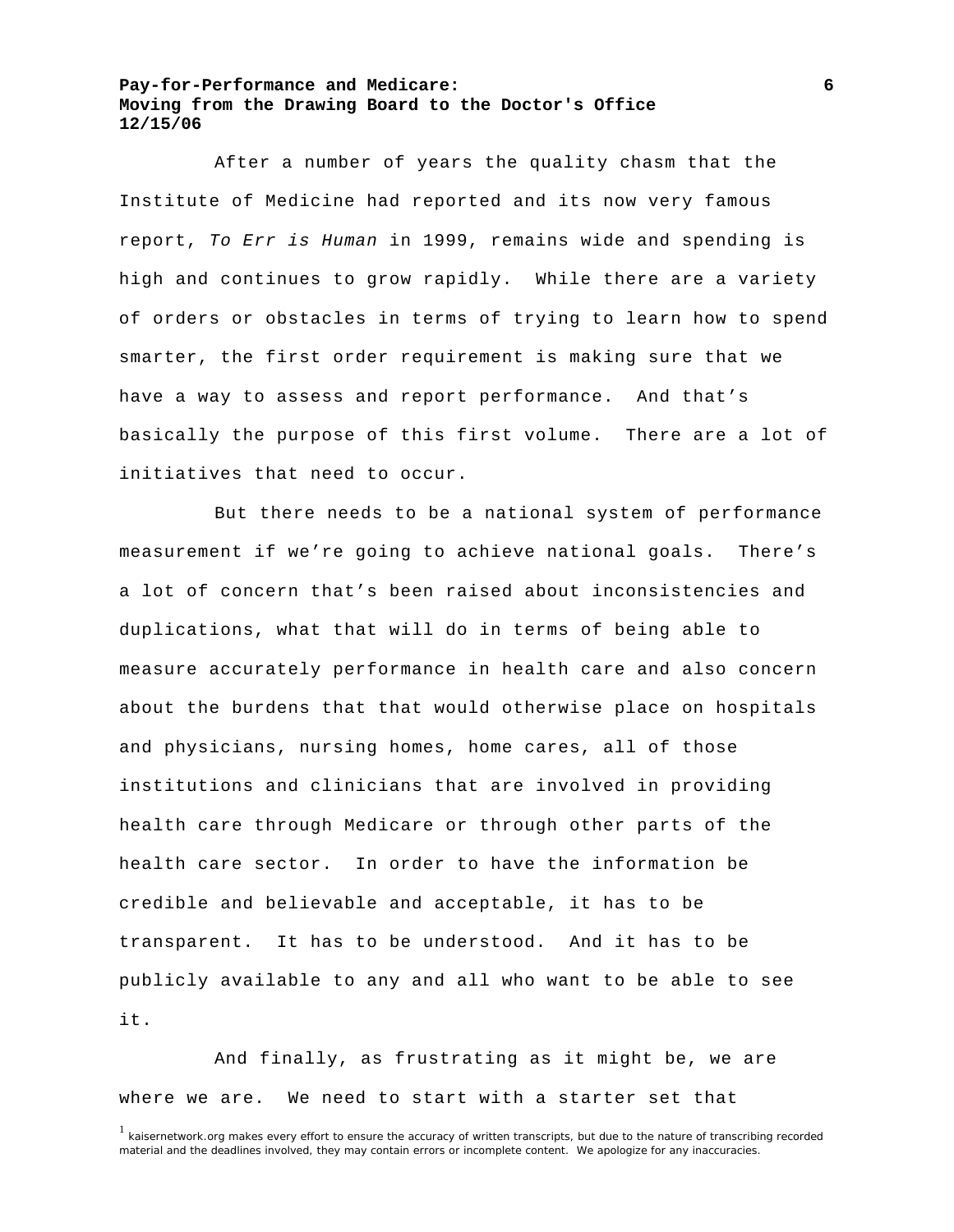recognizes a health care system where the measurements such as they are, will be for individual events like physician office visits or hospital stays reported on a provider by provider basis, even though most health care is really about the health care provided to an individual during an episode of care and is likely to involve a number of different clinicians and may well cross institutional settings and may well involve care over time. Ultimately that is the kind of information that we want to see available so that shared accountability and performance can be measured sensibly. But it's not where the world is now and that's where we need to start. And so that was the recommendation, is start where we are. And it lays out a blueprint for where we need to go over the course of the next three to five years.

 Let me jump forward now to the third report. The second report, by the way, for those of you who are interested, was about QIOs and that was released in March. In this third report, which I also suggest that you look at, there are several key messages and then I'm going to summarize the recommendations themselves.

 The first is that Medicare is a broken payment system. As someone who has spent many a year worrying about Medicare as administrator and through MedPAC and PPRC, it is a sad statement to have to make but it is one that I concur with fully. We regard pay-for-performance as an important but

<sup>&</sup>lt;sup>1</sup> kaisernetwork.org makes every effort to ensure the accuracy of written transcripts, but due to the nature of transcribing recorded material and the deadlines involved, they may contain errors or incomplete content. We apologize for any inaccuracies.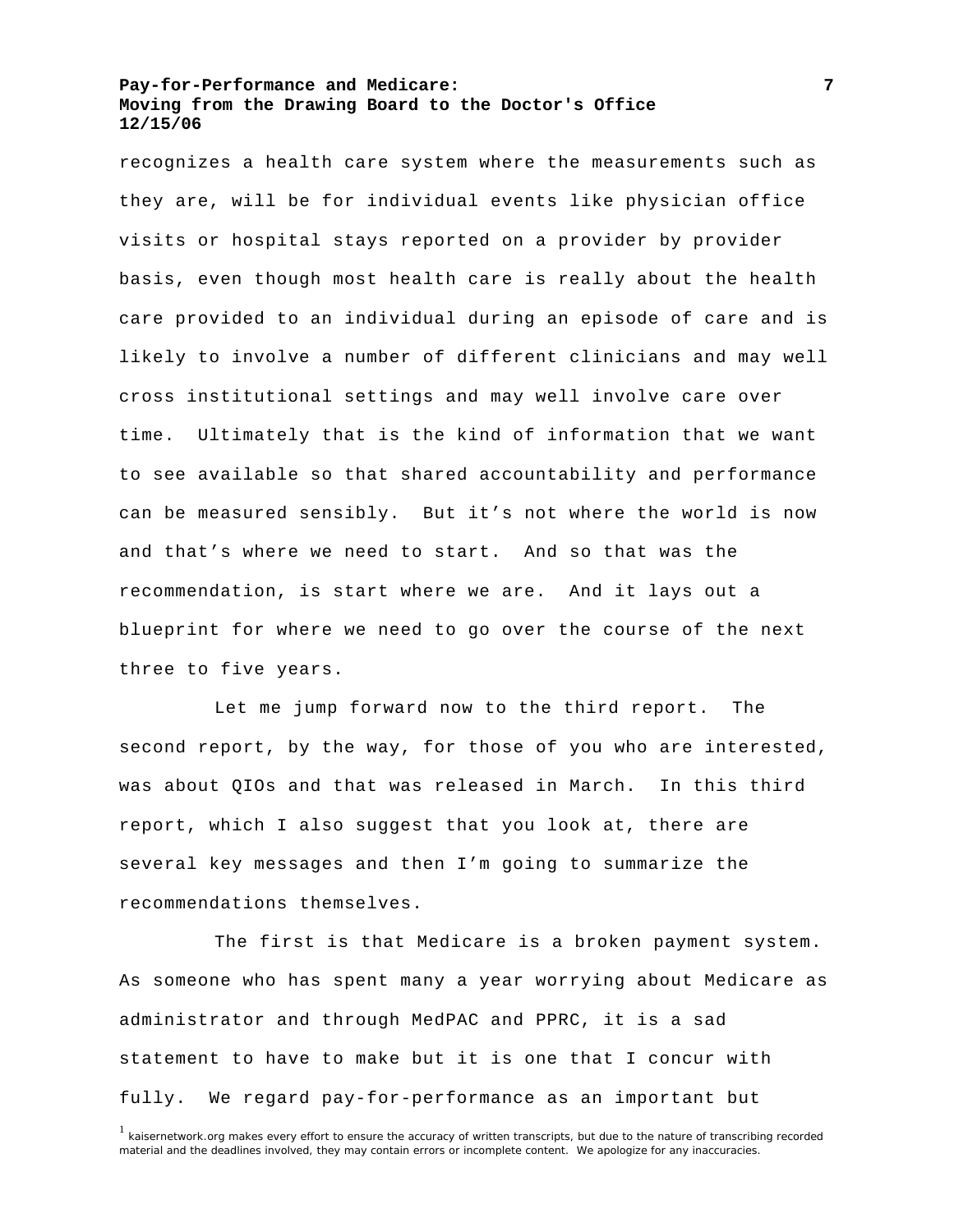definitely not the only change that needs to occur. There are unfortunately no magic bullets, no silver panaceas that are out there. Many steps will be needed to be taken in order to remedy the problems in Medicare. But trying to change the reimbursement system using this among other mechanisms is one strategy. We acknowledge that evidence base for pay-forperformance is not robust but the evidence base about the current reimbursement system is quite robust in terms of what it is doing. As Stuart indicated, we are paying for performance; it's just not very desirable performance right now.

 We need to encourage the things that we think are important and basically the group summarized them as three different areas: high quality, efficiency, and patient centeredness. That is a way to try to group the six goals that the IOM speaks about. And because there is much that we don't know yet, the report recommends something that has been labeled "active learning." That is we need to make changes, see the results, modify the system in response to the results and continue on that process.

 Let me move now to the specific recommendations that were included. The first is that we need to see a phased approach. That's consistent with what I've just said. There are a lot of changes that need to be made. Some of them are easier because there's been more preparatory work than other.

<sup>1</sup> kaisernetwork.org makes every effort to ensure the accuracy of written transcripts, but due to the nature of transcribing recorded material and the deadlines involved, they may contain errors or incomplete content. We apologize for any inaccuracies.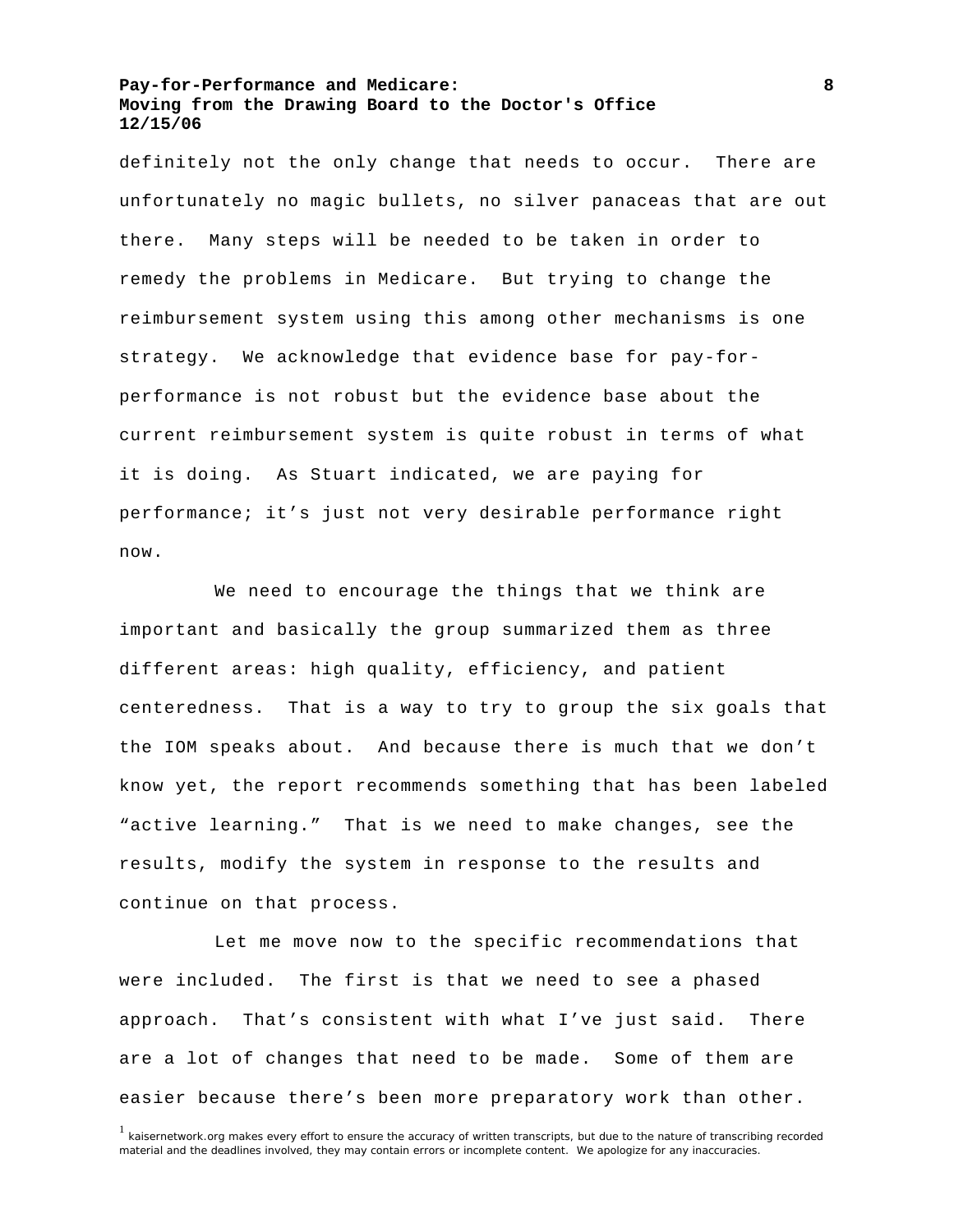We don't recommend jumping full-blown into a pay-forperformance system that would have a major shift in reimbursement.

 Initially we think that with the growth in Medicare that will be occurring under current law, there is enough money in the system. It's a question about how to redistribute some of the funds, except for the physicians. We recognize that with current law with the SGR there has been and continues to be, other than if the bill is signed for this coming year, expectations of a 4- or 5-percent reduction for the next several years. That would not be tolerable or consistent with the pay-for-performance using existing funds.

 While as I've mentioned, we think that ultimately the performance system and therefore the shared accountability and rewards that ought to occur ought to bring together the clinicians and institutions that impact the care an individual receives. Initially the funds ought to be provider specific. So any redistribution among hospitals ought to come from hospital funds and any redistribution under pay-for-performance for homecare ought to come from money that is part of homecare. Ultimately if you want to try to have a shared accountability, you will need to have consolidated pools of funding in order to reward the groups, individuals and institutions that are providing the care.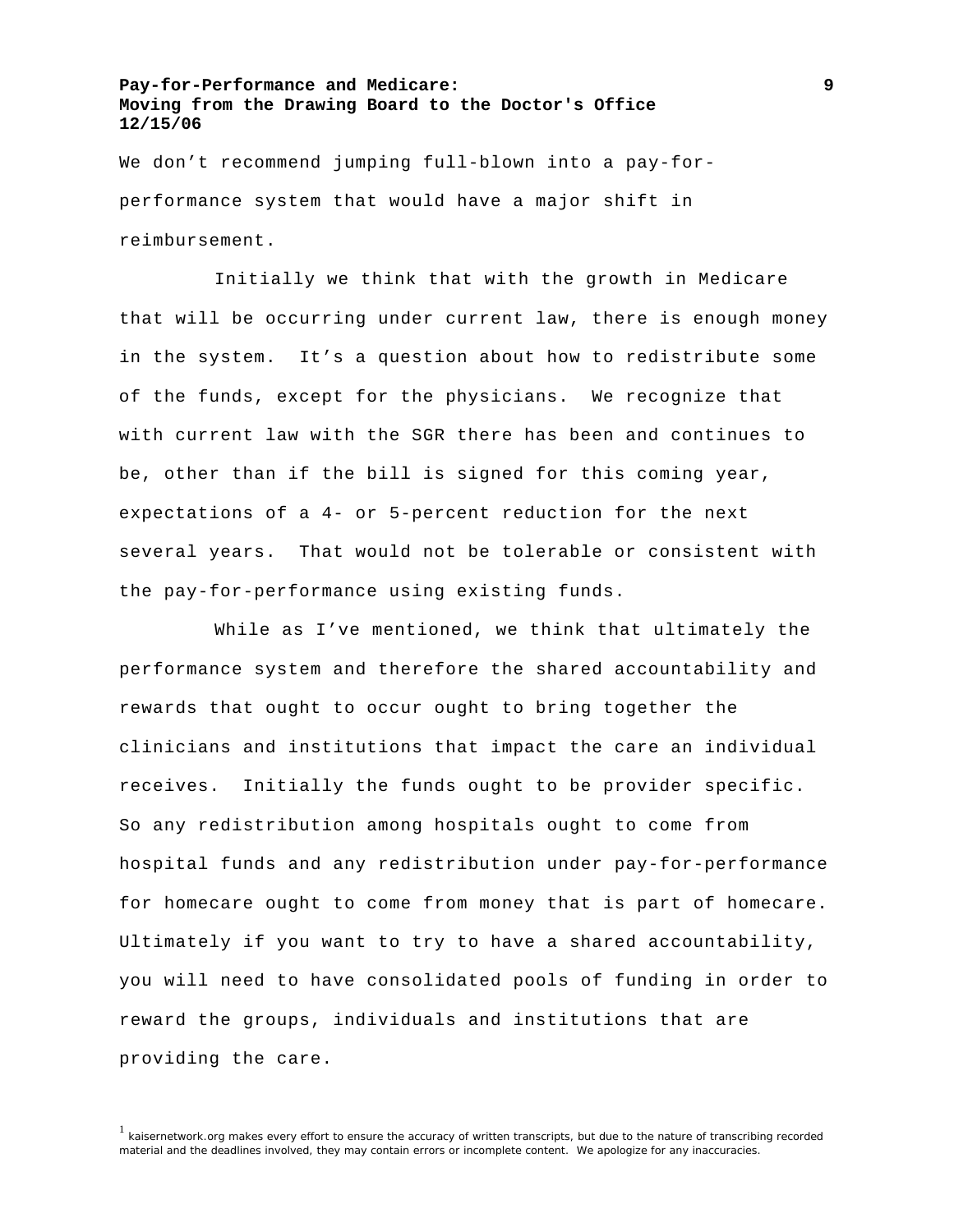And finally as I mentioned early on, if you think different aspects of health care are important, like quality and efficiency and patient-centeredness, you need to make sure all three are included when you design your awards. As a sidebar, I will say that the economists like myself on the group were worried that only quality might be rewarded and therefore you could end up spending more. The physicians and clinicians in the group were worried that only efficiency might be rewarded and that we would spend less but get less care. I think we all agree that you need to include those aspects that you think are important.

 Second set of recommendations, and then I'm going to summarize a couple of takeaway messages, is that initially we need to reward both achievement and improvement. Ultimately we would like to weight achievement more but we recognize that there's a lot of variation and quality out there. We want to encourage all or almost all anyone who is interested as a clinician or institution to provide. We need to be able to reward those that show some improvement. Although initially I was personally against pay-for-reporting, it seemed to me that ought to be part of participating in Medicare and getting paid at all, I can see that the pay-for-reporting has worked very well for hospitals. And I think we ought to start with that as the first step for not only physicians but for other groups. We will start with a narrow set of measurements, as I've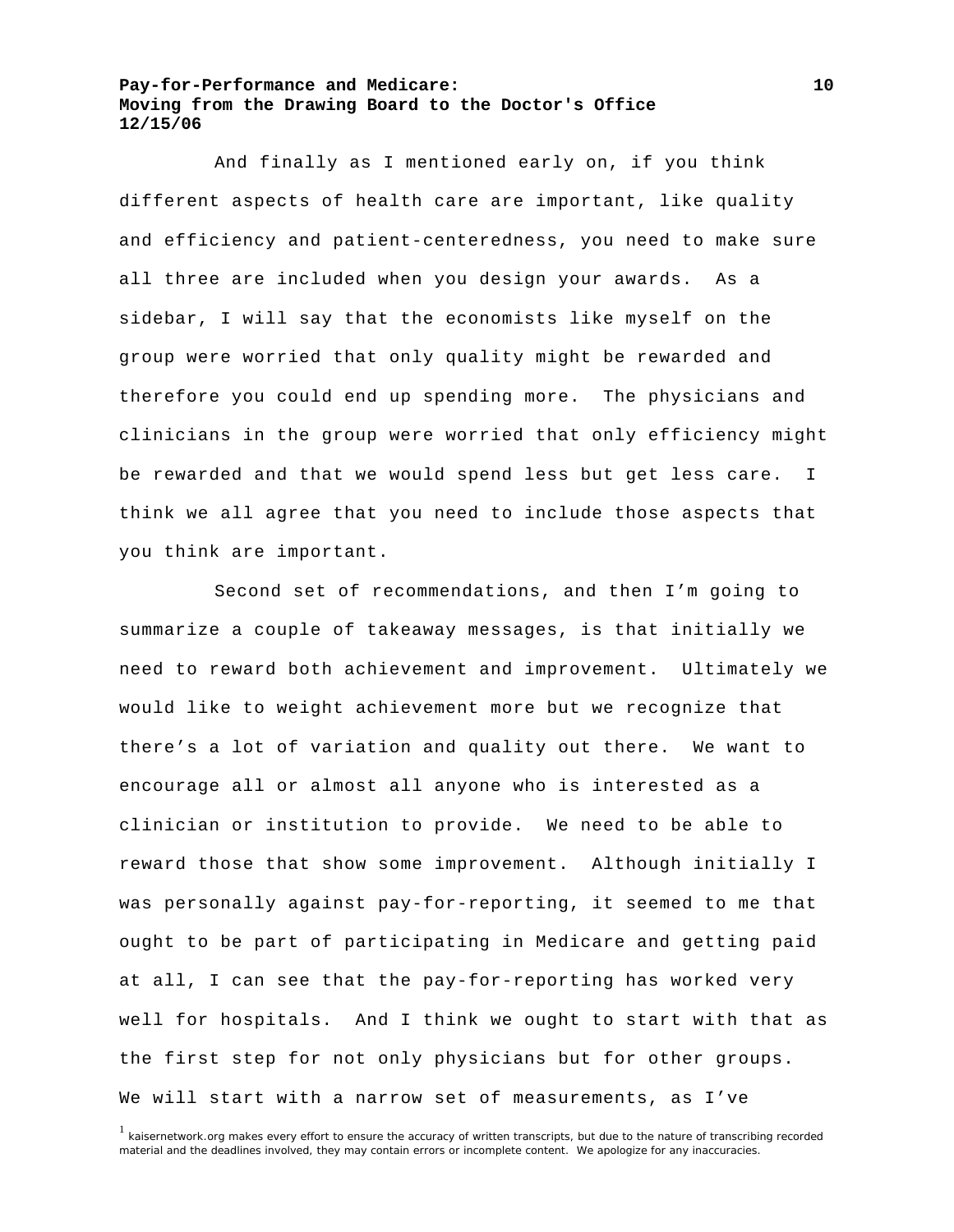described, and work over time to comprehensive measures. Physicians need to be brought in slowly because their measurement sets are frankly far less developed. We have recommended a voluntary basis for the first three years and then an assessment about how far along it's gone. Some of the groups, like The Society of Thoracic Surgeons, are very advanced in terms of their measures. Others are not nearly so advanced. And finally, but very importantly, in the short-term particularly, we need to make sure there is rewards for the person, probably a physician, who coordinates the care in a world in which most care is done in a fragmented way. This is a very important part about moving ahead into the future.

 So the takeaway messages here are some providers are already reporting quality measures like hospitals. Home care starts next year. We're pretty much ready to start for payfor-performance here. Start it soon but go slow. Second is with docs, it's much more varied. Problems particularly for small groups of physicians so therefore start voluntary and start on pay-for-reporting. And do what we can to encourage the physician participation. And finally recognize explicitly that while moving to this direction and it is an important first step, it is not the only thing that needs to happen. We need to find other ways of realigning financial incentives.

 A current one that I have been promoting is a notion of a broad scale or wide concept of gain sharing to encourage

<sup>&</sup>lt;sup>1</sup> kaisernetwork.org makes every effort to ensure the accuracy of written transcripts, but due to the nature of transcribing recorded material and the deadlines involved, they may contain errors or incomplete content. We apologize for any inaccuracies.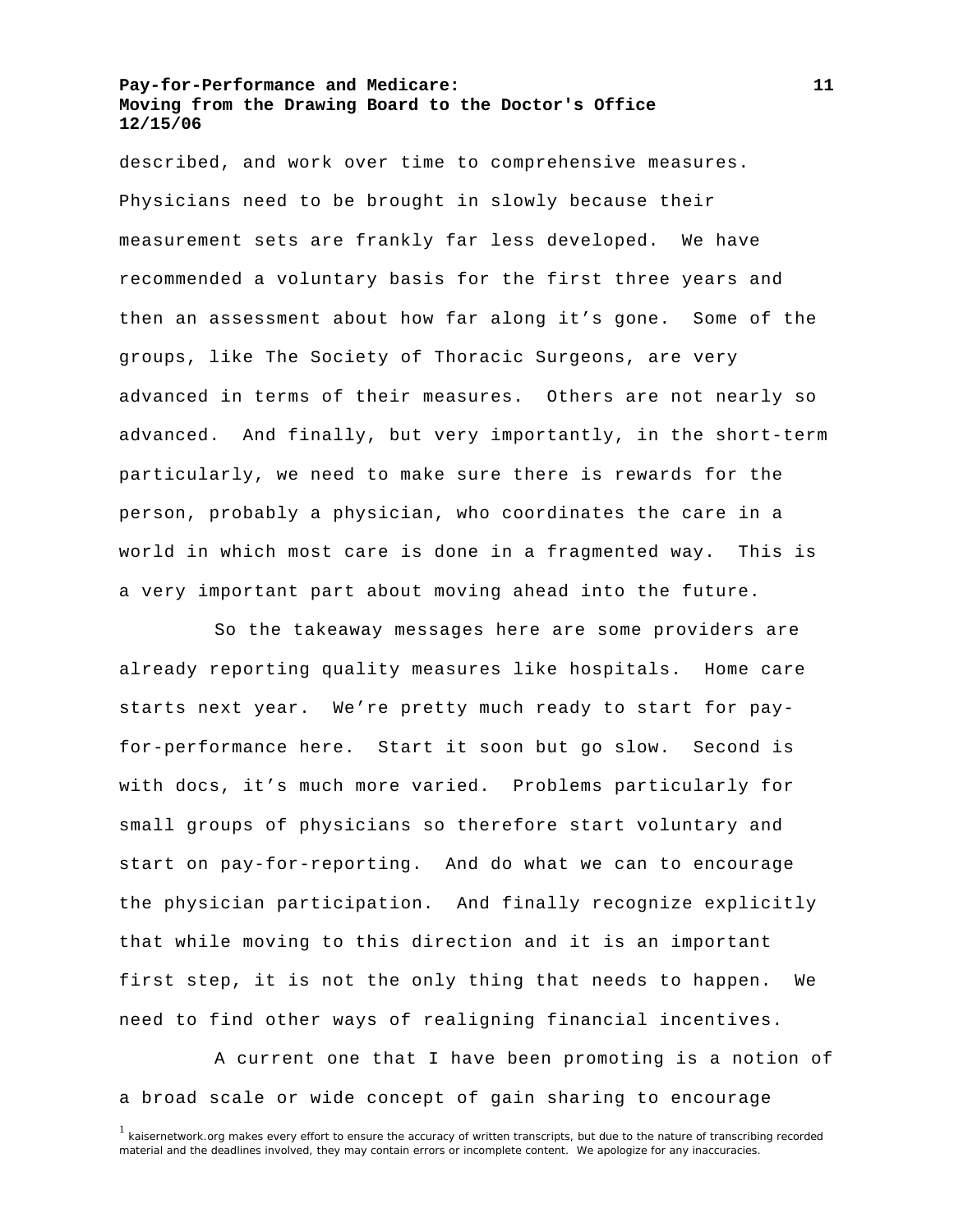physician and hospital participating in joint activities. They encourage real or virtual groups through such things as gain sharing and of course encourage health IT that would make life easier all around. Thank you.

**ED HOWARD:** Terrific. Thanks, Gail. Bob Galvin, would you pick up the [inaudible]?

**ROBERT GALVIN, M.D.:** Thank you, Ed, and hi, everybody. I think you read from my bio that I work for GE and I'm on the side that's responsible for purchasing health care. And one of the most exciting developments over really the last probably eight or 10 years in health care has been how closely coordinated the public sector and private sector has been around approaching how to buy health care. It's really been bipartisan. It's been across two administrations. And it's because, in a sense, we have more in common than we thought we have, which is we're both facing increasing costs and we're trying to figure out what the value is and kind of where to go next. I mean, one way of thinking about it is employers like GE on the private side can move faster than public sector and we can be a catalyst. But really public sector, particularly CMS when they execute it has a much bigger impact. So what you decide and what Medicare and what the Congress decides to do going forward around pay-for-performance is very important to us.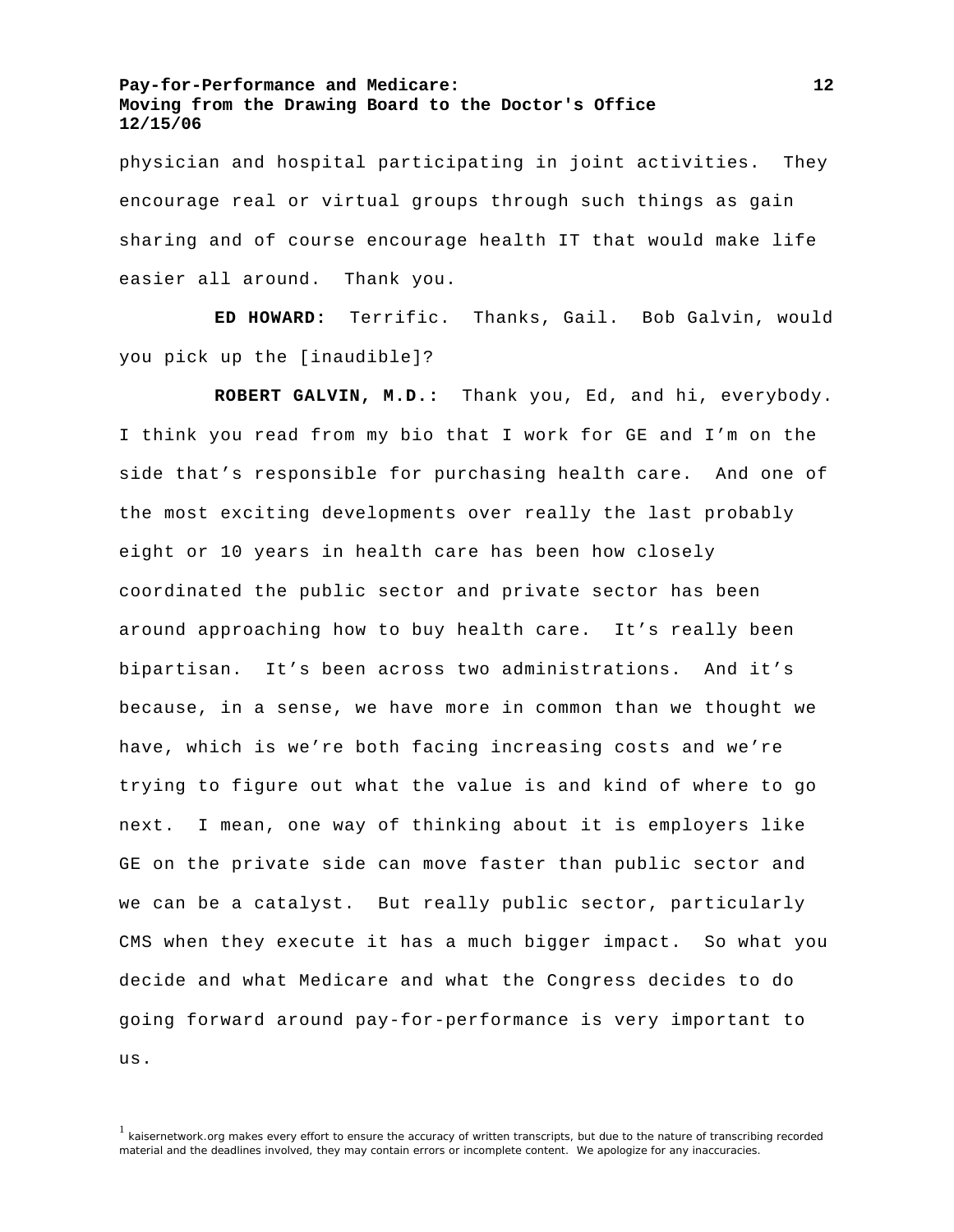So my talk today is going to have two topics equally divided. And the first I'm going give you a status report on pay-for-performance in the private sector. And then I'm going to give you some thoughts on how to think about P4P because the debate is flying.

 So let me get to the private sector. And kind of the word is that the private sector, and these are now employers and the health plans with whom they contract, have committed to pay-for-performance and they're moving very quickly. So there's now well over 150 programs out there. I saw a study recently that suggested that more than 80-percent of doctors and hospitals are feeling in someway a pay-for-performance kind of program. And it's growing very fast. So really a commitment is out there and it's moving. It comes out and it's worth talking a little bit about how we got there on the private sector because we are faced with the same cost pressures that Medicare is. At GE it's the senior management, it's the board, for CMS it's Congress. But it's really the same issue about what do we do about rising costs.

 And Gail mentioned and we all had a wake-up call probably right around 2000 when the series of IOM reports came out that told us it wasn't just costs it was quality too. And that led us to kind of move from cost containment to value. And some of us use this with our senior management who are not health care people, we just use this simple phase of saying,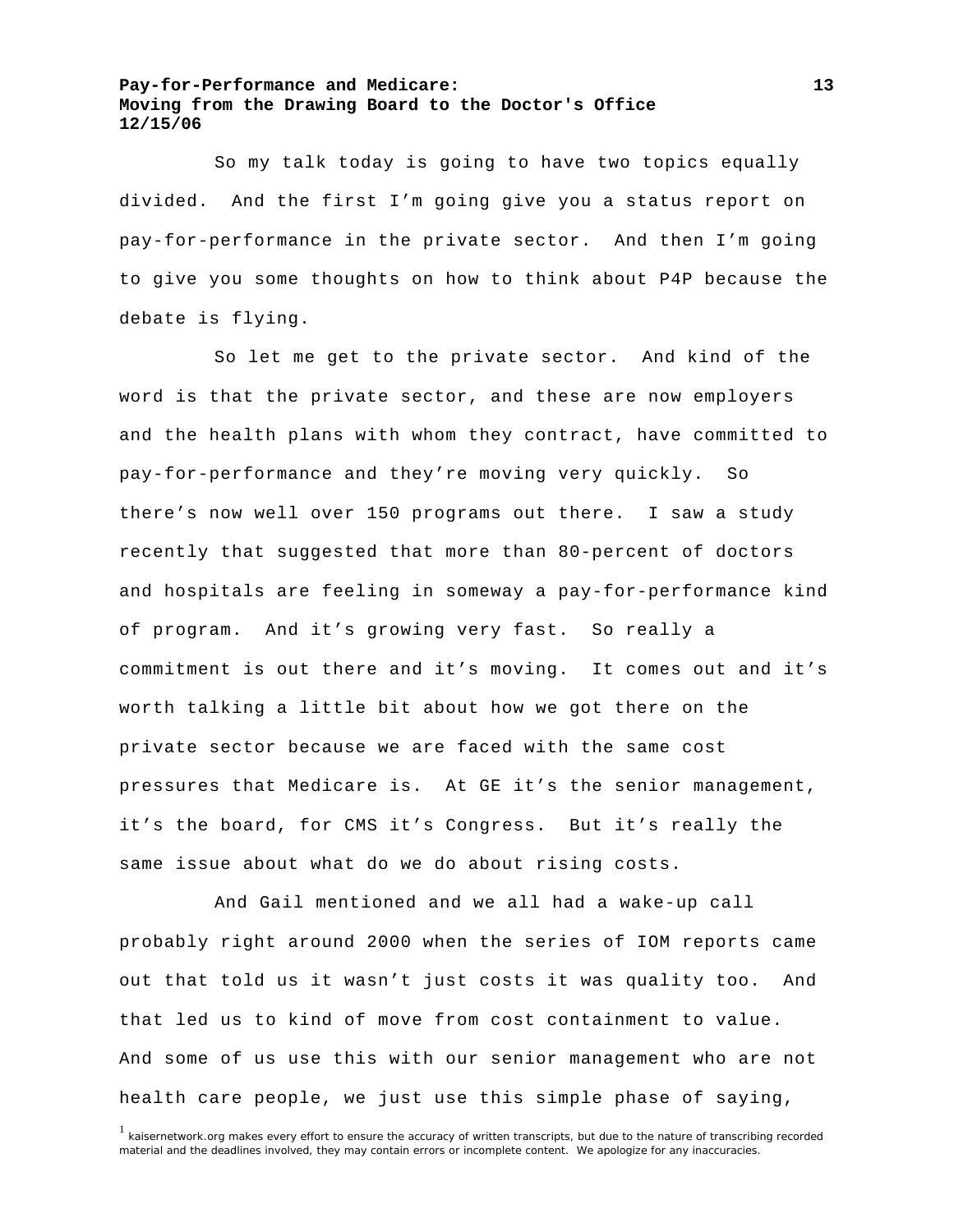"Just remember the numbers 100, 50 and 25." One hundred are the 100,000 avoidable deaths that occur in U.S. hospitals every year. Fifty-percent is the chance you have of getting the right care when you go to your doctor's office. And 25-percent is a low minimum for how much waste there is in the system in terms of variation and duplication.

 So as we move from the '90s, the micromanagement, kind of the whole HMO movement, the way that it evolved in the '90s, we really did start to move into much more of what call an accountability agenda. And it was really all about information and incentives. And information is what drove the Leapfrog Group, which I suspect many of you have heard of, to be founded. It was this idea that our employees and their family members and anyone covered under employer sponsored insurance had the right to know the performance of their doctors and hospitals about anywhere we could find out good data about it. And we thought incentives flowed from that as well. And I think Gail said well, it's not that we're driving incentives into the system, it's that the incentives that already exist have resulted in 100, 50 and 25. So doing nothing means we're going to get what we've had.

 The whole idea of pay-for-performance, and I'm going to talk to you a little bit about Bridges to Excellence, which is one example of it, really came about from a conversation I had with a practicing physician who saw a lot of patients with

 $1$  kaisernetwork.org makes every effort to ensure the accuracy of written transcripts, but due to the nature of transcribing recorded material and the deadlines involved, they may contain errors or incomplete content. We apologize for any inaccuracies.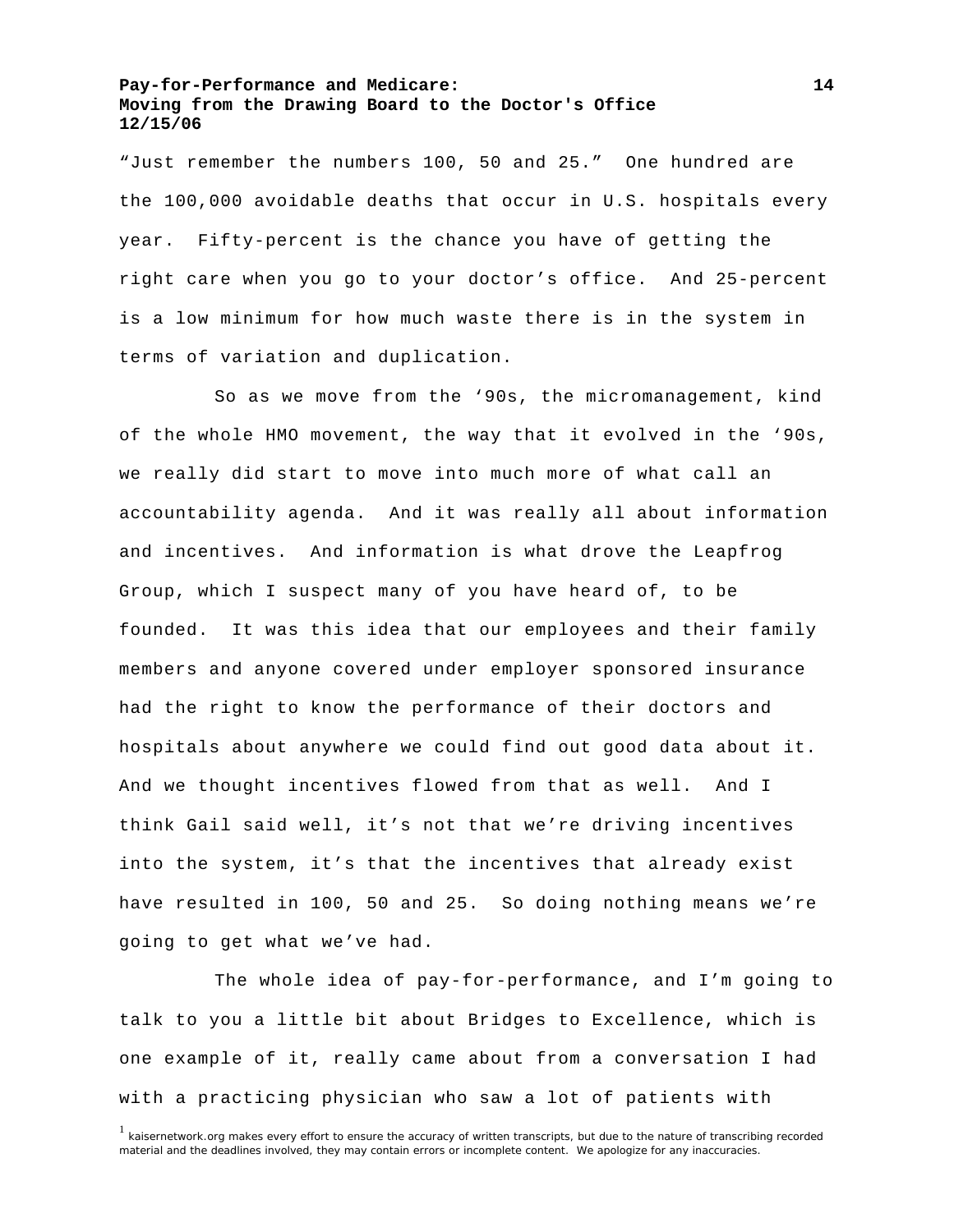diabetes. And I was asking her what her thoughts were about beginning to pay differently. And she told me an interesting story. And she said, "You know, I see mostly diabetics in my practice." And she was well known for this in the Boston area. And she said, "I talk to them by phone all the time. You know, I minimize their office visits. I do all the right things." And she said, "Because I get paid for every office visit and test I do, I'm making less money the better that I treat the diabetics." And she finally said something to me that stuck with me. She says, "If I keep getting better, I'm going to go out of business." And so that was a pretty profound statement from someone who was very dedicated to treating a pretty terrible disease.

 So we ended up starting this program called Bridges to Excellence. It was crossing the quality chasm. It was, how do we find a bridge over to excellence? And we asked the doctors to create it. And one of the debates going on about P4P is, "Is the government making the rules?" I think a very important tenant we had in the Iwenda [misspelled?] private sector was that the doctor's better be the creators of this because they were the ones who had to live with it. And they knew a lot more about treating patients than we did. So the physicians created it.

 And we came up with a recognition program. I'll walk you in the next minute briefly through how it works. So if you

<sup>&</sup>lt;sup>1</sup> kaisernetwork.org makes every effort to ensure the accuracy of written transcripts, but due to the nature of transcribing recorded material and the deadlines involved, they may contain errors or incomplete content. We apologize for any inaccuracies.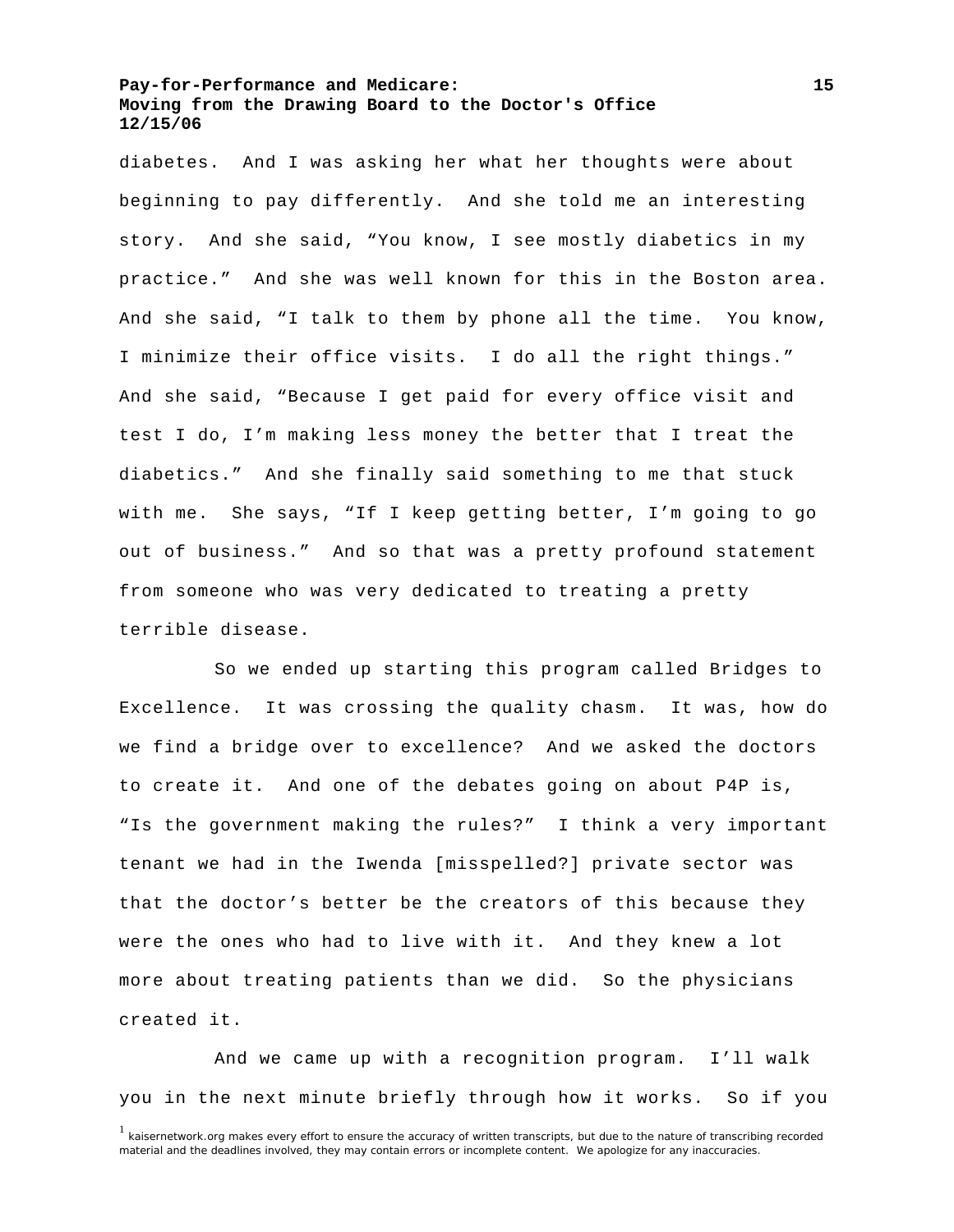see at least 35 diabetics a year, we ask these doctors to do chart reviews. And if you meet certain measurements over about 15 measures, you either get recognized or not recognized. Now the recognition program was made by the American Diabetic Association and NCQA. So this was not a bunch of employers deciding, this was the consensus process the NCQA is so well know for. And it's very hard to do. Less than 50-percent of doctors who apply for it get it because these are not simple process measures. You have to have the blood sugar below a certain level. You have to have the cholesterol below a certain level. There are very stringent requirements.

We got an actuarial analysis because, again, it's costs that drives it. We wanted to drive quality, but we really believed that in many cases better quality lowered cost. And it turns out that in this disease if you actually follow those expert guidelines all derived by physicians and the right societies, you actually save what turned out to be in our world, \$250 dollars a year on each diabetic. So we decided this was the physicians and the employers working together that we would spend 50 of those dollars on the patients to incentivize [misspelled?] them to help them to go to stop smoking programs, kind of to do what they needed to do to be better patients. And that we would simply divide the other 200, the payer, in this case GE because we're self-insured gets 100 and the physician would get \$100 dollars per patient per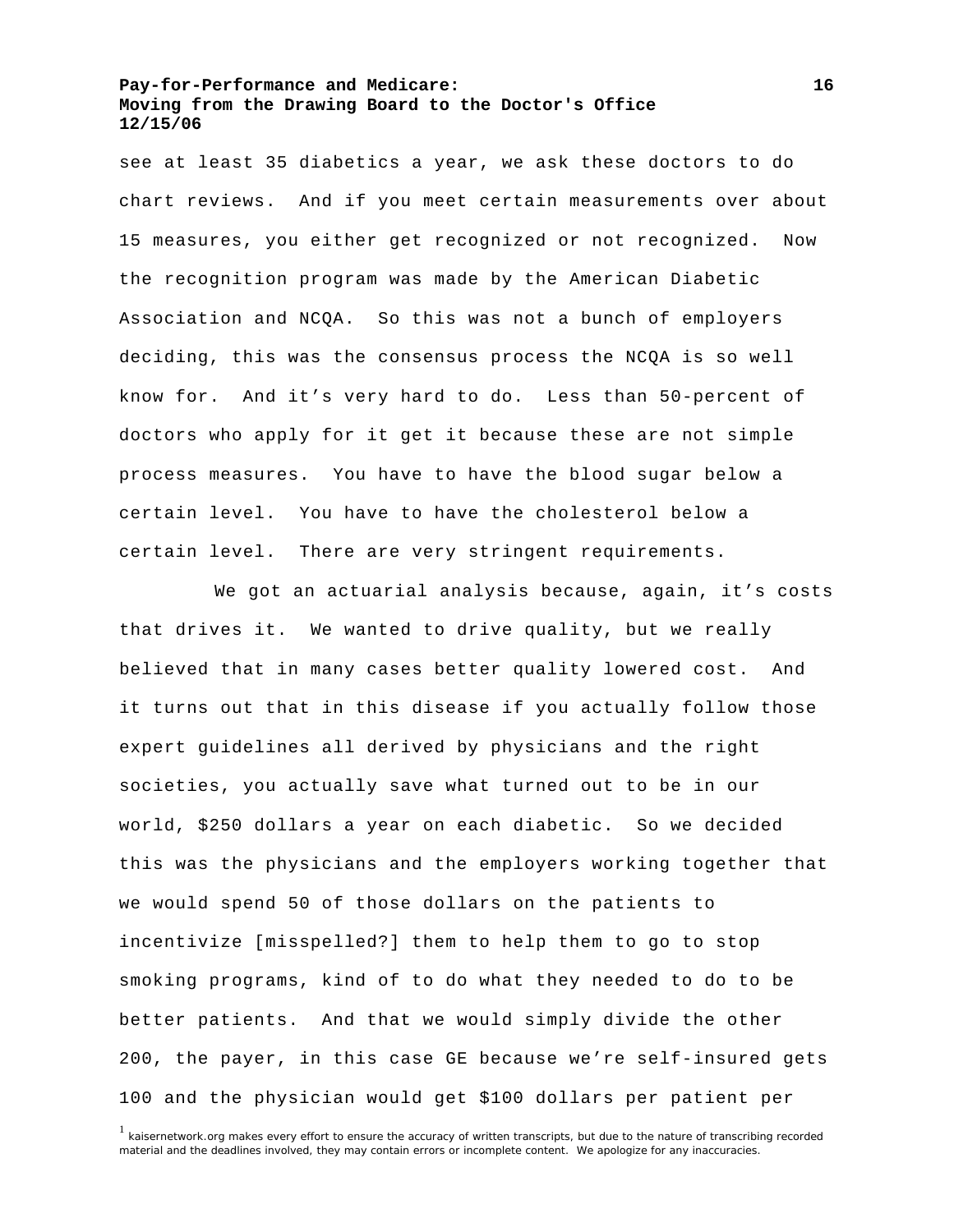year. If you have a few hundred diabetic patients and all the payers in your area are participating, we have several physicians who are making an extra \$15- or 20,000 dollars a year. The program is one example. It's working pretty well, part of this partnership it ended up being a demonstration product in the MMA Project. It's Section 649 as a matter of fact. And it's off and running and Stuart knows all about that.

 So I just wanted to give you a granular example of how one of these programs work. It's not always that easy. And you're going to hear that appropriately from the next two speakers that it is not as easy as that one sounded. But as you hear from the two of them and as you kind of probably read the *New York Times* article over this week and that packet you got was quite good, there's incredible debate going on.

 So the second part of my talk and it's really just a couple minutes is to kind of just give my thoughts about how you ought to think about this debate going on. So maybe these are guideposts. There's four of them.

 The first one is, don't believe the believers because if you do they'll lie to you again. And the reason is, as Gail said, we don't know a lot about this. And I think that if you come in saying this is the solution. We do this and we're going to solve our Medicare cost problem. I would not believe that. On the other hand, if you say all doctors are going to

<sup>&</sup>lt;sup>1</sup> kaisernetwork.org makes every effort to ensure the accuracy of written transcripts, but due to the nature of transcribing recorded material and the deadlines involved, they may contain errors or incomplete content. We apologize for any inaccuracies.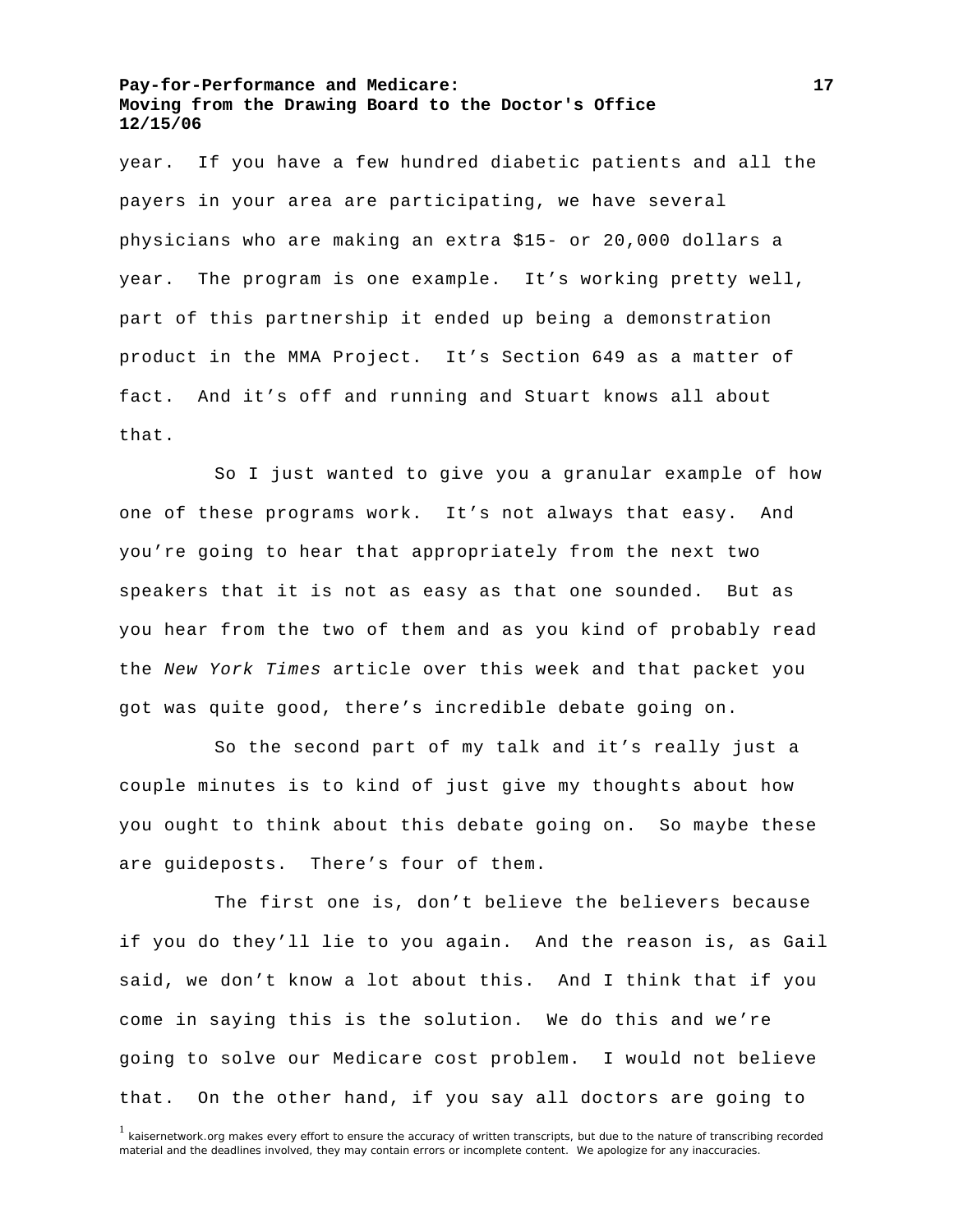reject this, this is offensive, this is not the way that we ought to go, I would not believe that either. So I think you really need to keep an open mind and don't believe the believers.

 I think secondly, I think you have to ask the right question. And I don't think the right question is, "Is payfor-performance the solution to the cost problem in Medicare?" I think the right question is, "What do we do differently than we have today?" because today gives us, as Gail said, 100, 50, 25: 100,000 avoidable deaths, 50-percent quality effectiveness, and at least 25-percent waste. So I think if we get too micro about the decision about pay-for-performance we get into the minutia of it, I think we can't lose the big picture that we have a system today. Remember that diabetologist who I talked to. You have a system today that has all the wrong incentives.

 I think the third thing I'd say is something I call, "Hurry up but take your time." And another way of saying this is it is awfully easy to get into analysis paralysis. And I think we find that a lot of very, very smart people on the policy side are appropriate thinking rigorously about this but it's very easy to dive down into analysis paralysis. And I use the word, "Hurry up, but take your time" because I can't help remember when I was a medical student and I was doing a surgery rotation with a very feared surgeon. And we were all scrubbed up in the O.R. and it was my job to suture the wound. And I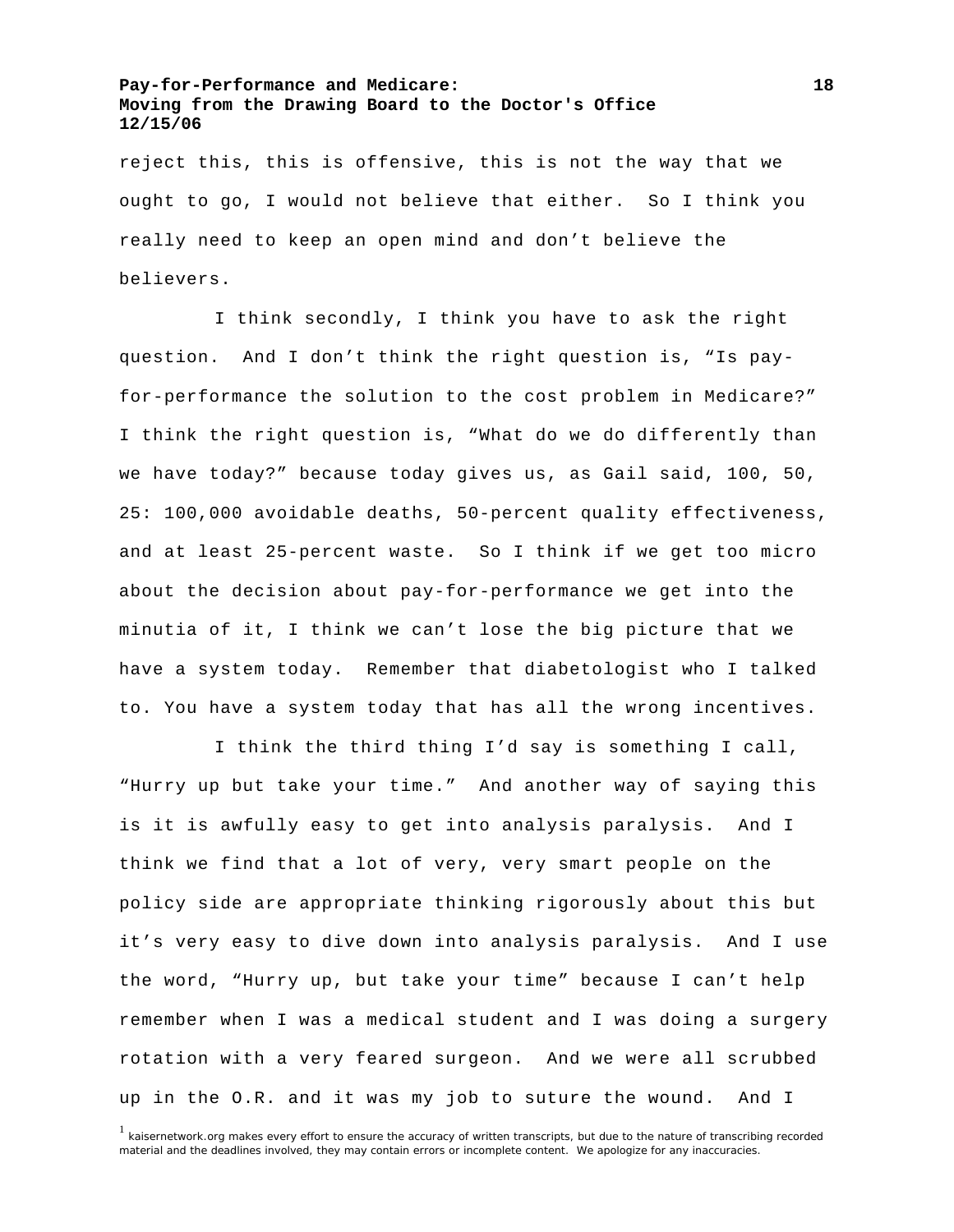started suturing the wound and as I was suturing it the sutures were absolutely beautiful. And the surgeon toward down and looked over me. And he said, "Son, hurry up." So I then started going as fast as I could. About 30 seconds later he looked down and the sutures did not look good at this point. And he said, "Son, take your time." And so I said, "Which one do you want me to do?" And he kind of looked disgusted and he said, "This is medicine son, hurry up and take your time." And I think that isn't a bad kind of metaphor for what I think we have to do in these kind of decisions.

 And the last thing I'd say is we have to use common sense. We're not always going to be right. Common sense doesn't always work, particularly in the health care sector. But common sense is a good guidepost however we make decisions. And in the end I think you have a couple choices. You're either going to pay for what you get, which is what we do now. Or you're going to get what you pay for, which is the way I think we need to move. And with that, I'm done. And I will hand it back to you.

 **ED HOWARD:** Thank you, Bob. Reequip our panel and go to our other Dr. Bob.

**BOB BARRINSON:** Well, it reminds me of my third-year medical student story of the medical student with the surgeon who basically asked the surgeon, "Do you want me to cut the

<sup>&</sup>lt;sup>1</sup> kaisernetwork.org makes every effort to ensure the accuracy of written transcripts, but due to the nature of transcribing recorded material and the deadlines involved, they may contain errors or incomplete content. We apologize for any inaccuracies.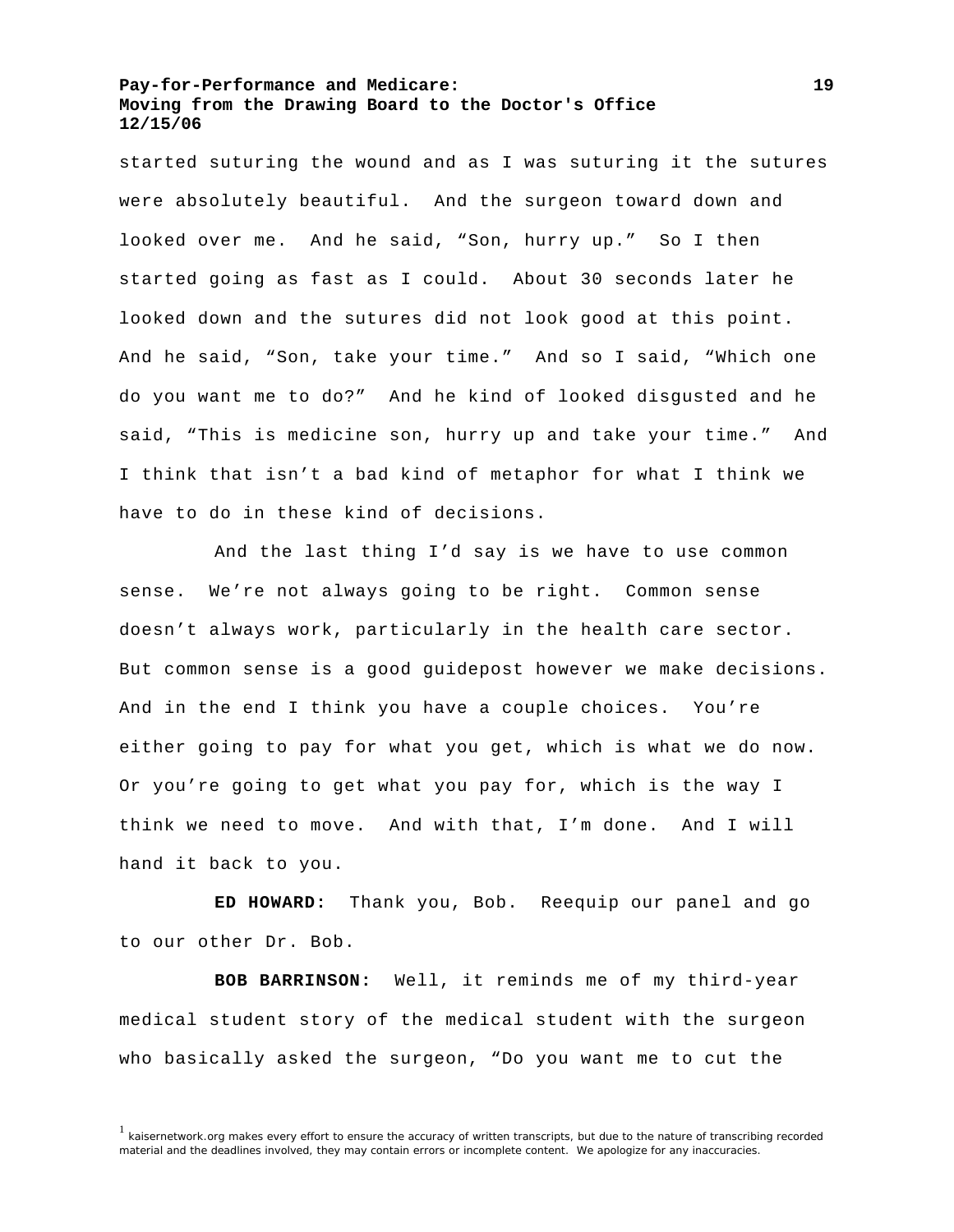mats too short or too long?" because she never could get it quite right.

 Let me go back to the beginning. First I just want to put a little broader context for the discussion of pay-forperformance, which I hope will be helpful. First, that payfor-performance is not new in health care. I practiced 20 years ago under pay-for-performance. It was the predominant model for paying doctors. The U.S. Health care model had a substantial amount of margin payment based on how we did on our resource use, and then they added things like whether our office hours were open in evenings. It was pay-forperformance. I don't think we've looked at the results of that. There's also lots of pay-for-performance going on in other sectors. So I actually think we could learn a lot more about what has or hasn't worked. Most people talk about the peer-reviewed literature being skimpy, but I think there's some other sources.

 But the more important point I want to make is this one. I think there's a tendency to equate pay-for-performance with getting the incentives right. Specifically, pay-forperformance uses marginal incentives and provides provider specific rewards or penalties based on measurable performance. And yet the incentives embedded in the basic payments applying to all providers of that kind are much more powerful than marginal incentives. So when Hospital PPS came in and changed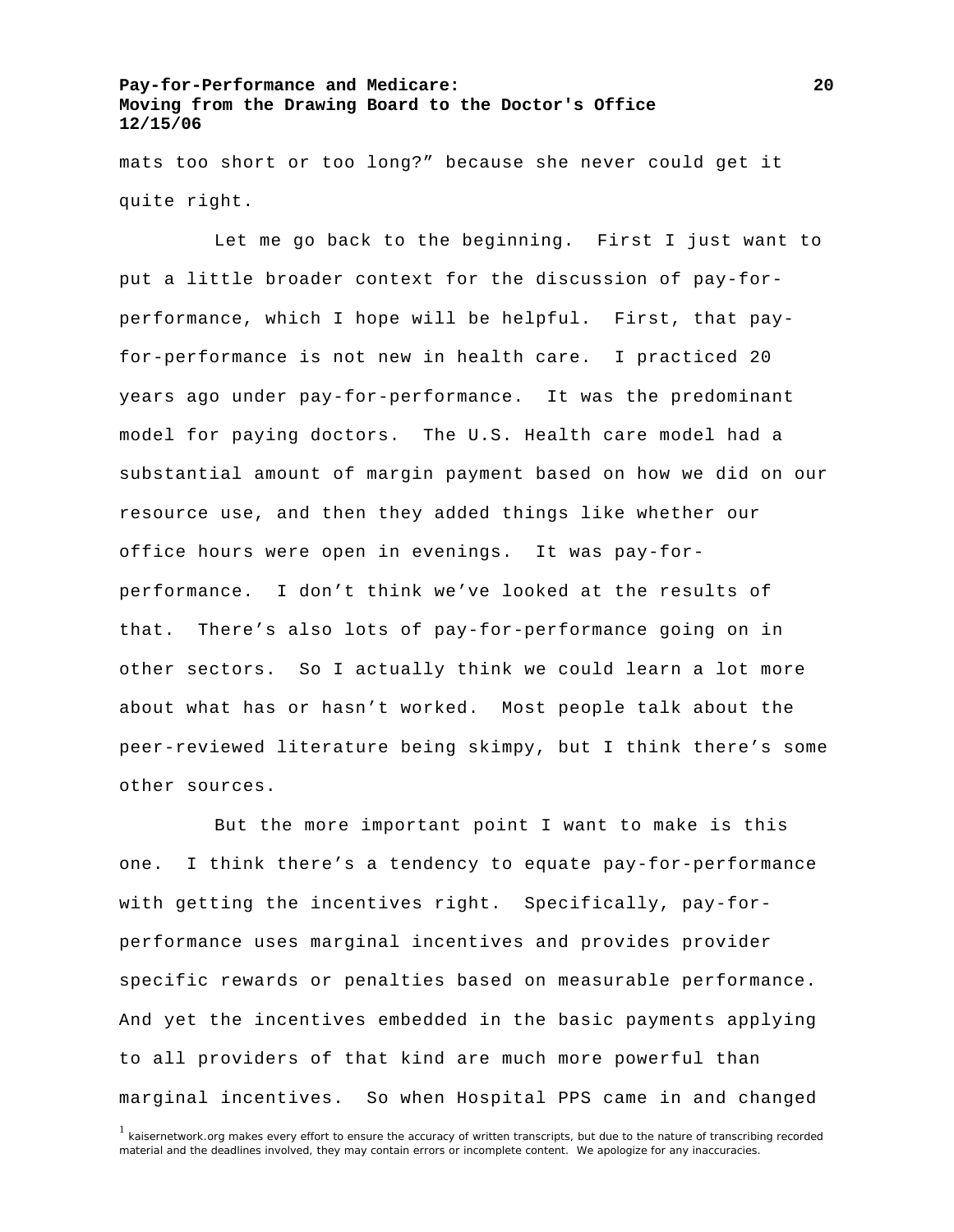cost-based reimbursement to perspective payment for a hospital episode dramatically changed the incentives on hospitals even though we were not measuring individual hospital performance on how they did. And I actually think we used the physician fee schedule as representative, or some people do of all the problems with payment systems. And it's really the glaring exception in my opinion of a fee-for-service system that sends all the wrong signals. Most of the perspective payment systems at Medicare have been quite successful at changing basic incentives. I think a lot of them need fine-tuning and in some cases that's where I would give my attention rather than payfor-performance. But the final point on this slide is that measuring performance is difficult. Changing incentives is a different story. And I think we should be changing incentives.

 So you've all heard this one, "If it ain't broke, don't fix it." The corollary is, "If it's broke, fix it." And one of my concerns is that the tail of pay-for-performance should not lag the dog of basic payment policy. So if the fee-forservice payment for primary care physicians doesn't support what clinicians should be doing for chronic care patients in Medicare, change the system. Don't expect pay-for-performance to solve the problem. Although I do think that in a reformed system, pay-for-performance can play a significant role.

 Two points: One is that MedPAC has identified a lot of operational issues with how the RBRBS system is working.

<sup>&</sup>lt;sup>1</sup> kaisernetwork.org makes every effort to ensure the accuracy of written transcripts, but due to the nature of transcribing recorded material and the deadlines involved, they may contain errors or incomplete content. We apologize for any inaccuracies.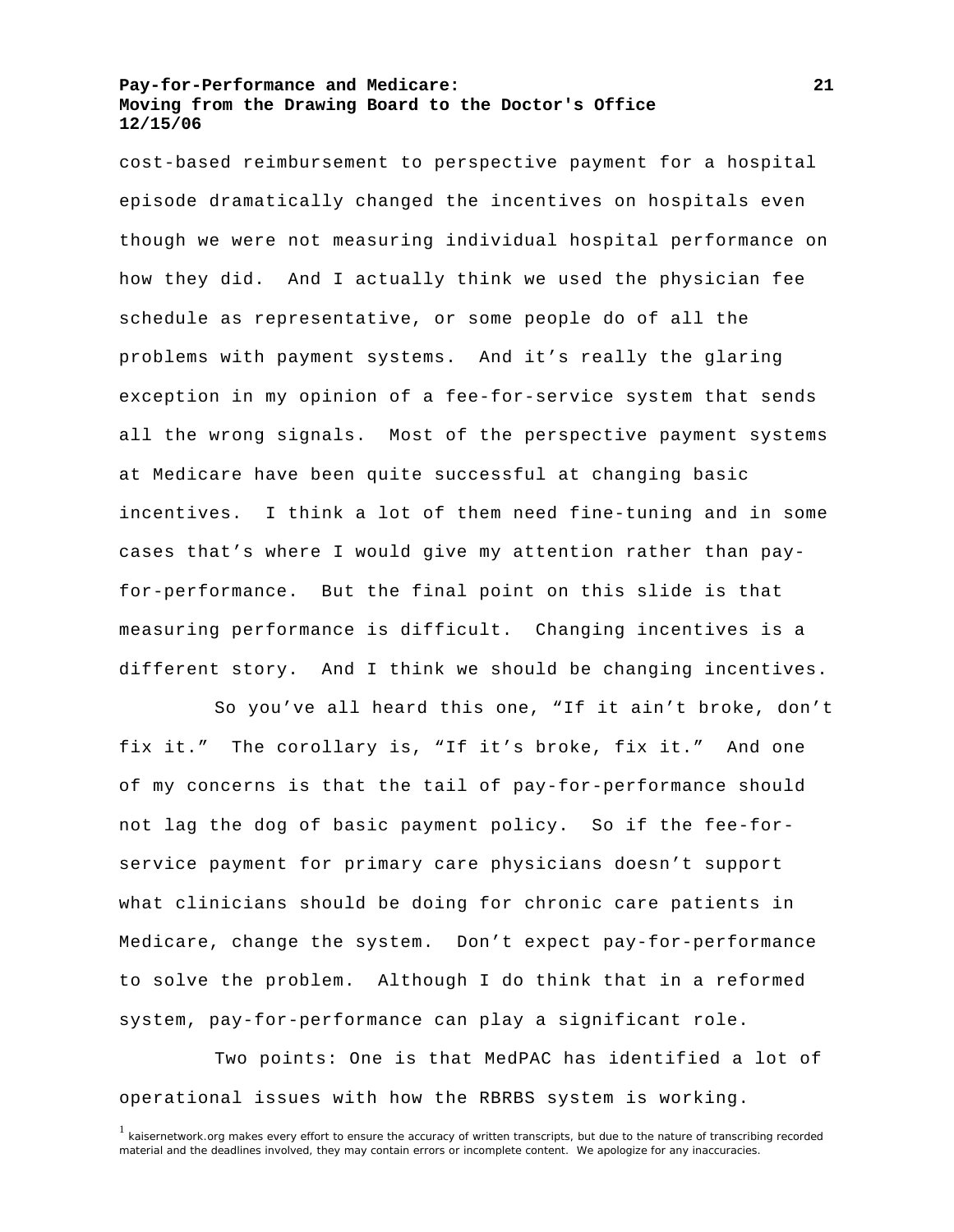Nobody's paying any attention to that. It requires resources. It requires attention to do what it is that MedPAC has recommended and yet we're all talking about pay-forperformance. And so that's a sort of concrete thing. More fundamentally, we need to be changing how we pay, at least primary care physicians and maybe all docs, taking lessons from Europe, which combine fee-for-service, capitation, and pay-forperformance in at least a few payment systems. I know Karen Davis has spoken very highly of the Denmark system. We should be focusing there, as how do we change this basic payment system. I think that's what's broke. So to simply say, the basic payment system is broke. We're going to leave that alone, but we're going to provide 2-percent at the margin. It's not going to accomplish everything we want it to accomplish.

 So the next point is that even compelling logic does not guarantee success. I spent at least five years of my life being one of those primary prior authorization doctors who had to tell other doctors whether they could do a procedure or not. If you can step back, it actually has some compelling logic to it. You use evidenced based guidelines and if you pick procedures, which are high-priced, where there's good evidence of what appropriateness is, where there are know variations and a lot of inappropriate services, where you have objective data to do that review, and which is elective, not an emergency

<sup>&</sup>lt;sup>1</sup> kaisernetwork.org makes every effort to ensure the accuracy of written transcripts, but due to the nature of transcribing recorded material and the deadlines involved, they may contain errors or incomplete content. We apologize for any inaccuracies.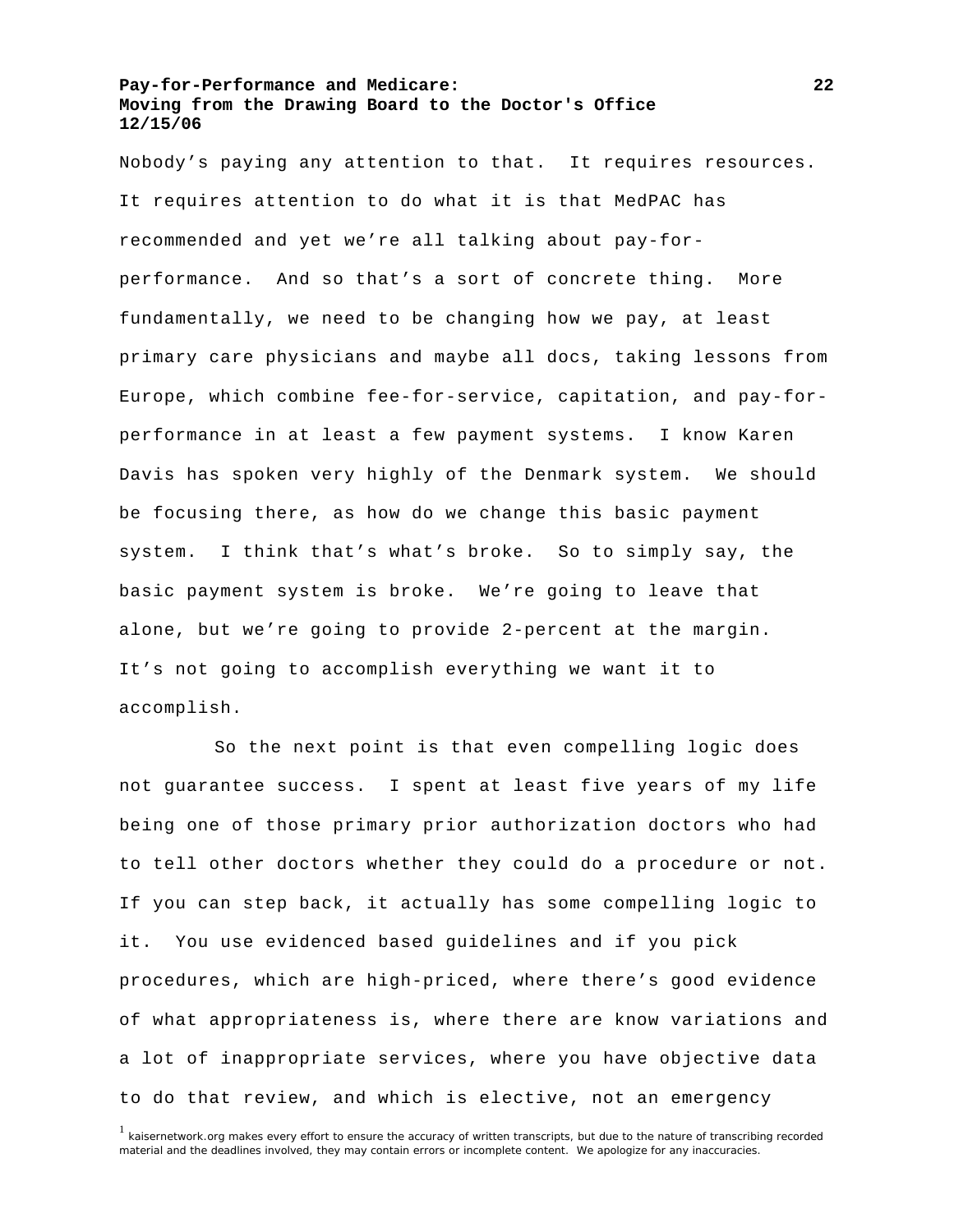situation, prior authorization makes perfect sense. So what managed care did was take something that makes perfect sense if used selectively and in a focused way and they started applying it everywhere, to the point that even doctors doing routine dermatology referrals were having to go through prior authorization. It was a completely misapplied application of what was in fact a good idea. I think we should approach payfor-performance in the same way. It will be very effective in some places. We shouldn't apply it where it's not going to be effective.

 There are problems with available measures. And here I would distinguish measures that you want for consumers to make choices from what you want for pay-for-performance. Consumers want outcome measures. They want to know about mortality rates, quality of life, costs. Pay-for-performance there's some problems with that. You've got to do case mix adjustment. You create perverse incentives. Some of these apply for the first use I talked about as well, but perverse incentives to not treat sicker, more difficult patients. And importantly you have outcome measures you still don't know what to do to improve. It doesn't necessarily give you actionable information. So then some people recommend process measures and that solves some but not all of those problems. But the problem is that the process measures may not really be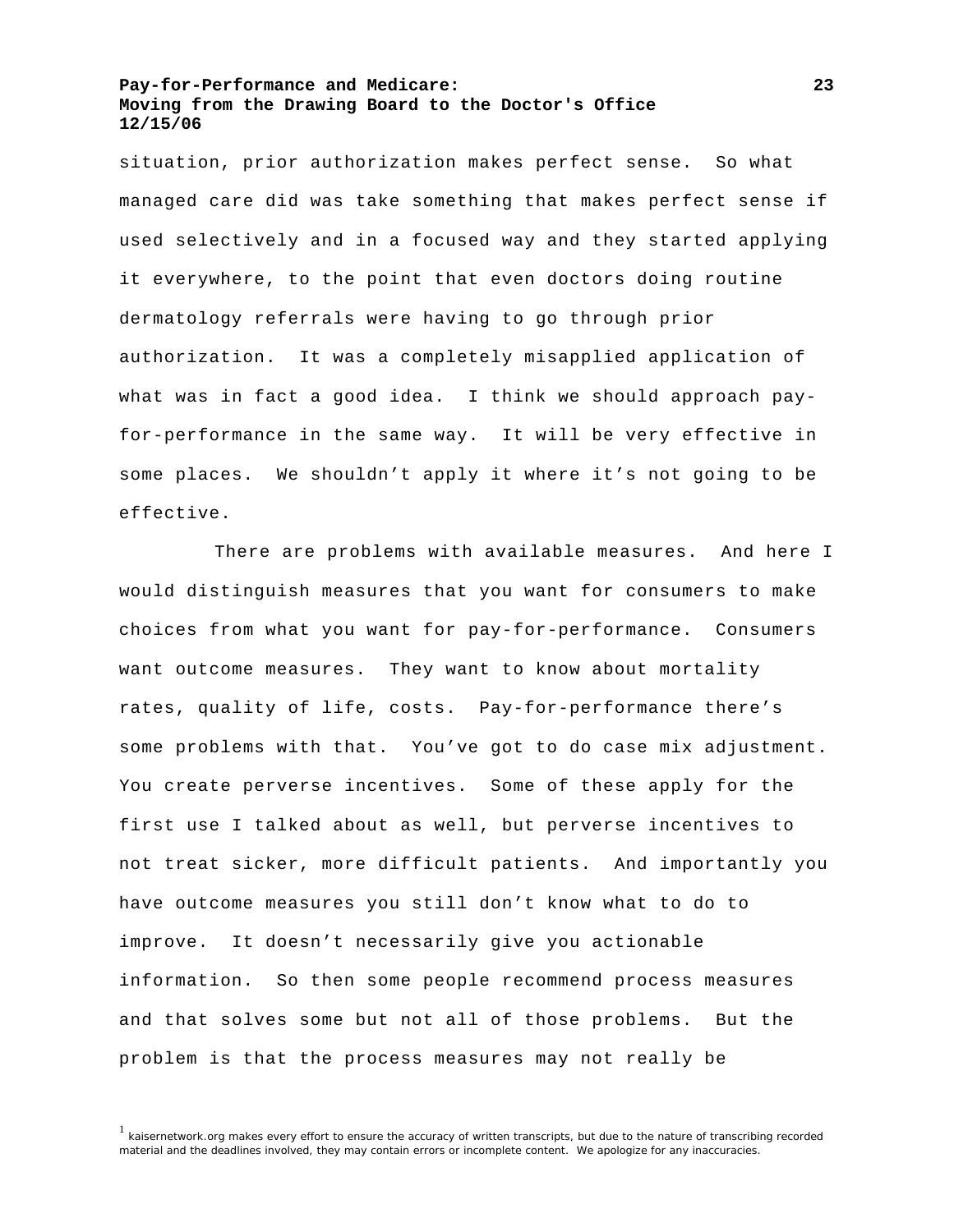associated with differential outcomes. So you have two studies that I'm going to cite, both from this year.

 The conclusion, "The publicly reported acute myocardial infarction process measures," these are the ones that are in the premier demo that Medicare uses, "capture a small proportion of the variation in hospital's risks, standardized short-term mortality rates." They've in fact explained 6 percent of the variations. So we're ignoring the 94-percent and having a whole program on the 6-percent. The next one was just three days ago. Looking at AMI, CHF, Pneumonia, "Hospital performance measures predict small differences in hospital mortality rates. Efforts should be made to develop performance measures that are linked to patient outcomes." This is a beginning activity. In many areas this is not robust measures that we really know what we're going to get when we put all this effort in. The ideal measure is a process measure that is valid and a reliable surrogate for outcomes like Hemoglobin A1c, which I just went to a course on internal medicine. Every study done on an intervention in diabetes, what they're measuring is Hemoglobin A1c, which is a great surrogate for many real outcomes in diabetes. So I would be more than happy to do a lot of stuff on pay-for-performance related to Hemoglobin A1c. But the fact that that works doesn't mean that you can simply come up with lots of other measures that will work equally. And this fact that you can pass legislation

<sup>1</sup> kaisernetwork.org makes every effort to ensure the accuracy of written transcripts, but due to the nature of transcribing recorded material and the deadlines involved, they may contain errors or incomplete content. We apologize for any inaccuracies.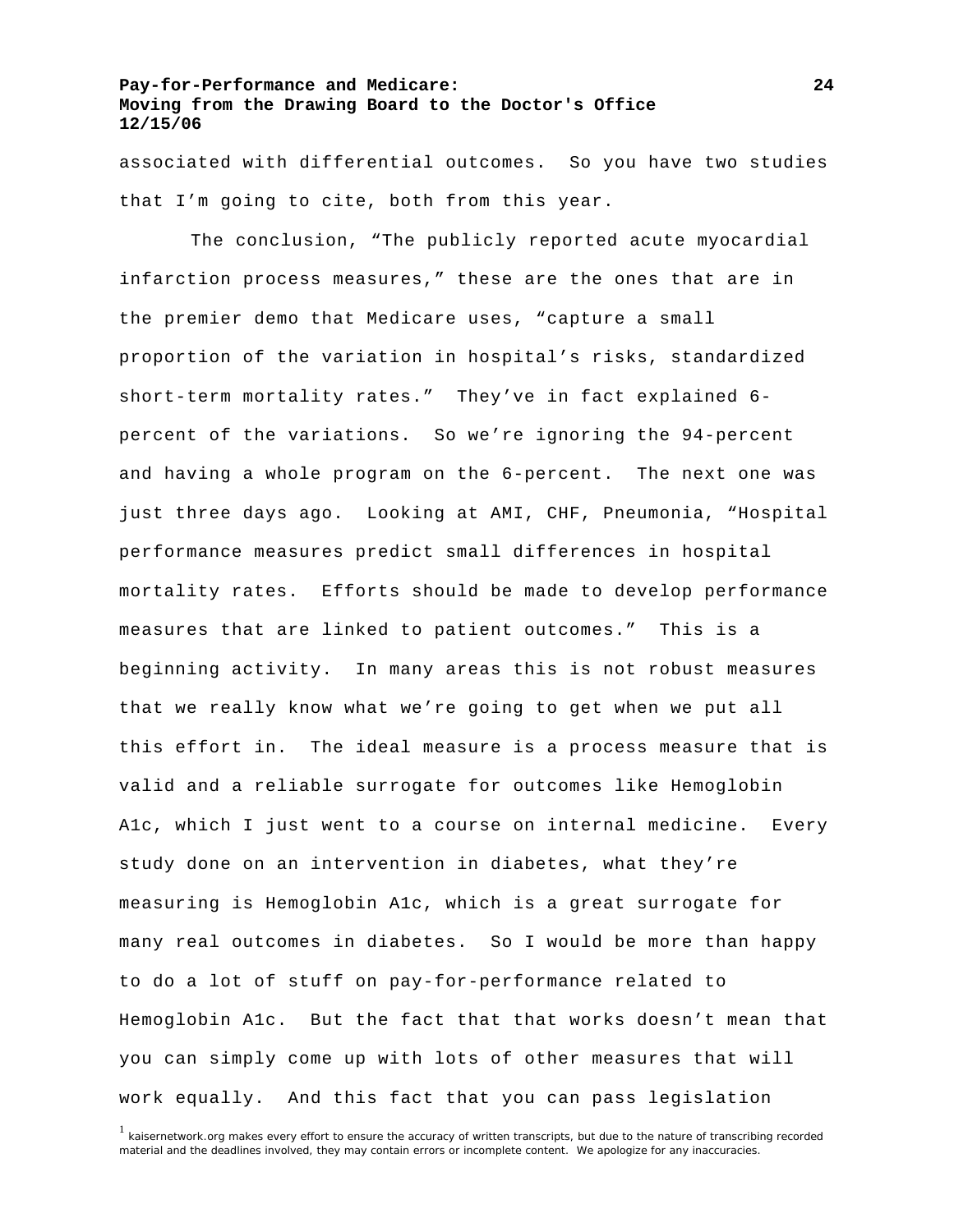saying that somebody's got to come up with measures doesn't mean that those measures are good measures.

 In short, in my view, we need to carefully develop criteria for opportunistically and strategically using pay-forperformance, not overload it with expectations of transforming the health care system. Now a few years ago, in 2003, MedPAC actually had a very good chapter on pay-for-performance in which they started laying out criteria for when it should be applied or how to assess the rightness of applying pay-forperformance. They had some criteria for what were good measures. They also had criteria for when to apply it. And they went sector by sector, provider by provider with an analysis, I think in some cases a little too optimistic, but it was exactly the right kind of analysis in my opinion of strategically applying pay-for-performance. These are my notions of what the attributes of good measures are, and I would emphasis the last one. Measures that rely on selfreported data from physicians, I would be very skeptical of as where we should rely a lot of pay-for-performance.

 And then the next part to say is that there are a number of strategic issues in selecting pay-for-performance opportunities. Let me just talk about a couple of these. Are the marginal rewards or penalties enough? One point five percent is a big deal for hospitals or health plans. Their margins are in the one to 3-percent range. So you give them

<sup>&</sup>lt;sup>1</sup> kaisernetwork.org makes every effort to ensure the accuracy of written transcripts, but due to the nature of transcribing recorded material and the deadlines involved, they may contain errors or incomplete content. We apologize for any inaccuracies.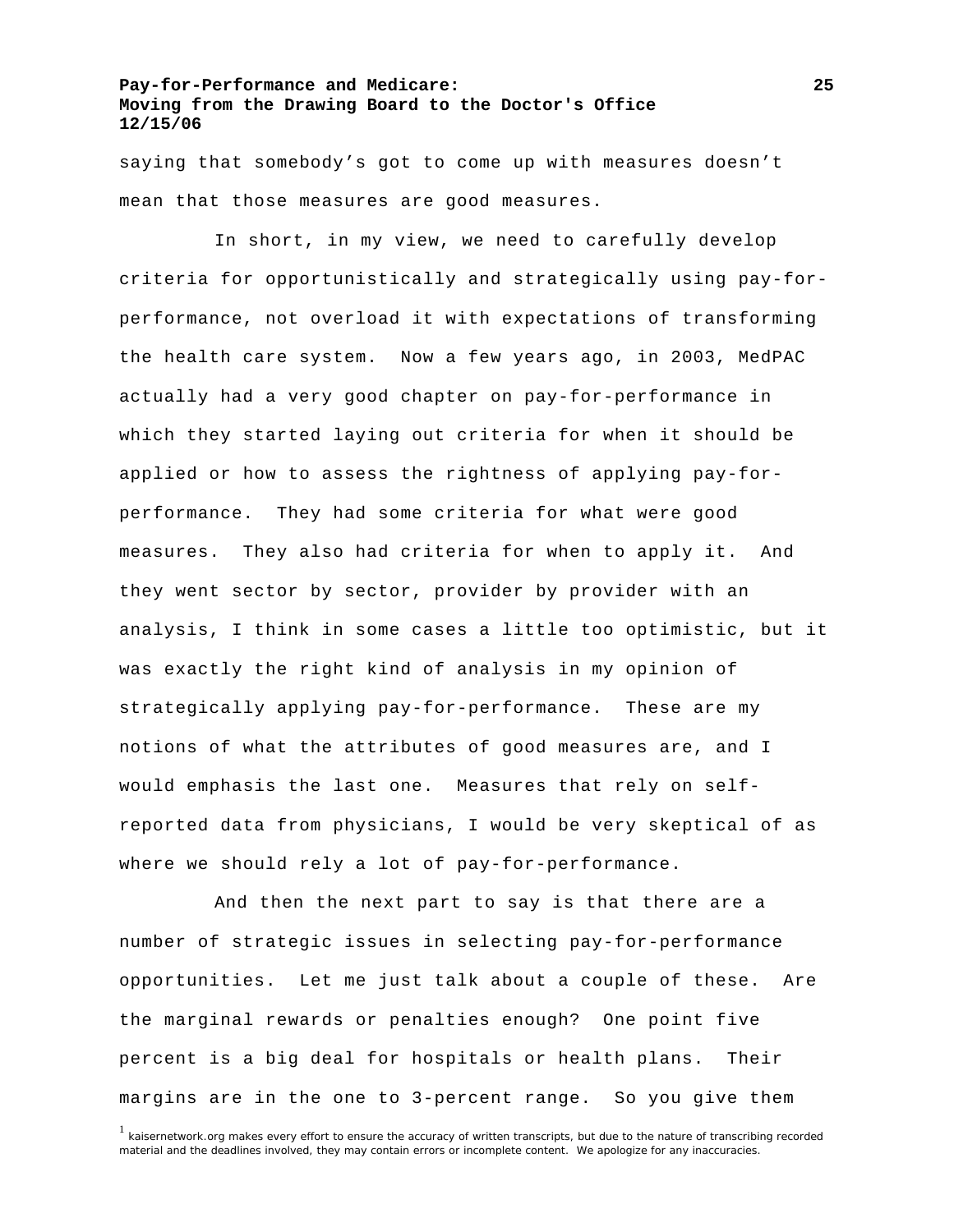1.5- or 2-percent, that is a big deal. Physician economics are completely different. Margins are about 40-percent. They have a lot of fixed costs, not a lot of variable costs; it's just all different. And I would refer you to Jim Han's [misspelled?] discussion in the CRS paper in your packet for an example of why 1.5-percent for a physician may be trivial and you're not going to get the same behavior change you're likely to get from a hospital. Just a couple of others about this, do the margin rewards conflict with the incentives in the underlying payment stream? If your concern is overuse of services, most providers are not going to forego a 100-percent payment to get 2-percent at the margin because they've done well. You have to apply the logic. Right now most of the measures are about under use. Prevention, primary and secondary prevention, you can get some improved quality. You can't necessarily get some of your other goals in it.

 So let me finish. And I don't have time to go through this now. This is just my semi-informed view. I think we are perfectly ready to do pay-for-performance in dialysis. We've got robust measures to measure exactly what dialysis centers should be doing and we should do it. For Medicare Advantage plans they've been doing it for 20 years. With NCQA, there are established measures. We need to reduce overpayments to MA plans anyway, so combining that with some softening through pay-for-performance makes sense. I don't think we're ready for

<sup>&</sup>lt;sup>1</sup> kaisernetwork.org makes every effort to ensure the accuracy of written transcripts, but due to the nature of transcribing recorded material and the deadlines involved, they may contain errors or incomplete content. We apologize for any inaccuracies.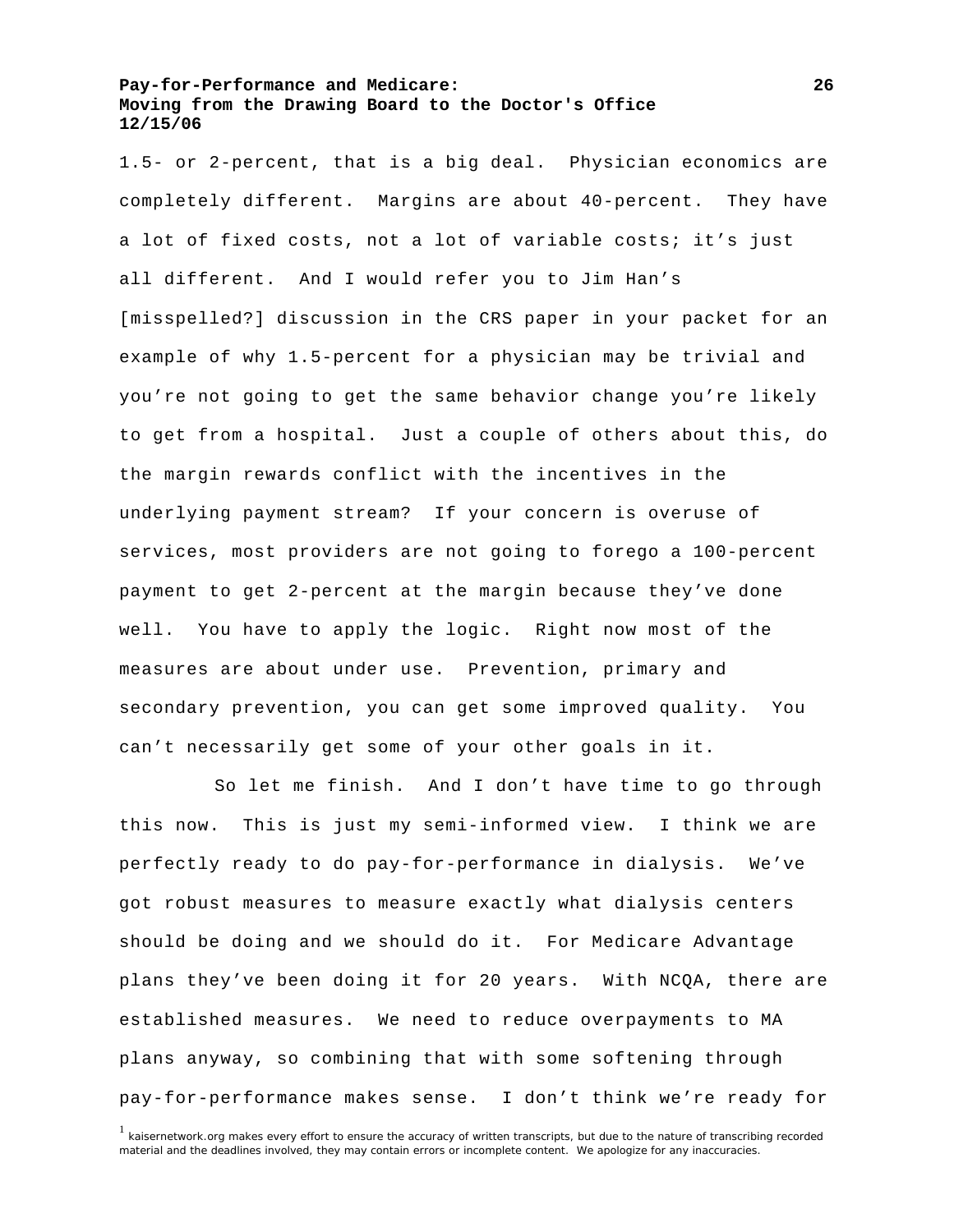specialists at all. And I do agree we should be collecting data. We should be looking at the opportunities. My view is we have more important things to be doing with the Visin Payment [misspelled?] and that using up all of our energy to do pay-for-performance is obscuring those more important.

**ED HOWARD:** Terrific, Bob. Alan, you have the chance to correct all the misimpressions that have been given by every one of the speakers.

**ALAN NELSON, M.D.:** How do physicians view pay-forperformance? Here's a newsflash, there is not a single view. So in order to address the question coherently, you have to ask what physicians are we talking about? And what P4P program? And then we can examine the concerns that physicians appear to share and explore whether they appear to be valid or not.

 For the purpose of today's discussion, I'm going to focus on quality measurement and reporting and the payment policies that support it for the Medicare program. Private sector programs are all over the map in their character and structure and it's impossible to characterize how physicians are responding to them for that reason. For some, support and participation appears to be very high. Bridges to Excellence is an example. But for others we're talking about programs that tier physicians based on the resource use. That is the cost of care. And then excludes some physicians from patient panels based on those findings. That's more problematic. You

<sup>1</sup> kaisernetwork.org makes every effort to ensure the accuracy of written transcripts, but due to the nature of transcribing recorded material and the deadlines involved, they may contain errors or incomplete content. We apologize for any inaccuracies.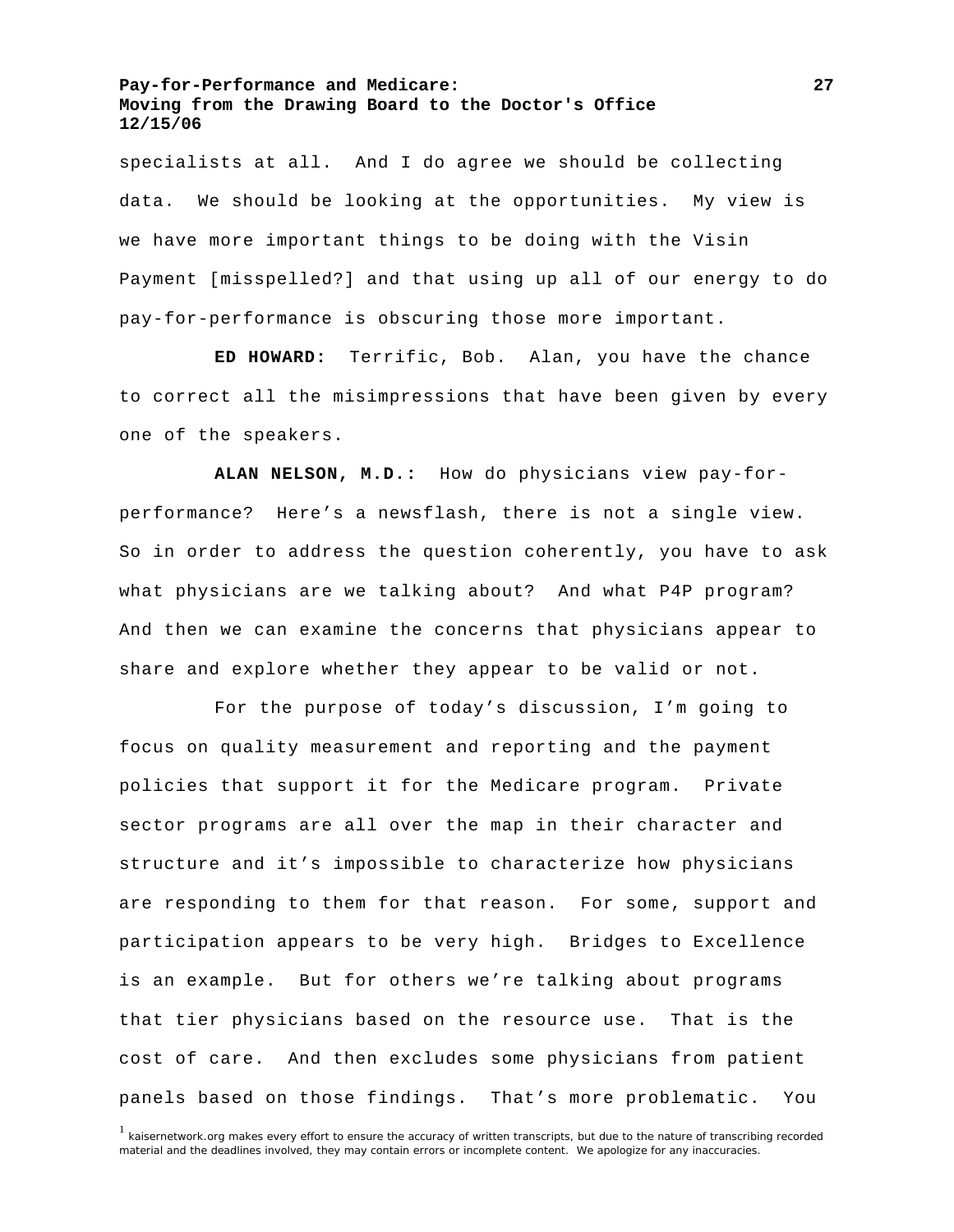might say they are about as popular as the Ebola virus. If time permits, also I'd like to examine briefly their experience in the United Kingdom because there may be some lessons there that we can harvest that might useful on this side of the Atlantic. And which physicians are we talking about.

 The American Medical Association at the meeting of the House of Delegates, which is its policy making body, last month appeared to me also to be divided on the issue. The president of the AMA, in his address to the House of Delegates, referred to "that lunacy of pay-for-performance." But the House of Delegates rejected the calls from militant voices who were calling for just saying no and referred resolutions to the board that effectively keeps the AMA at the table in pay-forperformance. It has been the primary convener of the Physicians Consortium for Quality Improvement, which is the body that has been most active in reaching professional consensus around measures. They've developed 140 measures and they hope to 170 by year's end. The American College of Physicians, the American Academy of Family Physicians have been leaders in the AQA, which was formerly known as the Ambulatory Quality Alliance. That's a coalition of medical organizations, ARC, America's Health Insurance Plans, and others. ACP for example has developed policy papers that support pay-forperformance. But it often gets an earful from its members who oppose the positions that the leadership puts forth. Some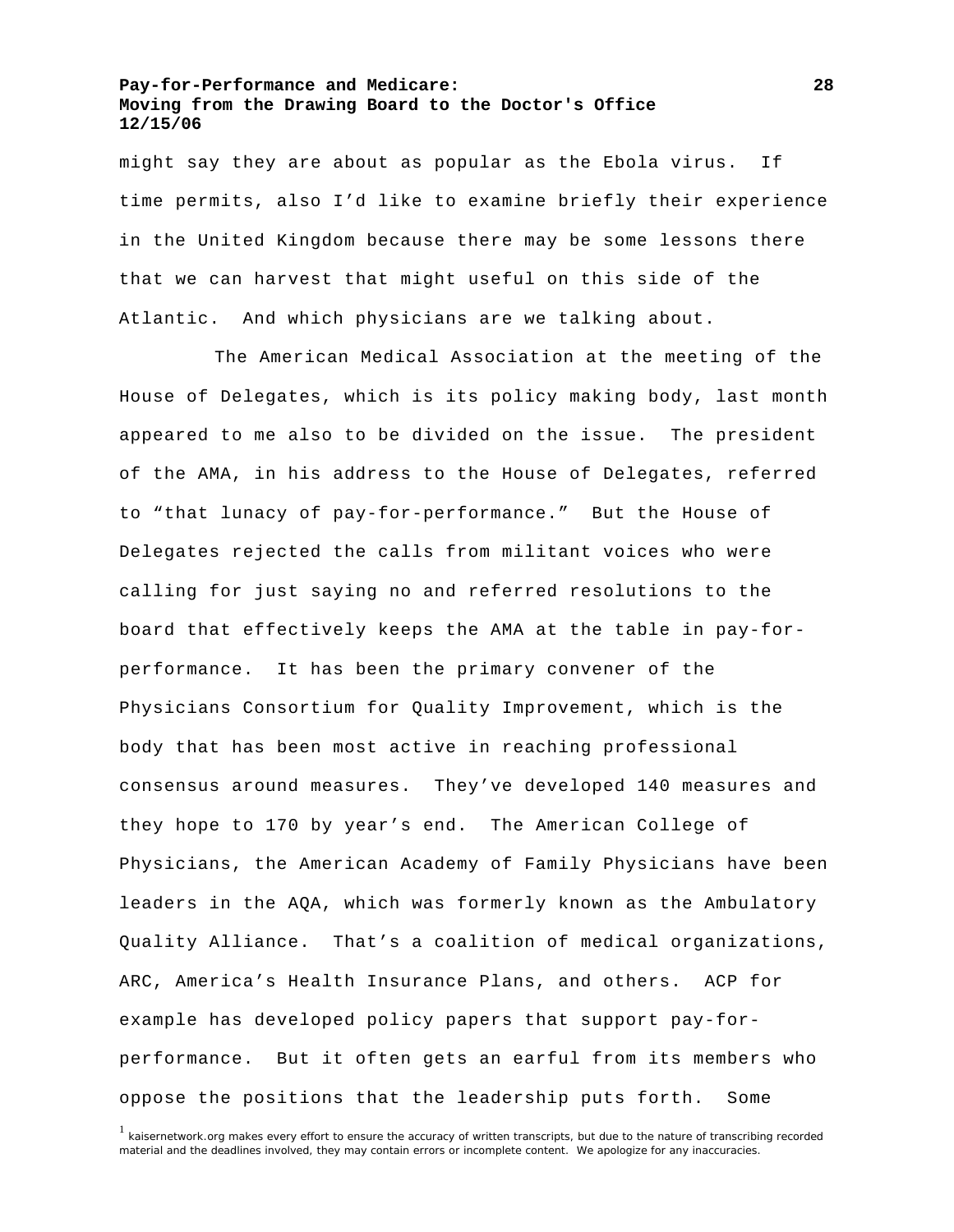specialty organizations are just getting started to develop measures. And, as a matter of fact, CMS has contracted with a quality improvement organization in Pennsylvania to produce so called gap measures to fill in for those specialties that aren't developing measures for their discipline.

 Now, where does this opposition come form? As expected much of it is voiced by solo and small group physicians who comprise half of all practitioners. They lack the capital to implement the data reporting systems, whereas physicians in large groups or HMOs or employed physicians are more supportive because they're more likely to have the infrastructure available to allow more efficient reporting of quality data. And while it's hazardous to generalize, it appears to me that more opposition seems to come from red states then from blue states.

 Well, what are these concerns? Most physicians, I believe, accept a reality of accountability, transparency, and the notion that good care should be paid more than bad. But despite this, even supportive physicians have legitimate concerns about P4P. They want assurances that the measures are evidence based and valid and relevant to their practice. Measures developed by the Physicians Consortium, proved by the National Quality Forum, and determined to be reasonable by the AQA should meet these concerns. Most current measures now address the easy part, clinical quality processes. A greater

<sup>1</sup> kaisernetwork.org makes every effort to ensure the accuracy of written transcripts, but due to the nature of transcribing recorded material and the deadlines involved, they may contain errors or incomplete content. We apologize for any inaccuracies.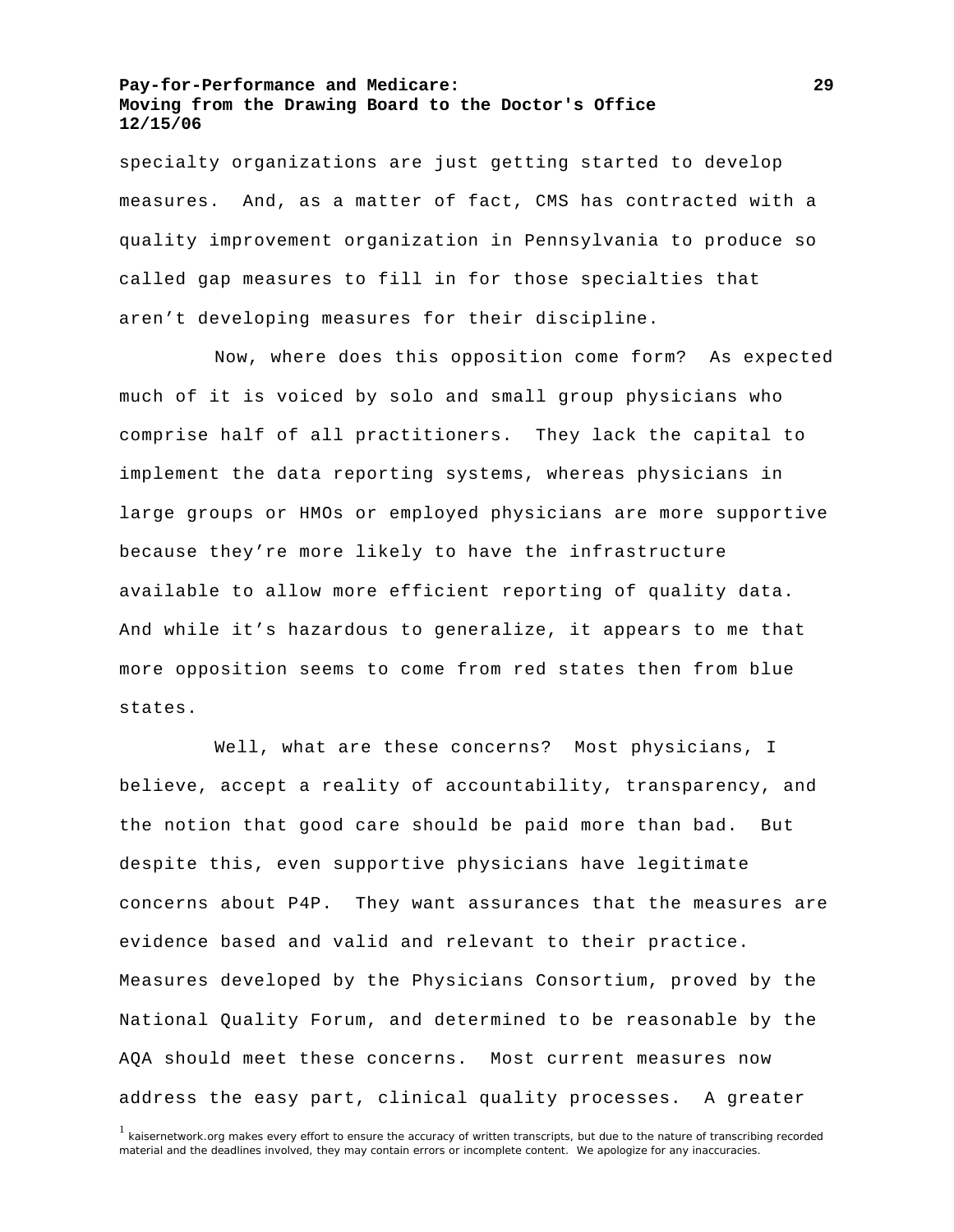challenge comes in measuring and reporting efficiency and patient-centeredness, as well as outcomes because of the difficulty in risk adjusting for severity as Bob pointed out, and the length of time for outcomes to become measurable. Doctor's are concerned about the administrative burden attendant to collecting quality data from paper records. Let me repeat that. Doctors are concerned about the administrative burden attendant to collecting quality data from patient records. The costs of information technology to help with this are daunting to small practices, especially primary care practices upon whose shoulders the majority of current measures fall. They see required reporting as an unfounded mandate in the face of Medicare fee cuts and freezes imposed by the sustainable growth rate formula.

 Adverse selection is a legitimate concern. Will physicians try to avoid patients who are difficult manage or non-compliant through every source intensive conditions that will worsen the physician's profile? If a primary care physician is busy and can take only a few new patients, can they resist cherry picking? Will this worsen the problem of racial and ethnic disparities, a very real question? Physicians are worried about efficiency measures being insufficiently risk adjusted so that legitimate utilization is depicted as waste, when multiple physicians are caring for the same patients and agree that a procedure or a service is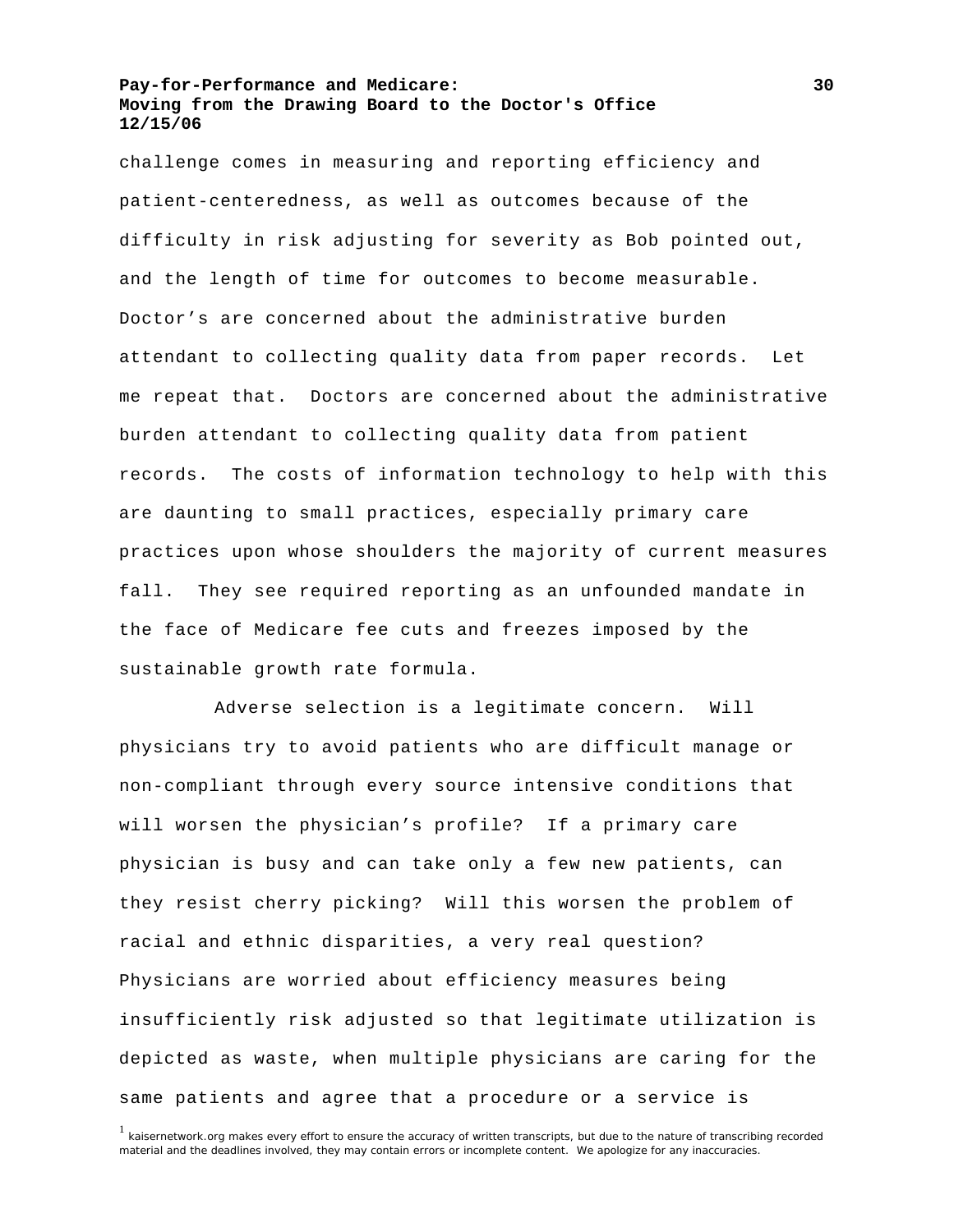necessary, with the patient agreeing to that. Will those services that are agreed by all be unfairly attributed to single identified physician in a way that lowers the payments even thought the services were clearly necessary and appropriate? Group systems have been developed that are able to identify a spell of illness. And they're able to attribute services to specific physicians, but they are far from perfect as MedPAC has shown. And even if the misattribution did not result in economic consequences, doctors worry that their reputation will be damaged by attribution and reporting system errors.

 These are all legitimate concerns. They were recognized by the IOM committee on pay-for-performance. It cautioned that government should proceed cautiously so that corrections can be made as unintended consequences become apparent, for there will be unintended consequences. Some of these have become clear in the United Kingdom where physician performance as reported by Bob Galvin in *Health Affairs* was vastly better than anticipated, with the outlay for rewards greatly exceeding the budgeted amount. Doctors appeared to perform to the test, just as everyone else is inclined to do.

 Medicine is undergoing a transformation from a cottage industry to an industrial delivery model. And such tectonic change involves pain. Most of the members of the College of Physicians that we hear from, just want to be left alone to

<sup>&</sup>lt;sup>1</sup> kaisernetwork.org makes every effort to ensure the accuracy of written transcripts, but due to the nature of transcribing recorded material and the deadlines involved, they may contain errors or incomplete content. We apologize for any inaccuracies.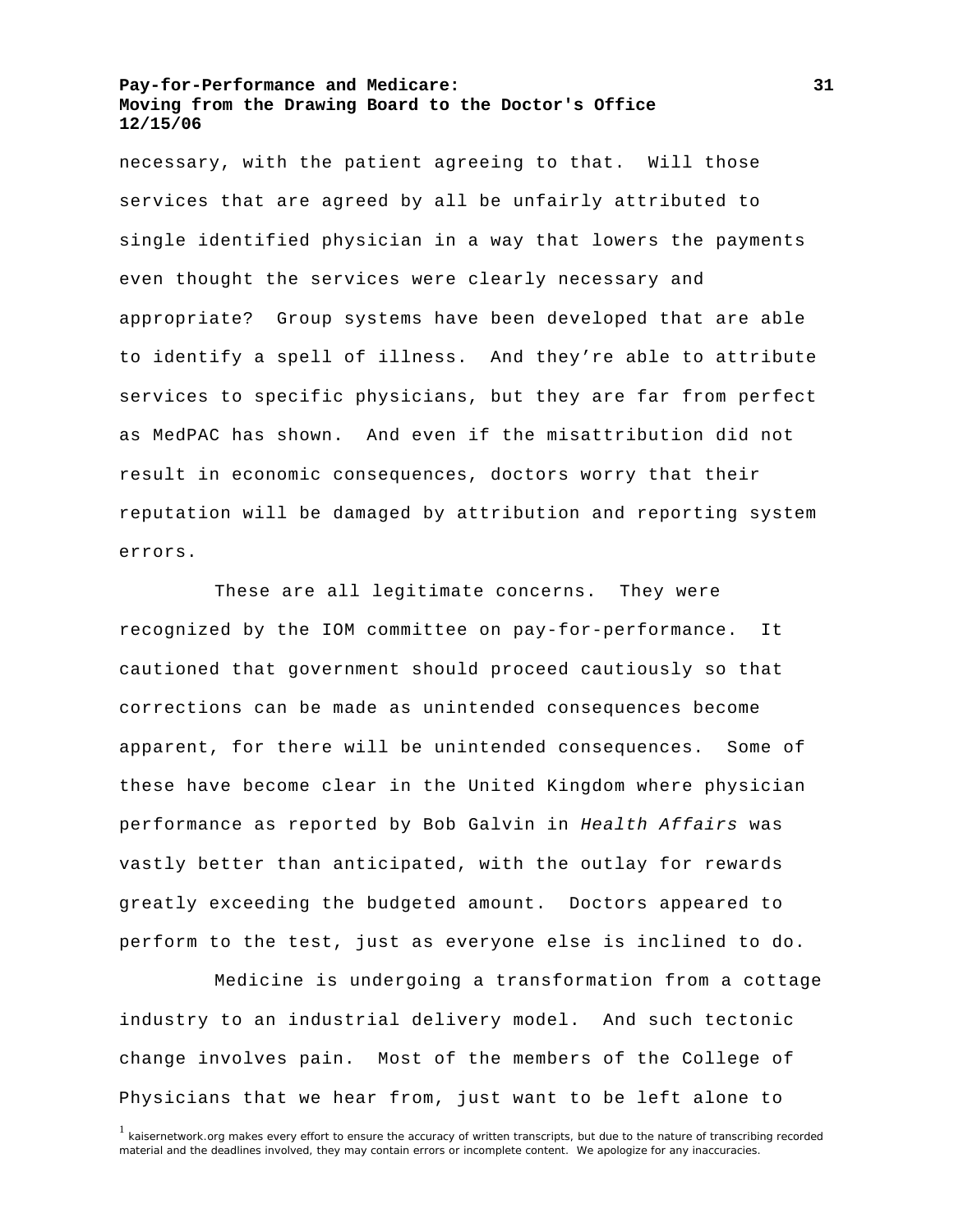take care of sick patients. Primary care is hard work and it's becoming harder by the day as the very successes for medicine result in older, more complex patients who want and deserve the services that prolong their life. Worsening a primary care shortage could be another unintended consequence.

 I believe that doctors want to improve the care that they provide, but setting up systems to do that entails changes that temporarily decrease productivity, often lower staff moral, and require a capital investment that is virtually impossible for some. Many will require help and patients during the transformation that's occurring. These needs should be in our mind as the nation moves ahead with its efforts to link payment with efforts to include quality. Thank you.

**ED HOWARD:** Thank you very much, Alan. Now you get a chance to ask questions and make very brief speeches and say, "Don't you agree?" Fill out the green question cards. As you're doing that, let me just offer to any of the panelists, perhaps our starters the chance to offer a comment and get us going to try to discern whatever differences and whatever similarities we've heard.

**GAIL WILENSKY:** I think actually, although the nuances and flavors are different and important, there are a lot of similarities in that staying where we are is not an option. The start soon, go slow, is how I would rephrase Bob Galvin's admonishment was heard by all of us. I'd like to make just one

<sup>&</sup>lt;sup>1</sup> kaisernetwork.org makes every effort to ensure the accuracy of written transcripts, but due to the nature of transcribing recorded material and the deadlines involved, they may contain errors or incomplete content. We apologize for any inaccuracies.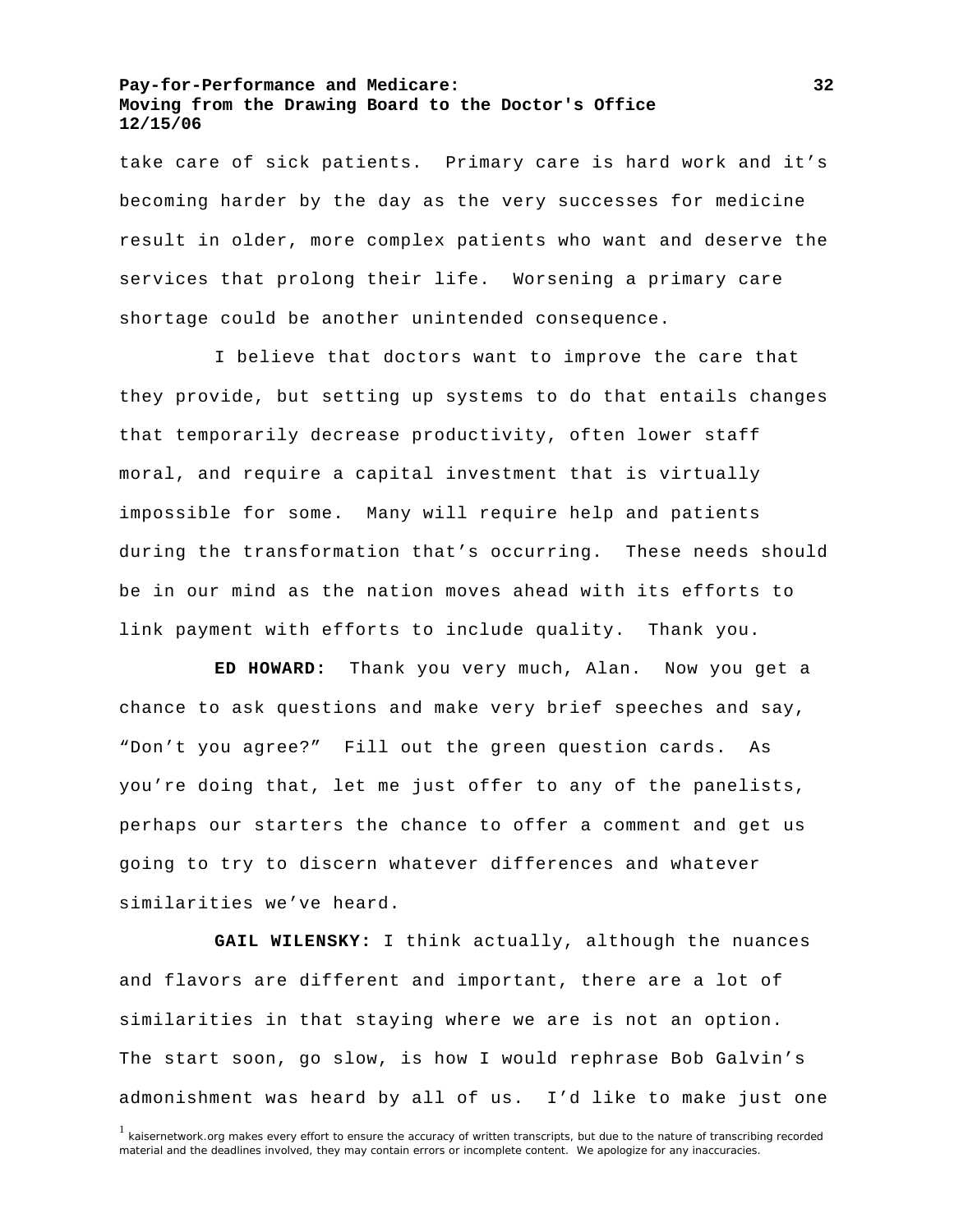comment on the notion about. Do we need to think of pay-forperformance as being so marginal? And the answer is not for me. Not when we know what we're doing. Now it is different from saying that you will completely restructure the payment system in going from a per diem payment to a DRG, which occurred in the 1980s. But the reason that, at least at the moment, the amounts are regarded as relatively small is because of the need to engage in active learning to evolve the measurement system to see the responses to be comfortable that you're doing proper case adjustments and either rewarding compliance by individuals as they do in the Bridges to Excellence or making some adjustments for difficult populations so that you don't in fact increase the likelihood they won't be able to get care. But the smallness of the measure is more a reflection of where we are in the evolution.

 And we might want to really think hard about, do we want to adopt another system like RBRBS that's never been tried or have gone through pilots and demonstration and just switch from one to the other? I think that was an interesting example of solving some problems and putting in place a whole lot of others and reminds us how hard it is if want to have a de novo payment system go in place. So there is something to be said for starting soon, but recognizing that you can only go as far as the information allows you to and the politics allow you to.

<sup>&</sup>lt;sup>1</sup> kaisernetwork.org makes every effort to ensure the accuracy of written transcripts, but due to the nature of transcribing recorded material and the deadlines involved, they may contain errors or incomplete content. We apologize for any inaccuracies.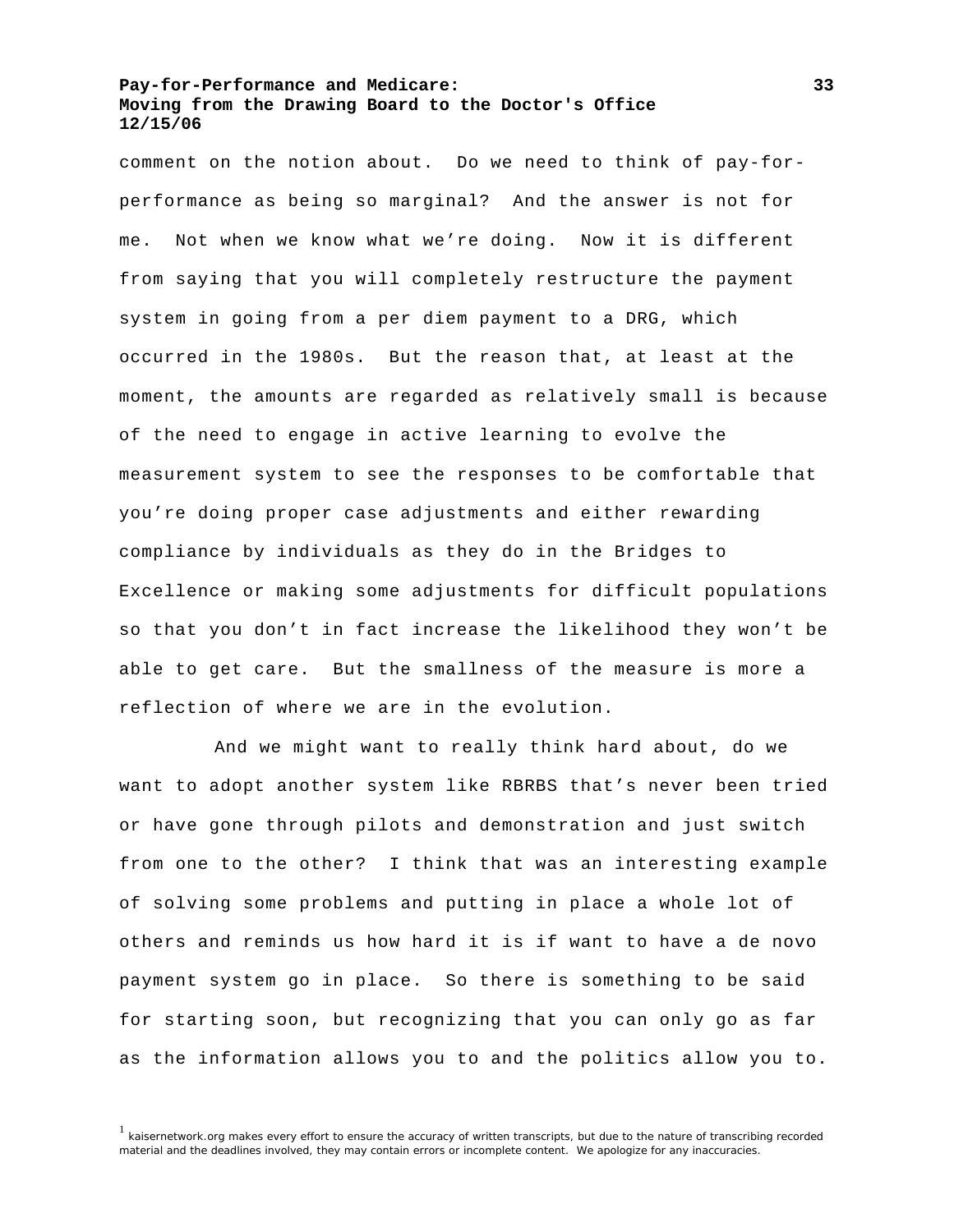**BOB BARRINSON:** I guess where I am just a little more pessimistic that we will have the robust measures without very standard electronic health records. And even there I get concerned about gaming data that gets put in the electronic record if in fact a substantial part of the payment is going to be based on the provision or on performance under measures. So where I think there is a disagreement here is sort of the assumption that the goal should be to have lots and lots of measures covering every domain. I'm a little worried that we will have everybody teaching to the test, that it's easy to say we'll have good measures, but if you don't think it's likely that you're going to have good measures.

GAIL WILENSKY: You go to where the money is. And I think one of the things; I agree that there are some difficulties, particularly with regard to primary care. But one of the interesting issues is thinking about the distorted distribution of money between specialists and primary care, between numbers, between specialists and primary care, where the numbers become a little easier to deal with. And there are some examples of colleges that have been very active, particularly the Society for Thoracic Surgeons in moving ahead measures, others where they're very little and that is going to take a while to get done. But it's not going to happen if we don't put some pressure, financial and otherwise on this [inaudible].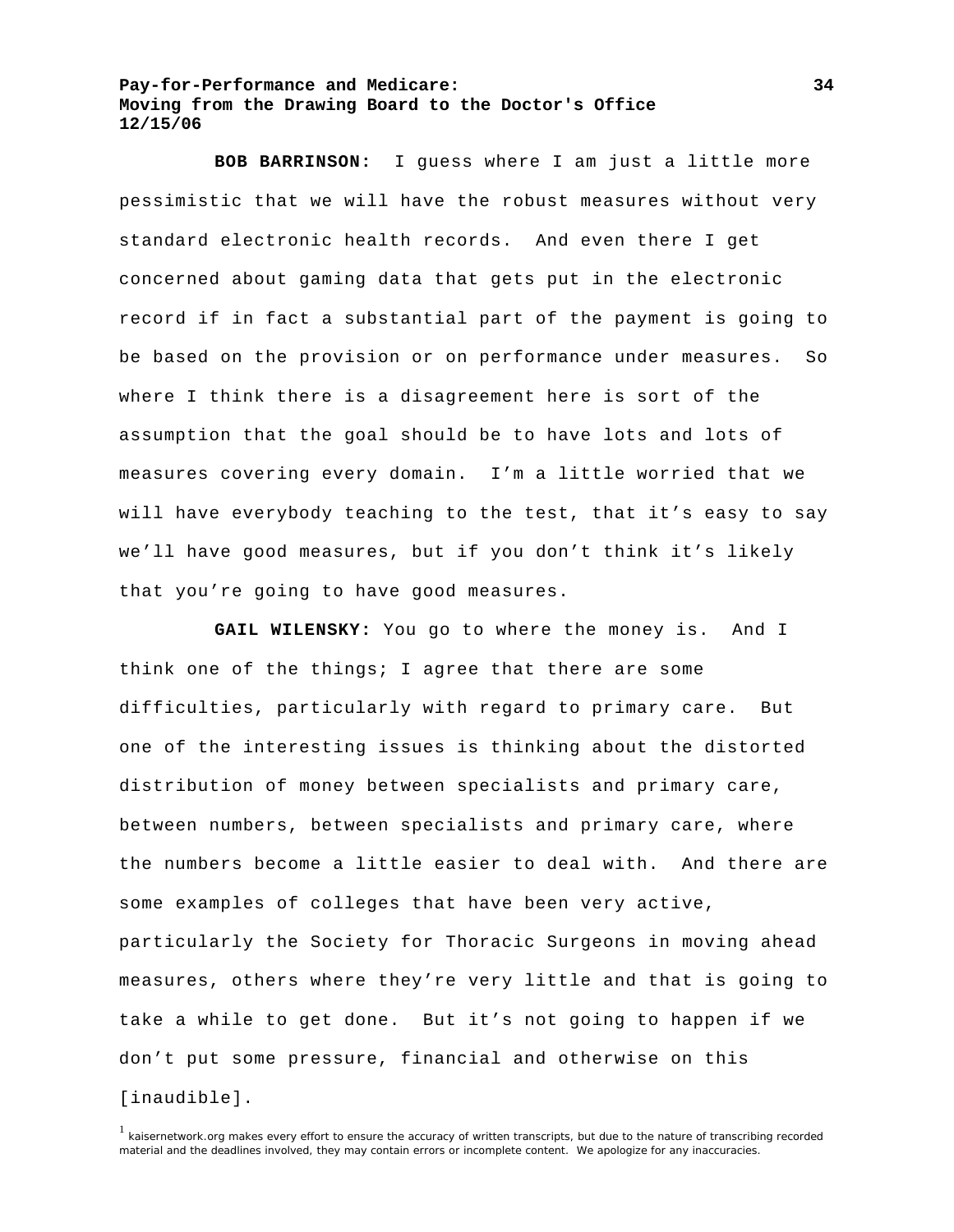**BOB BARRINSON:** On that one, the issues on procedures are appropriateness, was it done correctly following evidenced guidelines and was the technical skill up to standard? I refer you to a, I think, *New England Journal* piece that I read about in *The New York Times* yesterday. I haven't seen yet, about gastroentronologists doing colonoscopies and the number of polyps they find is directly proportional to the minutes they spend bringing the scope back. And there are gastroentronologists getting paid a colonoscopy fee for spending two minutes. And guess what? They come up with fewer polyps. If you could convince me that administrative databases will be able to capture, was the procedure appropriate. And do we know enough about the quality of what happened in the operating room or in the procedure that we can get that? Then fine, I'm somewhat skeptical in that what we'll be left with are measures of; did you give antibiotics before surgery, in other words peripheral issues.

 So I think this is very, sort of detail discussion based. Again, there've been 20 years of work with habit surgery and risk adjusting habit surgery that fact that might exist there doesn't mean to me that it's inevitable that it can be there for ENT or orthopedists. But I'm happy to have that discussion.

### **ED HOWARD:** Bob Galvin?

<sup>&</sup>lt;sup>1</sup> kaisernetwork.org makes every effort to ensure the accuracy of written transcripts, but due to the nature of transcribing recorded material and the deadlines involved, they may contain errors or incomplete content. We apologize for any inaccuracies.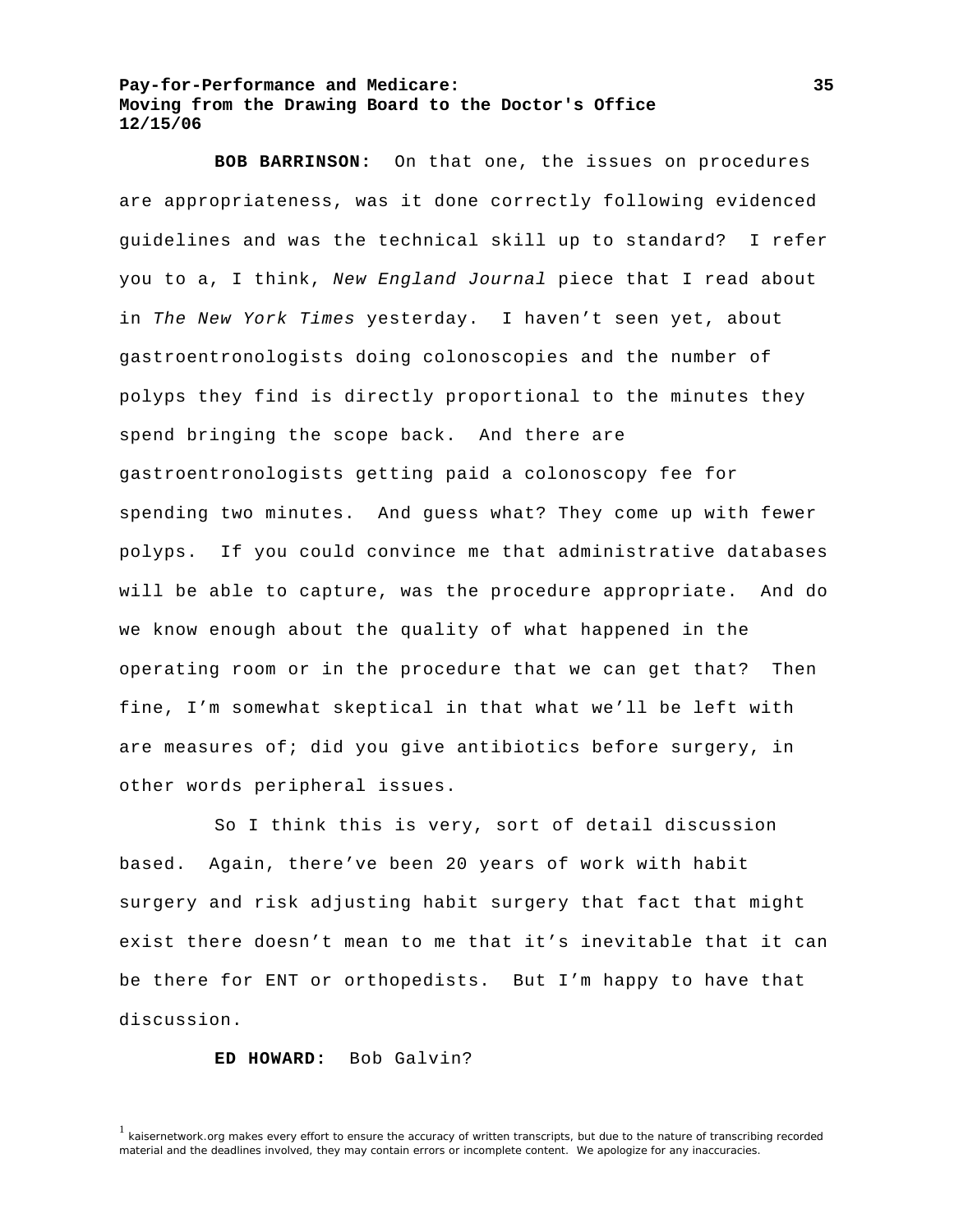**ROBERT GALVIN, M.D.:** I'm going back to my guideposts, which is analysis paralysis and use common sense. This is a great debate and we have to have. But I wish some of you could talk to the physicians who are Bridges to Excellence, it's 4,000 in it now, where we have good measures. We don't need risk adjustment. They're making more money. Diabetics are getting 20-percent better care. And payers are paying less. And so while we have the debate about where can we apply it and a very important one, if we know something works, let's do it. It's better for the patients.

**ED HOWARD:** Yes, we have a question. Would you identify yourself?

**JULIE CANTER-WINEBERG:** Yes, I'm Julie Canter-Wineberg [misspelled?] with Boston Scientific and I have a clarifying question. There's alphabet soup of groups out there working on P4P. Can you explain how, and keeping in mind the bill that was passed last week in both private sector programs like Bridges for Excellence to Bridges to Excellence in a Medicare, something goes from a clinical guideline to being a measure that a physician would be required to use and the roles of the voluntary reporting program Medicare has, the Ambulatory Quality Alliance, the Physicians Consortium and the NQF and kind of how the process goes? And do they all have to play a role in each step of the process?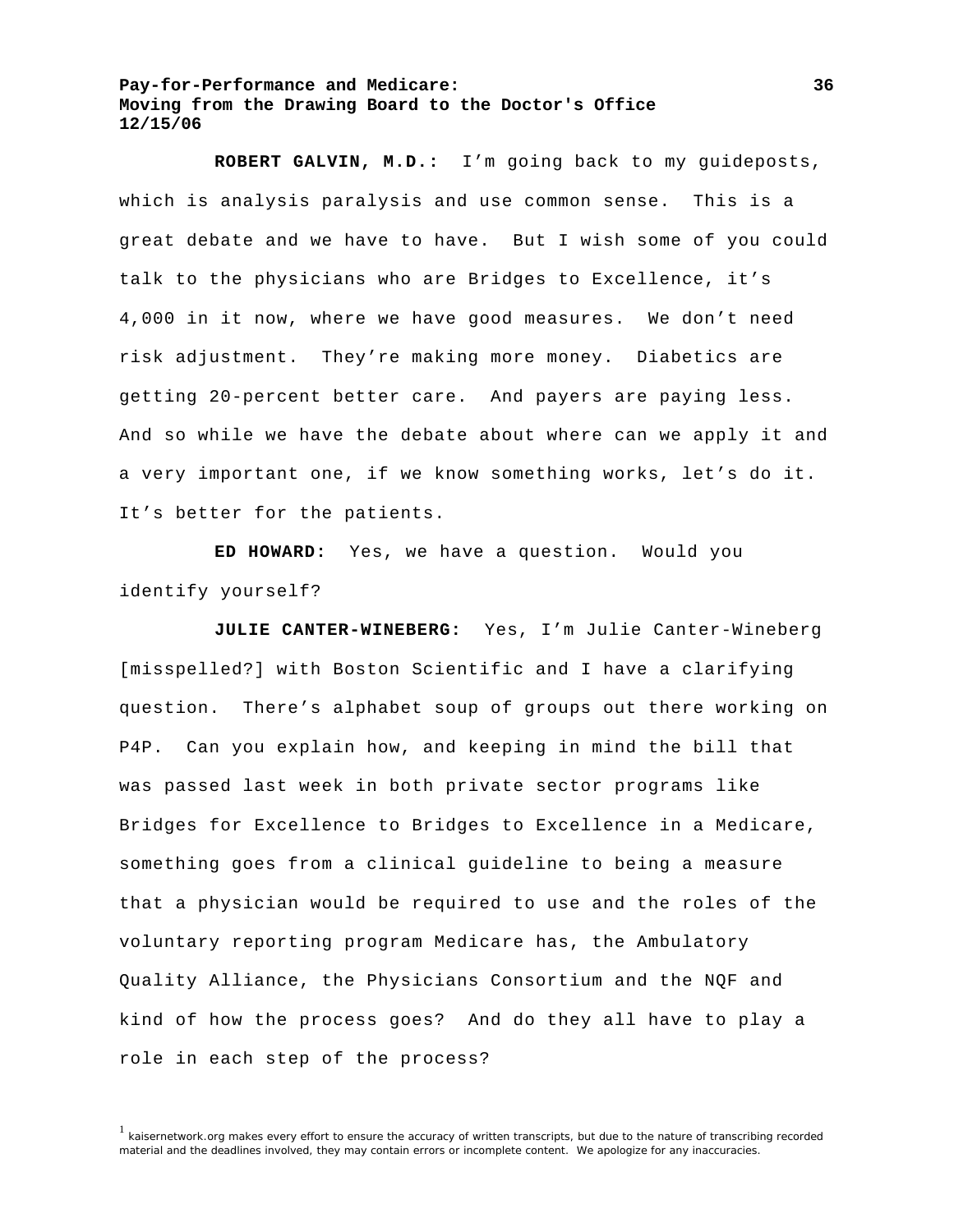**GAIL WILENSKY:** I don't know if you're asking what's in the legislation. And the answer is, I don't know, but presumably CRS and CBL will be opining on that shortly. If it's outside of what's in that piece of legislation that is an important issue as to how you get some consistency in terms of measurement. And again at least the Institute of Medicines opinion on this was that you need to have a national coordinating board that would bring together the various groups as they are doing now on a voluntary basis. But to agree on national performance measures, one that would be outside of CMS, report to the secretary, it or something like it so that you have agreement with all of the appropriate involved groups that are now going on coming together to have a single performance measure. But I do not know what was in the bill that was just passed.

**ALAN NELSON:** As I mentioned in my remarks, the Physicians Consortium develops the measure. The National Quality Forum blesses it for being valid. And the Ambulatory Quality Alliance, or AQA, brings together ARC, payers and the professions and recommends it as being ready for prime time in terms of practicality, relevance, and so forth. At least that is the process that is generally accepted by physicians' organizations as making sense.

**ED HOWARD:** If there's anybody, by the way, in the audience from any of the organizations that took part in the

<sup>&</sup>lt;sup>1</sup> kaisernetwork.org makes every effort to ensure the accuracy of written transcripts, but due to the nature of transcribing recorded material and the deadlines involved, they may contain errors or incomplete content. We apologize for any inaccuracies.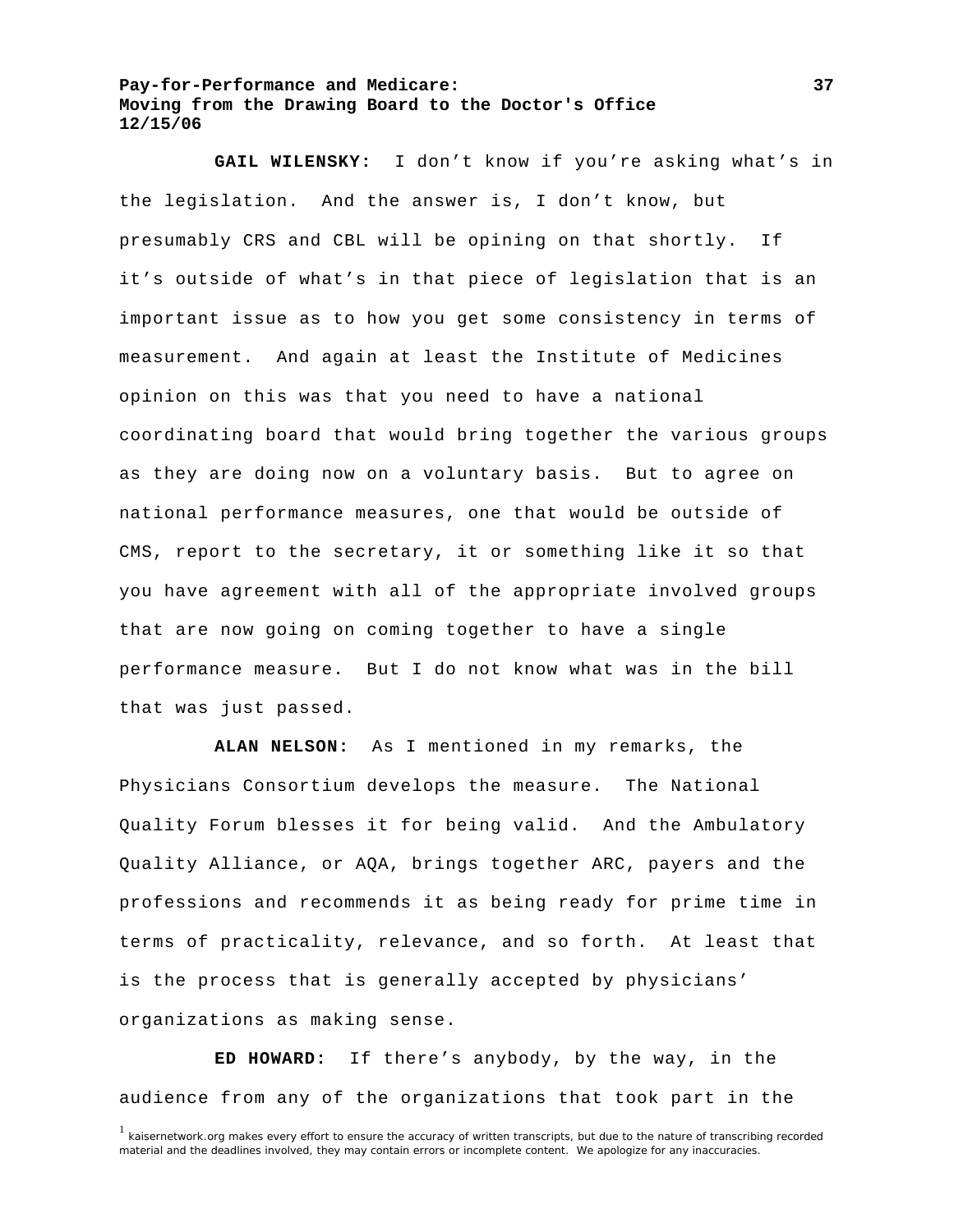actual drafting of the legislation or someone who has actually read the legislation and would like to explain it, we'd be delighted to have that. And I believe we have a volunteer.

**JIM HON:** I wasn't involved in the drafting, but I've certainly read about eight versions of it.

#### **ED HOWARD:** And you are?

JIM HON: Jim Hon [misspelled?] from CRS. So Bob, your check's in the mail. The explanation of what happens in the legislation that was passed last year, for 2007 the measures are going to be the ones that are currently in place for the PVRP, the Physician Voluntary Reporting Program, that's currently a CMS demo. So that's what's going to happen for 2007. CMS has up until March to finalize that set of measures and then they have until July to refine the measures. They can't add or drop after March but they can refine the measures up until July. And then physician bonus payments would be based on the care provided between July  $1^{st}$  and December  $31^{st}$  of 2007. That's for 2007, 2008 there are going to be a completely new set of measures and they will be determined by November 15<sup>th</sup> and the legislation says that it has to go through a consensus processes, including things like the NQF or the AQA. But it doesn't specifically determine which measures and what the process should be.

<sup>&</sup>lt;sup>1</sup> kaisernetwork.org makes every effort to ensure the accuracy of written transcripts, but due to the nature of transcribing recorded material and the deadlines involved, they may contain errors or incomplete content. We apologize for any inaccuracies.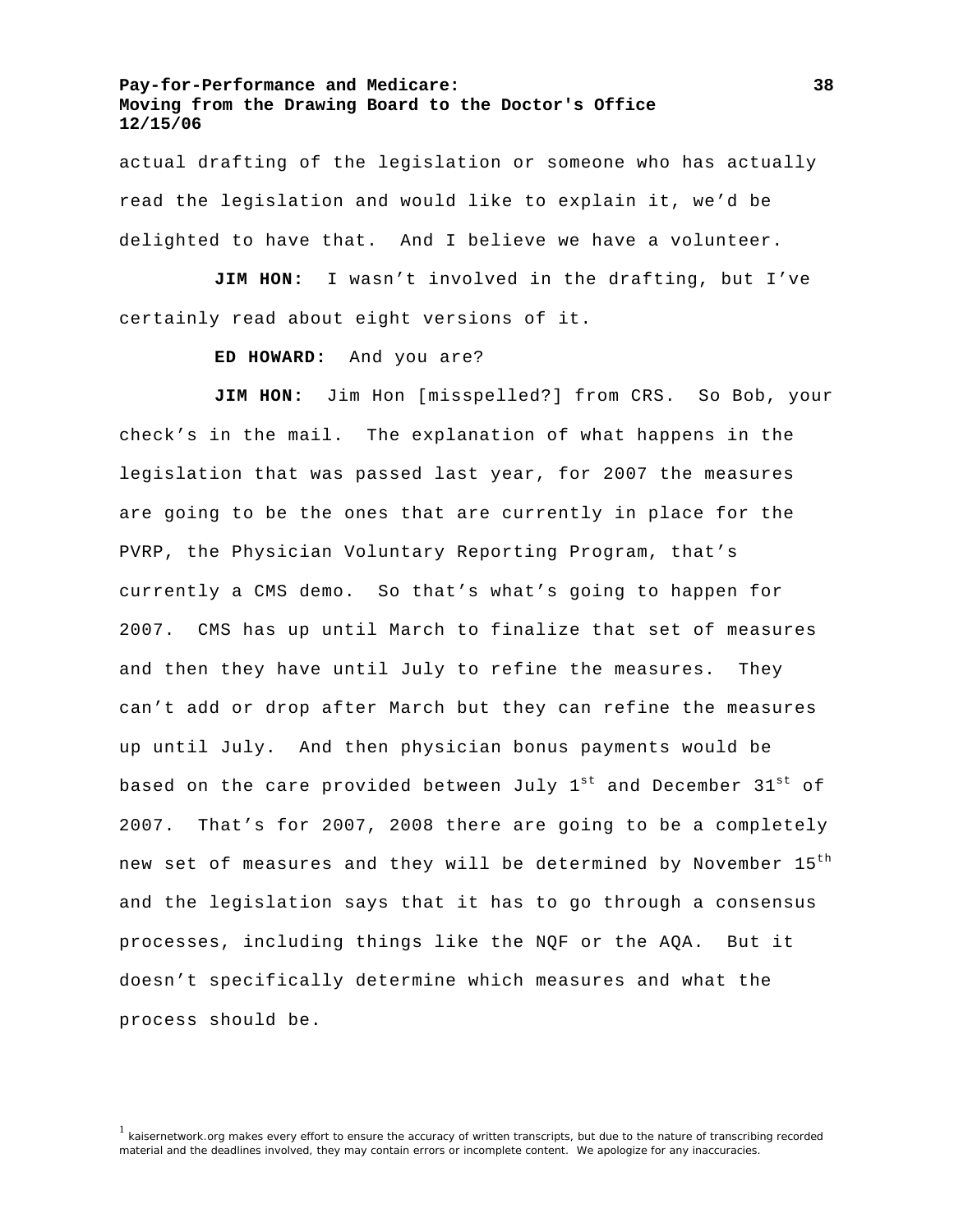**ED HOWARD:** And anyone here from CMS would like to speculate on what you do with that stuff? Okay. Thank you very much.

**JOHN DAVID WHITE:** Hey there, John David White

[misspelled?] with Premier. I just wanted to see if any of you all could speak to the Premier/CMS demo. Some of the results we've found from the first year of data and almost in context of CMS coming up with a plan coming out hopefully this fall for a pay-for-performance plan. In our demonstration project some of the results are 250 hospitals engaging in this demonstration project have raised quality 8-percent higher than the rest of all hospitals in the country. And some of the implications for if we expanded that to all hospitals, the billions of dollars that could be saved and then over 5,600 lives being saved. Can you speak to the results and how you see that transfers over to physician pay-for-performance?

**GAIL WILENSKY:** I applauded Premier for volunteering this pilot program and CMS for undertaking it, but it strikes me that there are some differences which usually happen with first wave of innovation, which is what this is. And at least as I understand, a couple of the distinctions between the Premier program and the Physician Group practice demo that followed it is that it is focusing on quality. It is not focusing on trying to combine measures or having a first step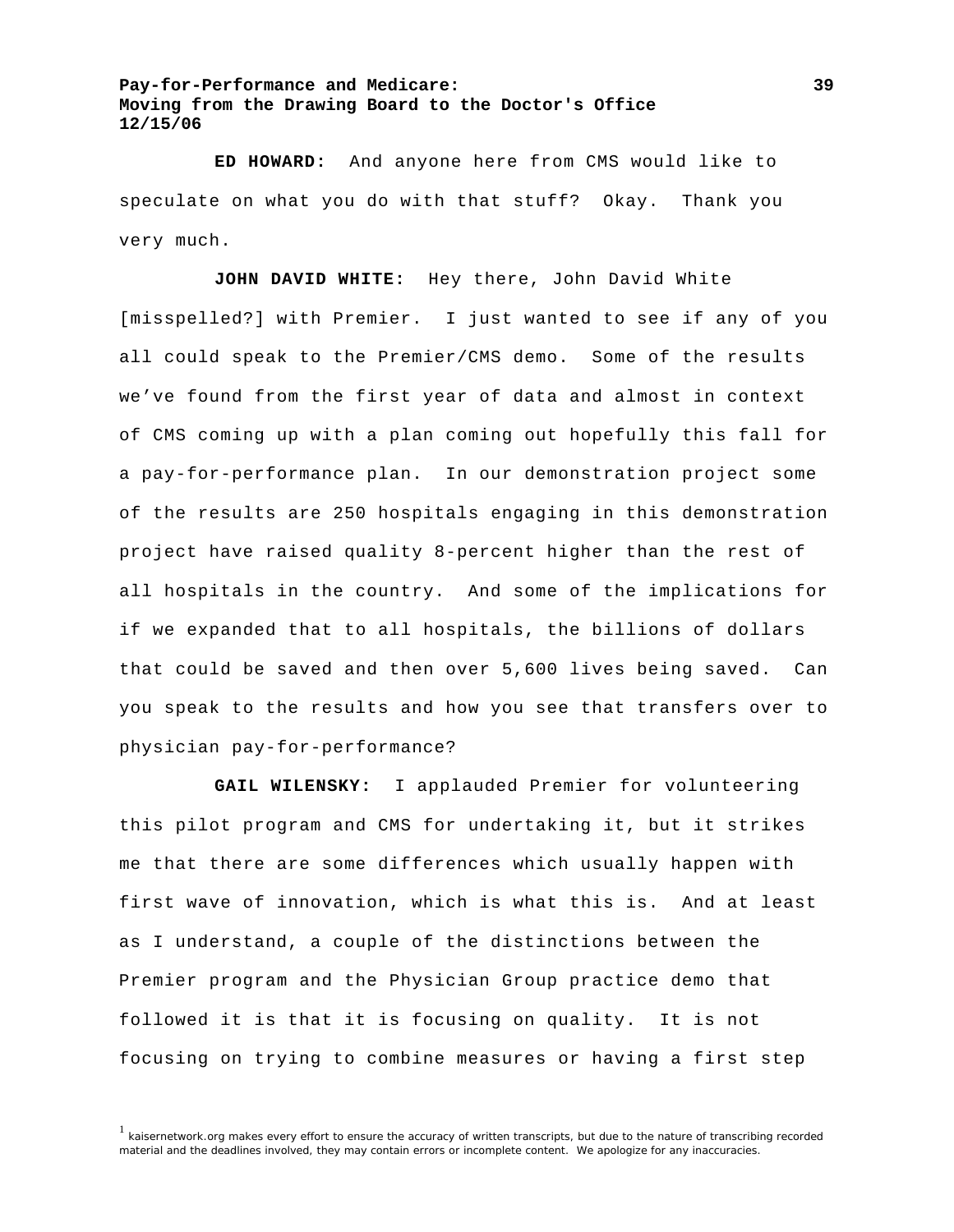screen that you have to meet, a quality screen and then you look at savings or vice versa.

 So while I think it was interesting that it looks like those that were, as I understand it, that were in the higher tier of quality also appeared to be having lower savings. I think you will see as further work goes on, an attempt to try to have a more explicit combination of both quality and efficiency in terms of the distribution. And as I understand it, that is what happens with the Physician Group practice demo, which is you only are able to distribute some of the savings if you achieve a certain level of savings and if you pass the quality bar. So I expect that you will see this going on. And I don't say that in any way as a criticism. It's just first innovators go through the first step and I think that what we're seeing now in the demos that will be starting in 2007 a whole range of very interesting ideas having it more than just large group practices, having these little bitty group practices in urban and rural areas. The gain sharing that starts in 2007 to let non-aligned physicians and hospital share a gain. So I think you're seeing lots of activity.

**JOHN DAVID WHITE:** Yes. On the Premier demo, one of the reasons that cost wasn't explicitly addressed is that under the DRG system hospitals that are more efficient get to keep the difference between the payment rate and the lower cost. So if there's an automatic, at least for at the case level, an

<sup>&</sup>lt;sup>1</sup> kaisernetwork.org makes every effort to ensure the accuracy of written transcripts, but due to the nature of transcribing recorded material and the deadlines involved, they may contain errors or incomplete content. We apologize for any inaccuracies.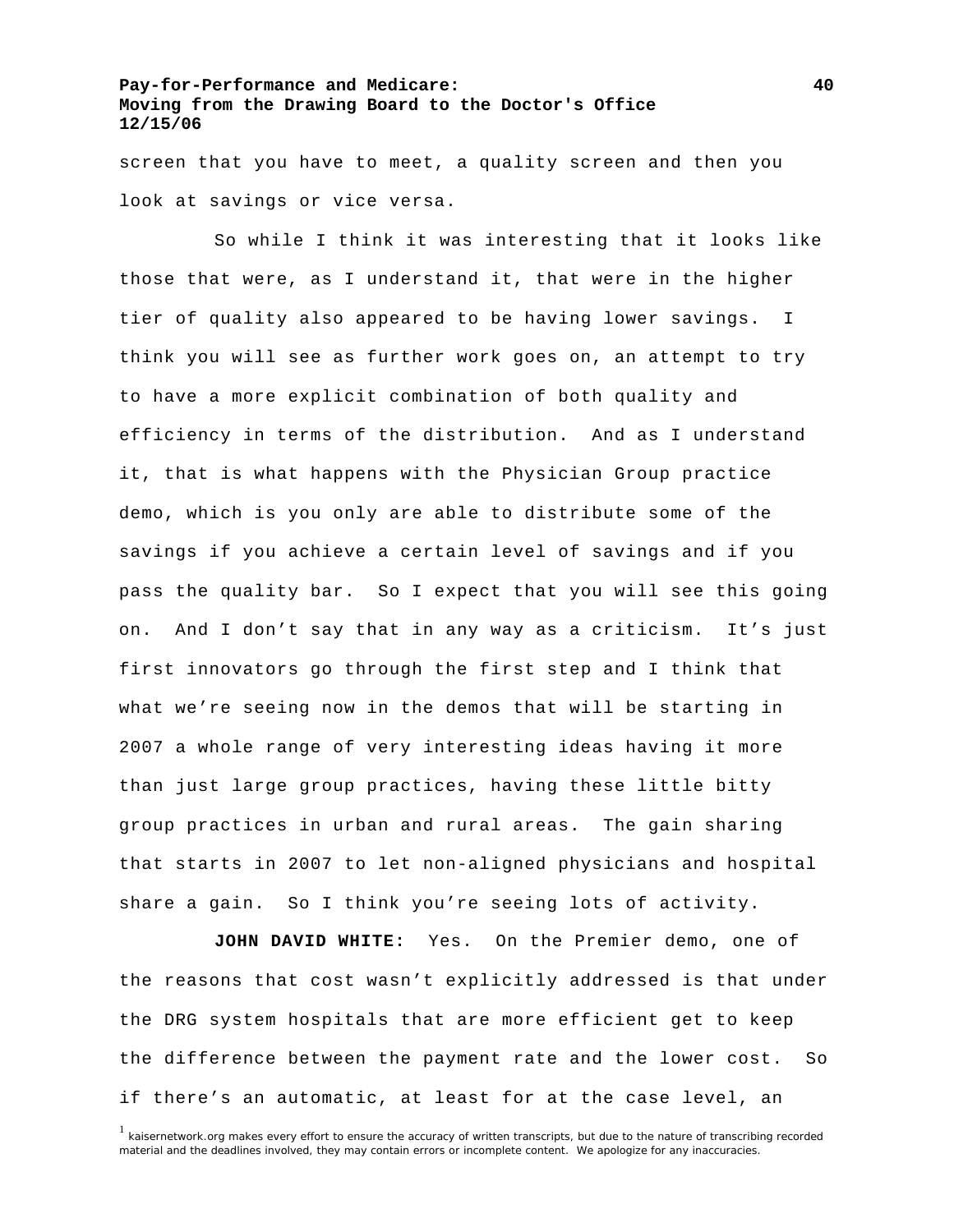automatic reward for efficiency. There's still the matter of avoided readmissions, which weren't focused on in the Premier demo and I suspect we'd want focus on in a broader demo.

**BOB BARRINSON:** If I could say two things, well maybe three things. One is I didn't have a chance to talk about it, but on my list I had hospitals ranked as a three plus on the scale. The positive reasons are that hospitals are accountable organizations. They've got management structures that can actually respond to these incentives. And from the work that I've been doing with the Center for Studying Health System Change, where we've asked hospital personnel about the responses to reporting and we had some Premier hospitals. They described some positive spillover effect. That it actually changes a hospital culture such that physicians begin to get accustom to having data reviewed. All of that is positive.

 My negative concern relates to the fact that study that I cited from this Wednesday were exactly those measures and it doesn't produce better outcomes. We are taking measures that have been subject to clinical trials and very specific circumstances and now think they're going to work in the real world. I think we should be doing it but I'm basically preaching some humility about what we think we're getting out of the Premier demo.

 And the second point, or the fourth point, wherever I am, is that if — Stuart just made a point, which is exactly

<sup>&</sup>lt;sup>1</sup> kaisernetwork.org makes every effort to ensure the accuracy of written transcripts, but due to the nature of transcribing recorded material and the deadlines involved, they may contain errors or incomplete content. We apologize for any inaccuracies.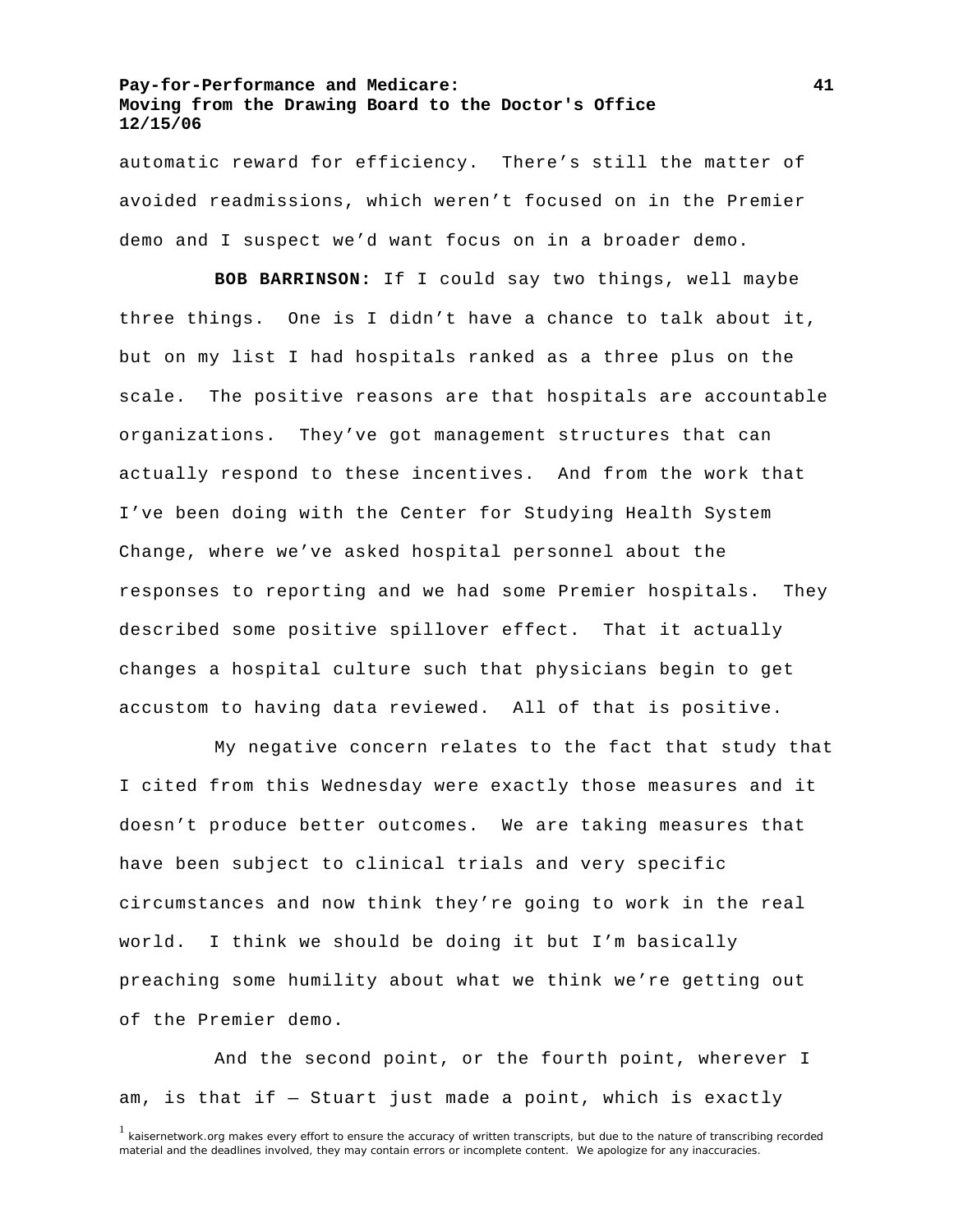what I want to say. If in we've got a problem with an incentive for too many readmissions, why wouldn't we change the payment system to hospitals so that you don't get a full DRG if there's a readmission within seven days, 14 days, the data can tell us where it should be. In fact I want to tell this very brief story. When I was at HICVA CMS, the OIG did a study identifying something like \$70 or 80 million dollars of spending for same day readmissions. And made it a big deal. I didn't think \$70 million out of \$90 billion was all that much, but there was an issue about readmissions on the same day. And what they wanted was that the PROs, now the QIOs, should review every one of those cases. And my response was, "Why don't we just not pay for that readmission and change the incentive?" And so my point is, you need to get the incentives right. But getting the incentives right doesn't necessarily require you to be measuring and distinguishing across hospitals. And that's the point I want to leave.

**STUART GUTERMAN:** Let me just make a couple points on the couple of issues that have been raised. On the magnitude, one of the points I like to make on the hospital side people talk about 1-percent on the hospital side not recognize that is a lot of money. One-percent of Medicare hospital payments is a billion dollars a year. And I suspect that if you had a headline that said, "CMS starts one billion dollar annual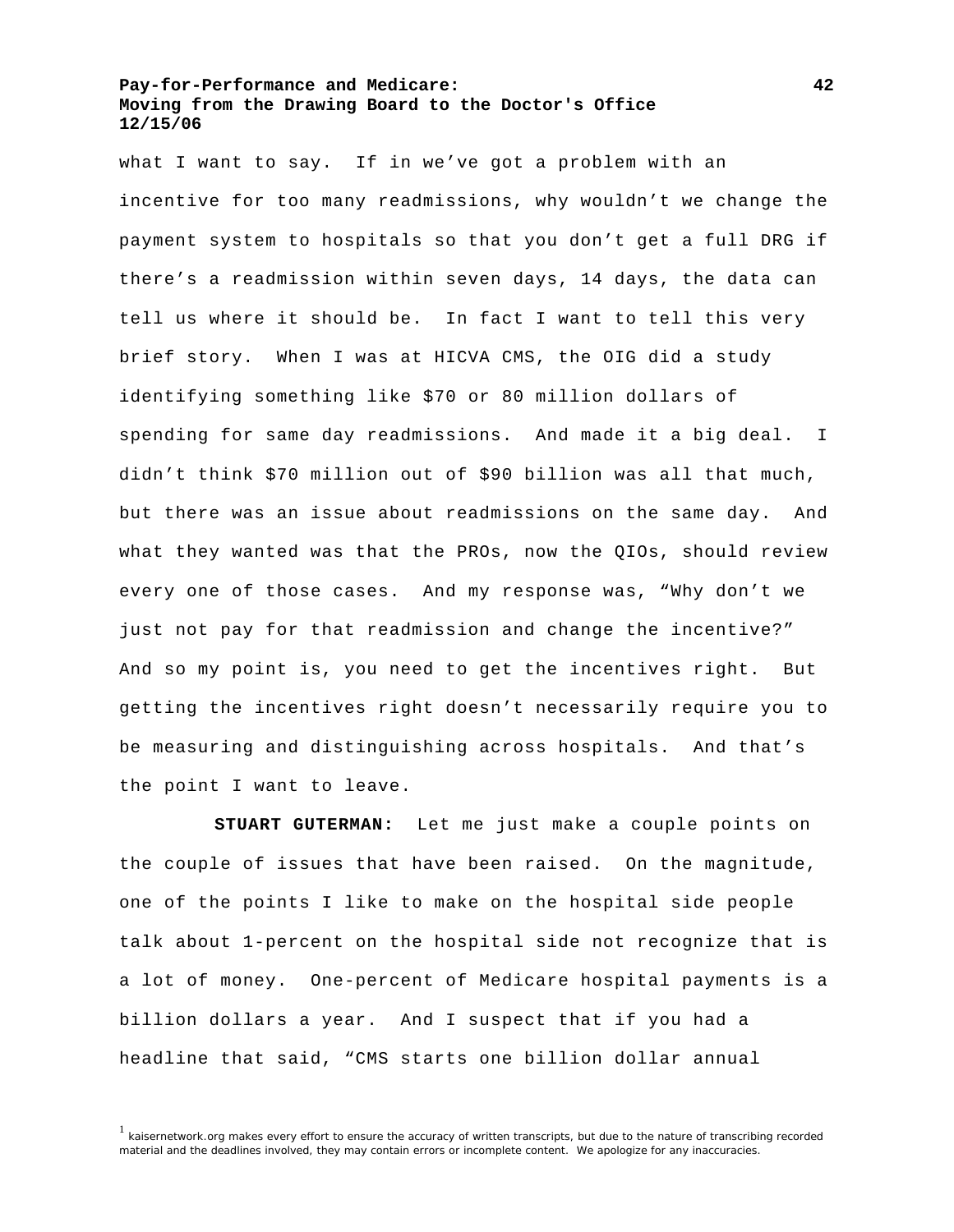quality improvement program," that would make a big splash. That's 1-percent of hospital payments.

 On physicians, those of you who are hill staffers probably have the scars to show that 1-percent of payments is a lot of money to providers. And if you don't know now, you will in the future. There are a lot of very vicious fights about 1 percent more or less the payments on the provider level. So I suspect it is a bigger incentive than we think. And I would point to the provision in the MMA that provided 0.4-percent. Point four-percent for payments for reporting quality measures and the hospital compliance with that program went from about 10-percent to about 98-percent based on 0.4-percent of payments.

 Secondly, on measures I was a little troubled by the finding that the AMI measures didn't seem to correlate well with outcomes. But I think it says as much about our ability to accurately measure outcomes and to understand the process that produces better outcomes as anything else. But the question I would ask in response is, if you look at the list of AMI measures, which of those things would you not want hospitals to do? Giving an aspirin to a heart attack patient when they come in? Do you want them not to do that? The fact that they do that should be something that you want to see happen.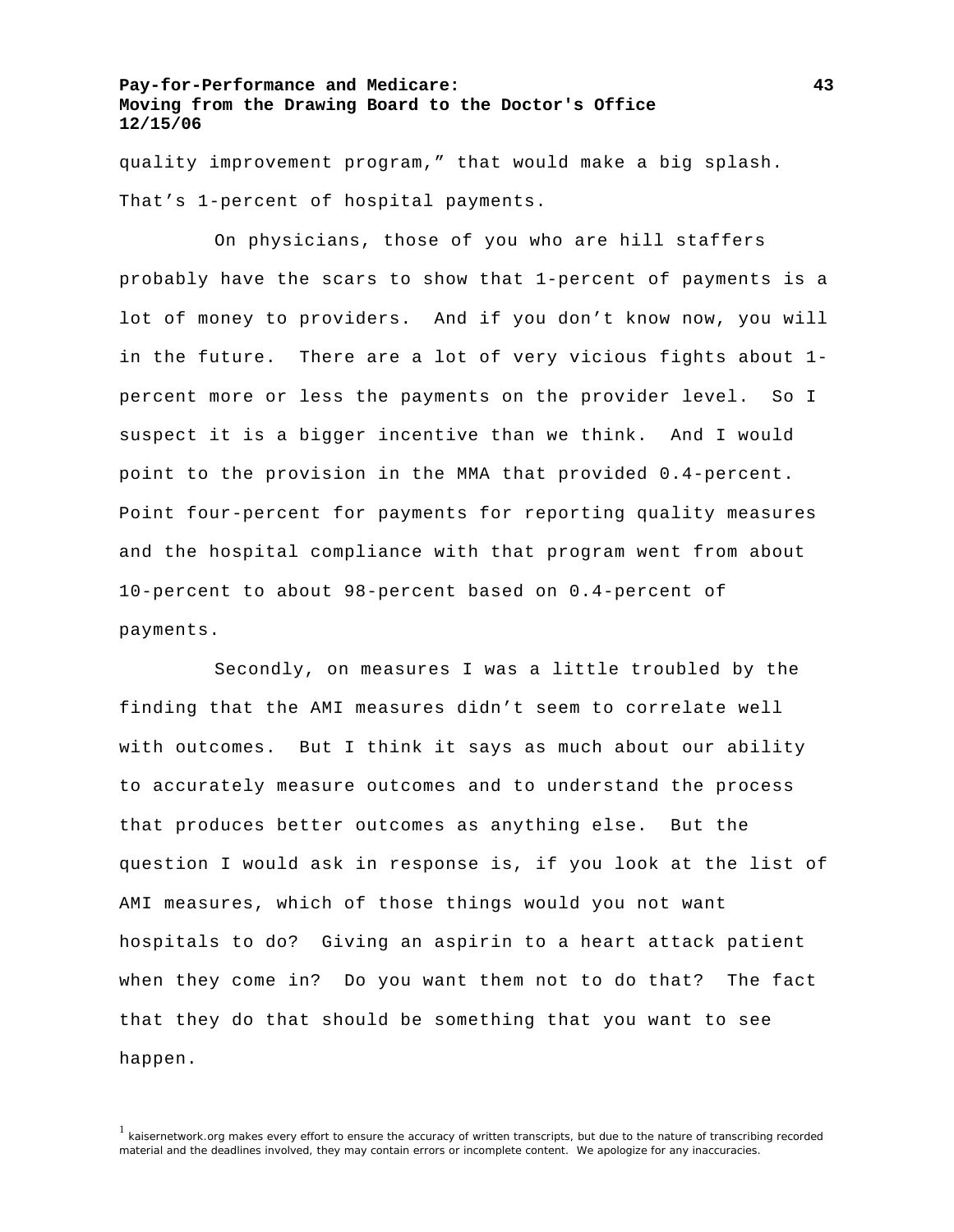And thirdly on the readmissions, I believe that the Deficit Reduction Act of '05 had at least a small step in the direction of not paying for readmissions for the same DRGs as the sector to identify some DRGs. So  $-$ 

**BOB BARRINSON:** If I could just very briefly, just on the one point, this is where I have a little sympathy with Pete Stark [misspelled?] who says, "This is what people should be doing anyway." Giving an aspirin in a heart attack should be a condition of participation. They should be part of the JACO and CMS oversight. The real action in heart attacks is getting people in to lighted [misspelled?] therapy, clot dissolution therapy within 90 minutes of the onset of symptoms. And if that fails, getting people into perkupaneous [misspelled?], angioplasty, or stent production. Currently 3-percent of Americans having a heart attack get that within the recommended timeframes. If we were really serious about caring for our AMI patients, that's where we would be focusing our attention, not on getting hospitals to give aspirin. That should be a requirement. If we want to start by making it a pay-forperformance, that's a nice place to start. But that's not where we should finish. And so maybe we don't disagree. I think there's some judgments as to where you think the bang for the buck is.

**STUART GUTERMAN:** I'd point out we're right now paying for reporting and I dissert that you don't know if they're

 $1$  kaisernetwork.org makes every effort to ensure the accuracy of written transcripts, but due to the nature of transcribing recorded material and the deadlines involved, they may contain errors or incomplete content. We apologize for any inaccuracies.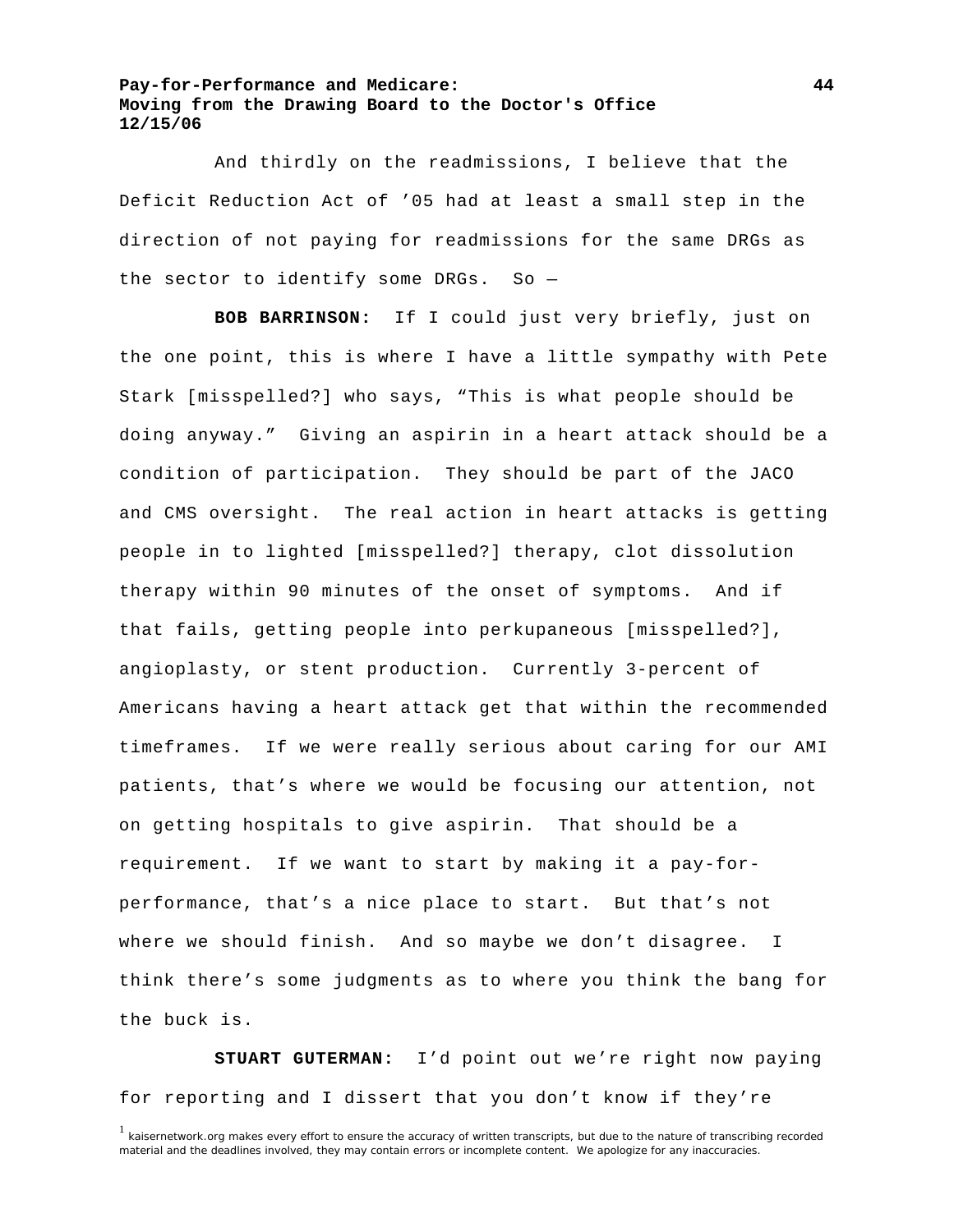doing it or not doing it unless you're getting the information however.

**BOB BARRINSON:** Okay.

**ED HOWARD:** We've got some people lined up. Let me just say in passing, Gail Wilensky had a plane to catch. She wasn't trying to run away from the controversy. And let me just say on her behalf, Stu mentioned gain sharing and in fact there was a very good paper we didn't have time to get into your packets published in *Health Affairs*, by Gail on gain sharing. I think it was December  $5^{th}$ . So you might take a look at that. Yes, I believe you were first at the microphone. You want to go ahead?

**JENNIFER LUBELL:** Hi, Jennifer Lubell at *Modern Healthcare*. I was wondering if you could provide some comments on what we can expect next year in Congress and on a regulatory front. I mean we have a new democratic Congress. How much attention do you think they're going to pay to pay-forperformance? And just a little bit more on these demonstration projects and whether this is going to end up in a requirement for physicians for pay-for-performance?

**ED HOWARD:** Dems and demos, anybody? Anybody in the audience who would like to speculate? Mr. Starch Staff in the audience? Bob?

**ROBERT GALVIN, M.D.:** Yes, I don't have the answer. That's another one where someone tells you that they know what

 $1$  kaisernetwork.org makes every effort to ensure the accuracy of written transcripts, but due to the nature of transcribing recorded material and the deadlines involved, they may contain errors or incomplete content. We apologize for any inaccuracies.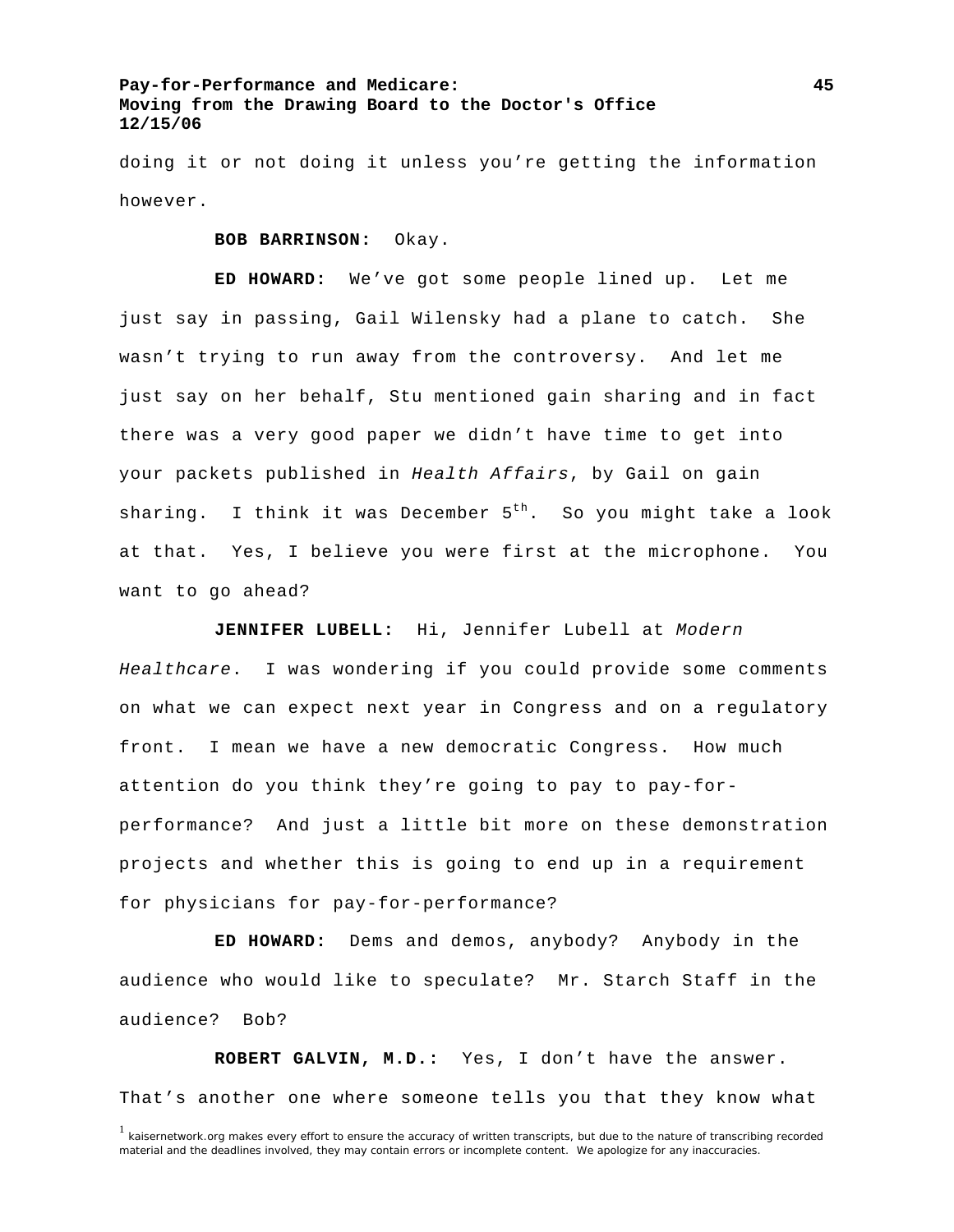they're going to be doing in Congress next year, don't believe them. But I do think what's interesting from the point of view of those of us who've been pushing this transparency agenda, the incentive agenda, is there really is a new population coming into Congress, many of whom have not spend a long time understand health care. And so it isn't clear to me or any of us who've been thinking about this that it's going to be business as usual. And we don't know what the impact is going to be of kind of driving this agenda, again in Congress. Clearly there's going to be more focus on hearings and regulations and fraud and abuse and how this shakes out, I think we don't know. And we're all spending time talking about the people who've been driving some of these initiatives, trying to understand kind of how to educate and how to make some of the points we made today. But the reason I answered the question is I don't think it's yesterday's Washington anymore. And so I think we'll see.

#### **ED HOWARD:** George?

**GEORGE GREENBURG:** Yes, I'm George Greenburg [misspelled?] from Health and Human Services Office of the Secretary. I just had a factual question. I was reading the legislation yesterday and we spent quite a bit of time in the hospital regs, developing a system that was statistically valid so that when we were paying for reporting we were paying for valid reporting. And so hospitals would only get the bonus if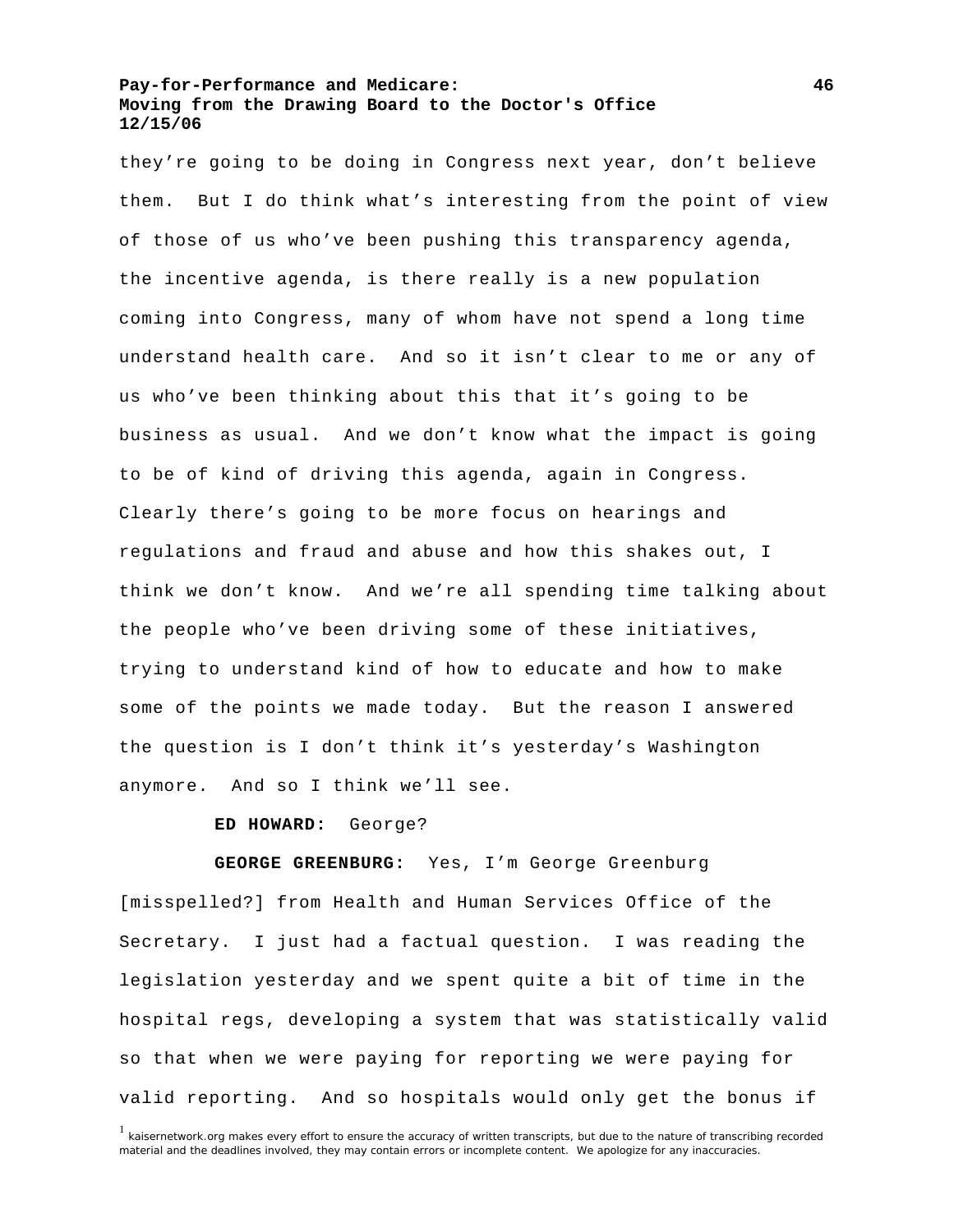they met a statistically valid standard for accurate reporting and the QIOs would be involved and abstracting a certain number of cases to produce the sample that that would be measured against. But on the physician side, I didn't see any provision for looking at the accuracy of what was reported. So we were paying potentially for non-valid data. Is that true? Or have I read it wrong? Did I miss something? I'm just curious.

**ED HOWARD:** Jim, you have any — Jim?

**MALE SPEAKER:** There is a very short provision in there that says that the secretary does have the authority to validate and it gives us an example for instance drawing samples to validate. But it's very short.

**BOB BARRINSON:** Can I make a comment because I did raise in my remarks a concern about self-reporting from physicians? I think again there's a difference between hospitals who have compliance officers who have everybody and his or her cousin looking at the medical record. And I have reasons to believe there's likely to be valid data, at least no explicit attempts to gain because we have now some experience with all of that. One there's a literature on physicians giving misinformation to insurance companies on behalf of their patients is the argument. But it basically is distorting the information that they have available who for a purpose. Now let's not do 2-percent, let's do 20-percent like Gail was suggesting we might want to be going to for a process in which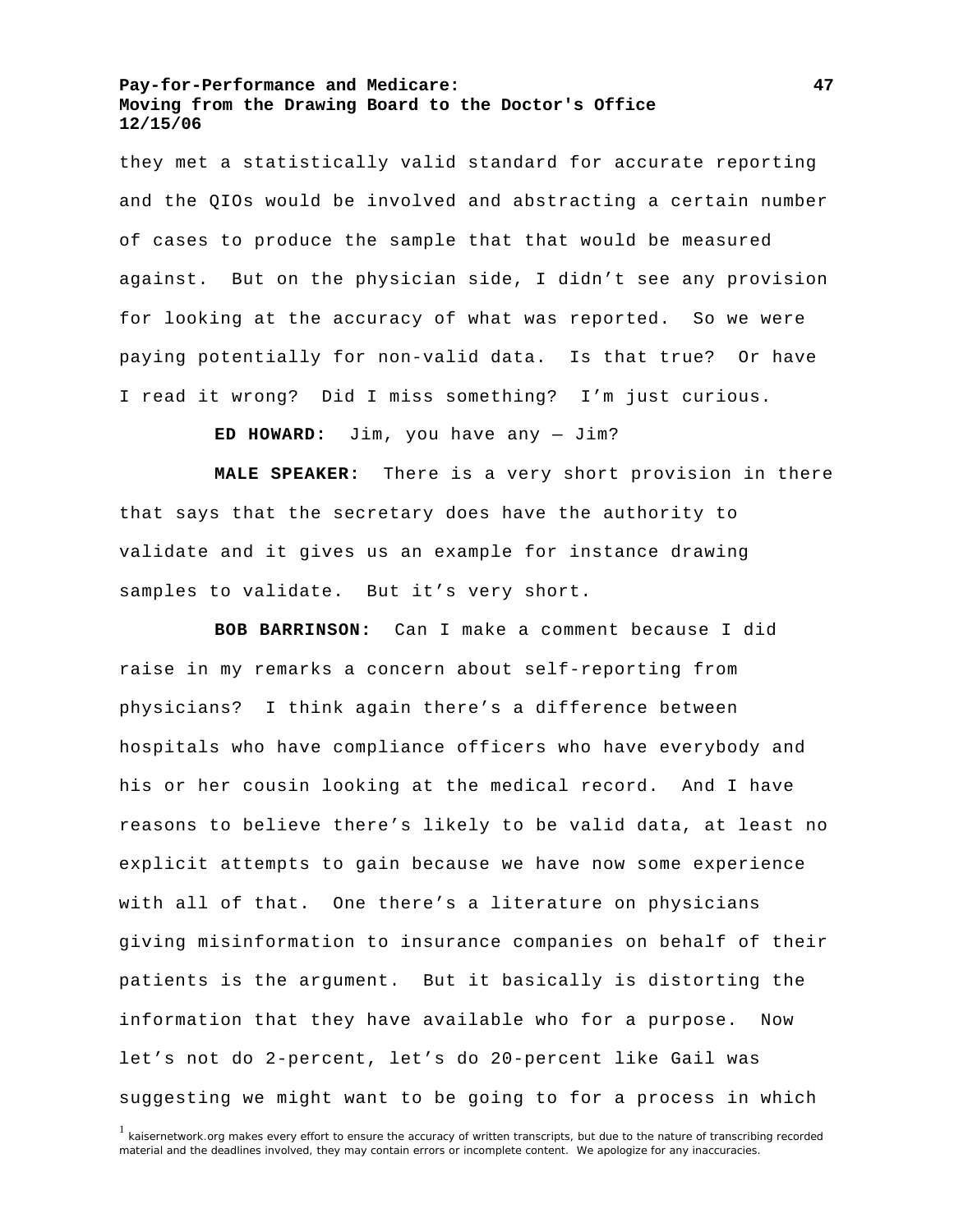at least some physicians think it's a bureaucratic intrusion into their practices. This is the way they now have to make their money. I am quite concerned about the data that will show up in the medical record. But some of it is even not intentional cheating. As simple a clinical intervention as taking a blood pressure, the literature shows great variation from different readers of blood pressures that there's a five to ten millimeter of mercury difference, this is without any financial incentives attached. I've been to medical offices and had my blood pressure taken. Half the time they use a normal size blood pressure cuff and half the time they use a large blood pressure cuff, even though I'm not large. And it produces a significant blood pressure reading difference. So we now have pay-for-performance in the U.K. based on acceptable blood pressures. I think we might see blood pressures getting better in the response to pay-for-performance.

 And again I don't want to paint physicians in this case over simplistically as just being bad guys. It's all in the context of how it's being introduced. There is error inevitable. There is not standardized information for something as simple as a blood pressure reading. I can imagine the other things that we want to say, "That's what we should be rewarding." I think physicians' medical records are a completely different world from what you're getting from a hospital or what you're getting from a health plan's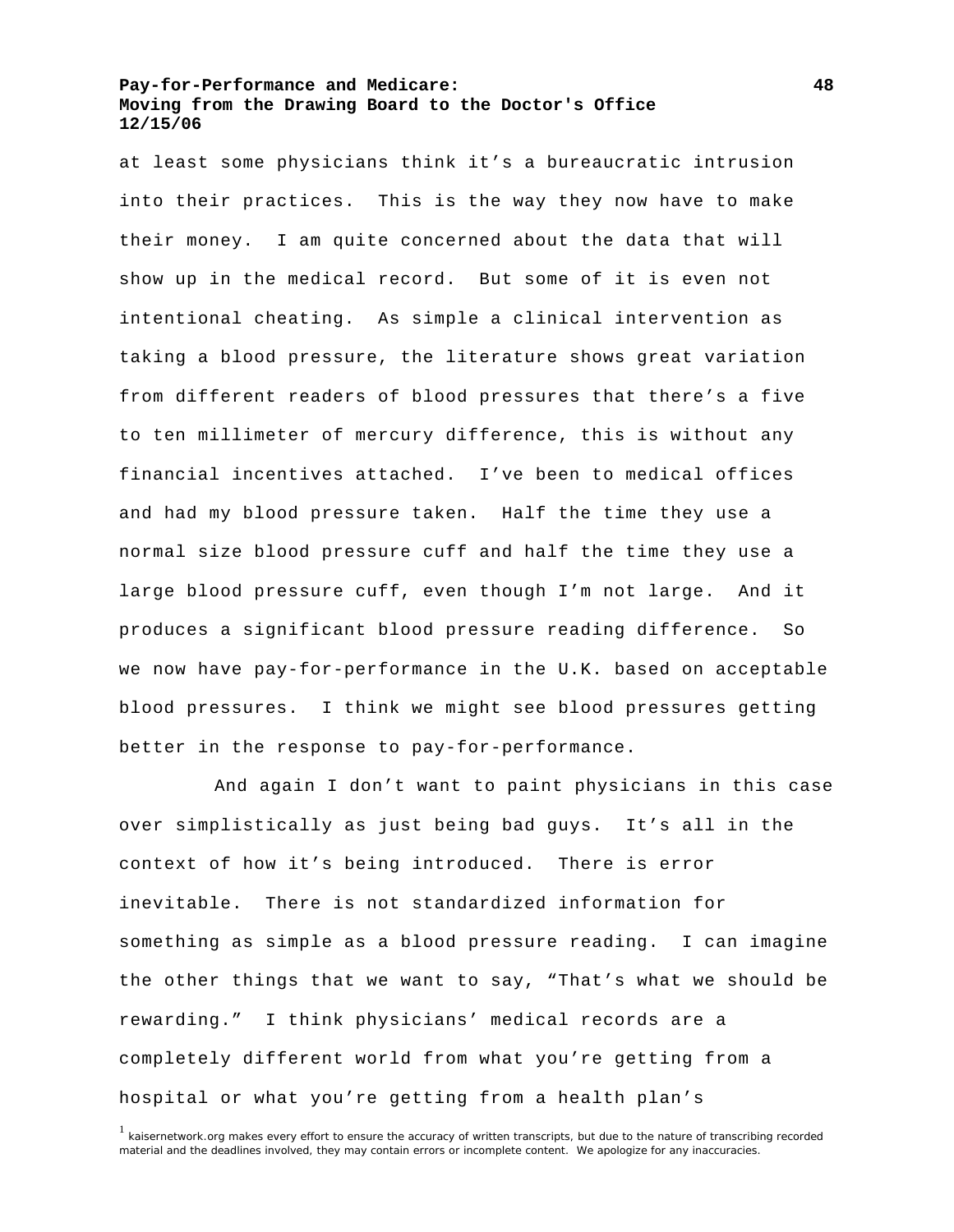performance on heedist [misspelled?] measures. And I think we need to know a lot more about that before we start putting real money there.

**ED HOWARD:** Bob Galvin, you want to comment on that?

**ROBERT GALVIN, M.D.:** There is actually good experience about that from the U.K. They have the world's biggest P4P program that they started several years ago where they actually increased their overall health budget up to about 10-percent of their GPs. Some of them ended up increasing their salary by 40 to 50,000 dollars doing the exchange. And there's an article that out, I believe it was in *The New England Journal* probably this summer that was really on gaming. And there was an editorial about it. And it's worth reading because they have real experience in this. And what found is what you always find in these kind of scoring, kind of once you set measures and either they're publicly released or there's money, there's always going to be gaming. So I don't think the idea is there going to be or not going to be. The issue is how do you manage it and how do you audit it? So the article is worth reading. It was only about 5-percent of the practices that really kind of bent the numbers quite a bit. But there was other noise in the system and they were actually going to address it by increasing their audits. But it is nice experience from another country and they did it their fee-for-service system

<sup>1</sup> kaisernetwork.org makes every effort to ensure the accuracy of written transcripts, but due to the nature of transcribing recorded material and the deadlines involved, they may contain errors or incomplete content. We apologize for any inaccuracies.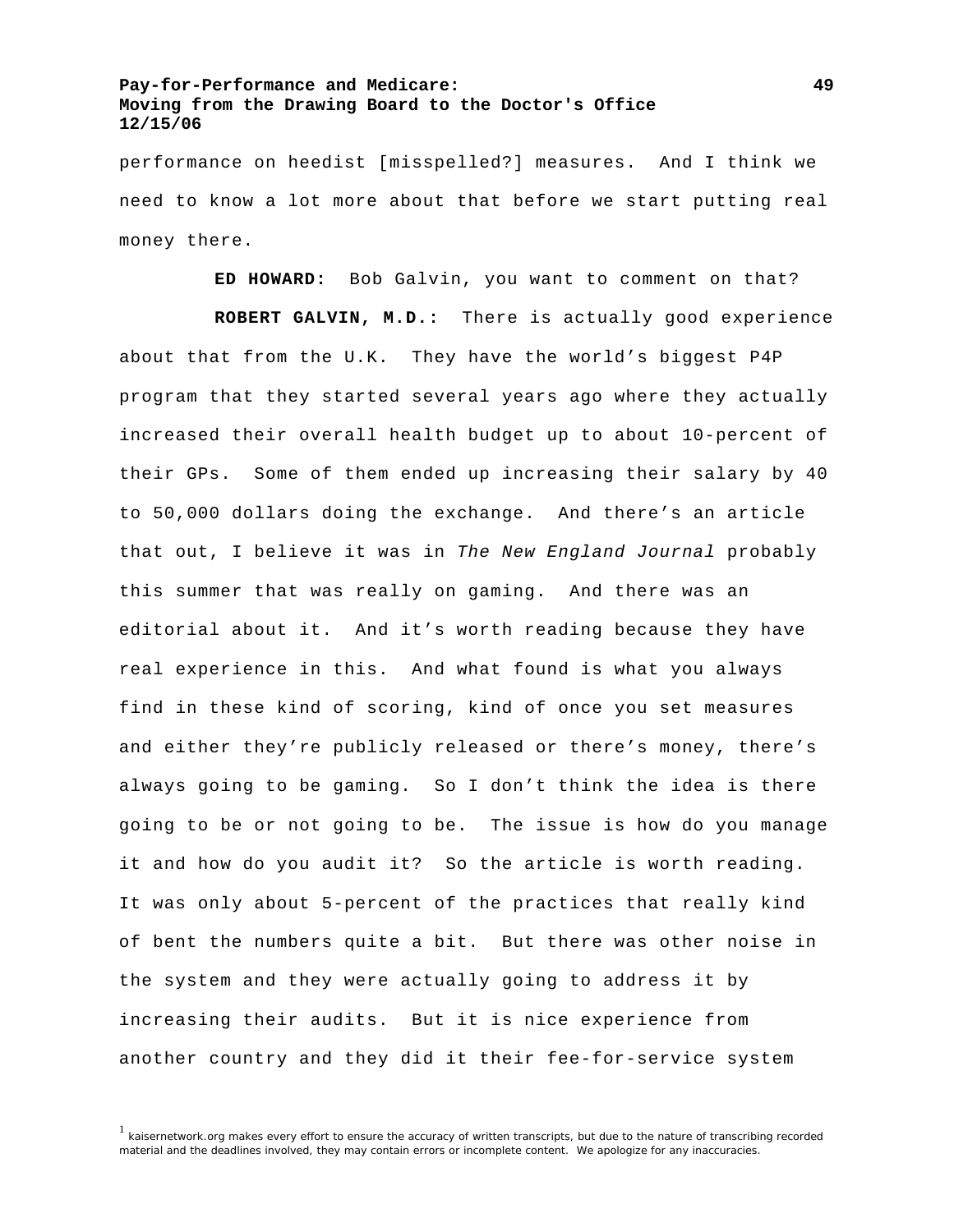just for their GPs. And so there's something to be learned as we go ahead.

**ED HOWARD:** Yes, sir?

**ERIC WHEATUM:** I'm Eric Wheatum [misspelled?]. I'm with the GAO. I wanted to bring to the attention of the panelists an interesting discussion yesterday at the National Economists Club where the issue was quality measurement and quality adjustments and measuring a price in the states for health care. And I thought it would be interesting for folks to know that economists, who are engaged in this sort of research and are developing and maintaining our price indices are actually beginning to use some of these quality measures, say particularly over the PPI. There has a movement to use that in hospital care. And there also was a lively discussion among the academics involved there of whether say, process measures should used or whether outcomes based quality measures should be used in measuring the price of rises in medical care. There's some interesting work at BEA going on in this area. This of course isn't a vital issue because as we know all the PPSs and Medicare and other programs rely on these measures of inflation.

Then I have a question on the efficiency issue. My own recent experience has been that when looking for a definition of efficiency in the literature out there, I'm having difficulty finding a lot of them, anybody who actually really

<sup>&</sup>lt;sup>1</sup> kaisernetwork.org makes every effort to ensure the accuracy of written transcripts, but due to the nature of transcribing recorded material and the deadlines involved, they may contain errors or incomplete content. We apologize for any inaccuracies.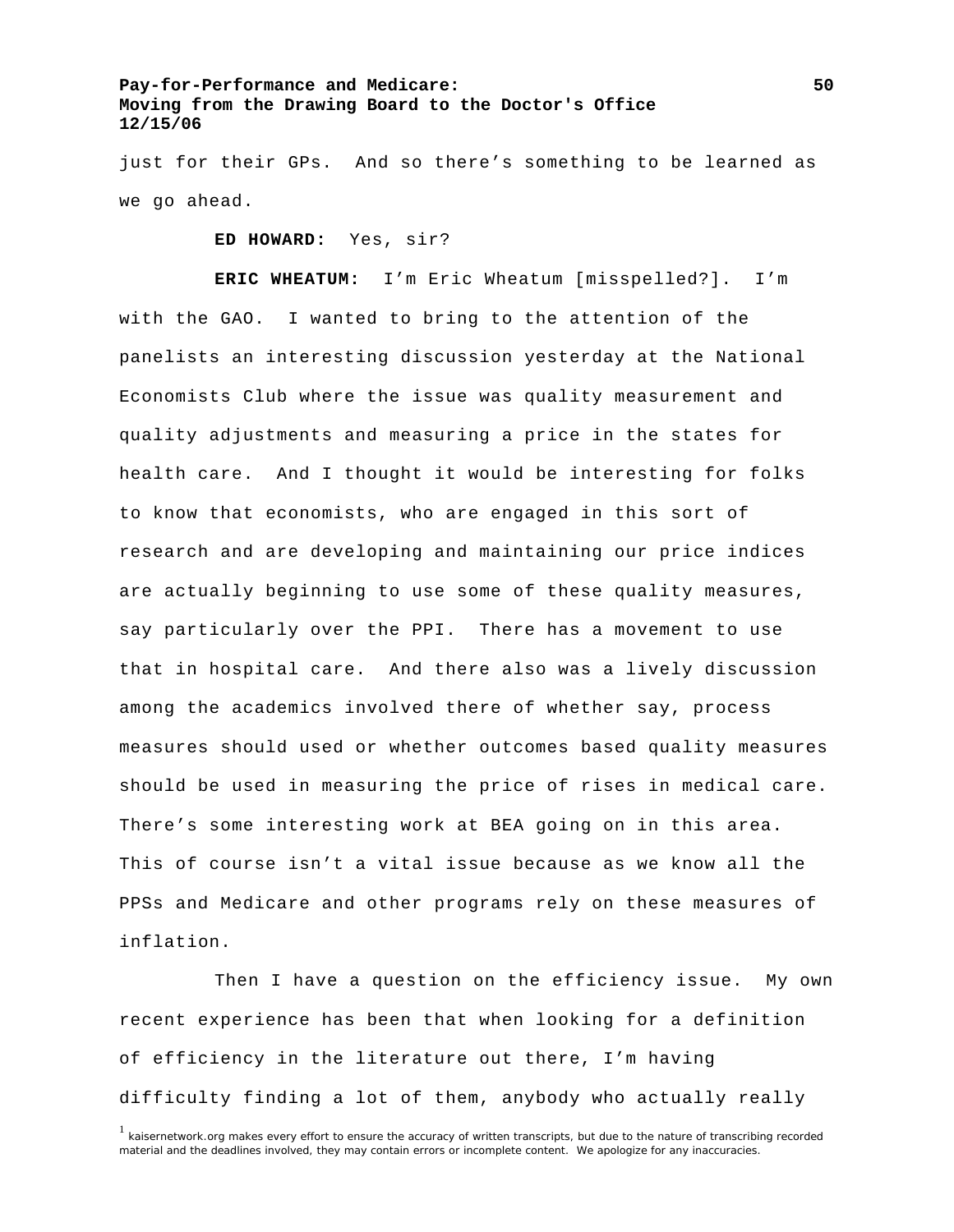spells it out. There are a few, but everybody seems to talk about efficiency. But there are precious few definitions of it. I wondered if anyone on the panel would care to provide one?

**ROBERT GALVIN, M.D.:** Well, I would say that fools rush in where angels fear to tread on that one. But I don't think there is an accepted one. And I just think that's the way it is. I can tell you the private sector through Leapfrog Group has adopted the Premier model and has added a measure of efficiency to it. So it kind of took a stand. It's rudimentary. But it's out there. I will tell you there's a lot going on in trying to measure efficiency. So there are a number of task forces organized around it. But I think this is one that if you actually did a Google search that said, "efficiency measures in health care that are accurate," you would get nothing. So I don't think we know.

**ED HOWARD:** Bob, the AQA labored mightily and I've seen their definition. So at least it's been blessed by American health insurance plans, by a group of professional organizations, and ARC. And I think it's on their website. If there's somebody here from AQA you can correct me if I'm wrong. But in either event it appeared to me to be a very comprehensive and reasonable and to some degree then would come from a fairly broad consensus. Yes, sir?

<sup>&</sup>lt;sup>1</sup> kaisernetwork.org makes every effort to ensure the accuracy of written transcripts, but due to the nature of transcribing recorded material and the deadlines involved, they may contain errors or incomplete content. We apologize for any inaccuracies.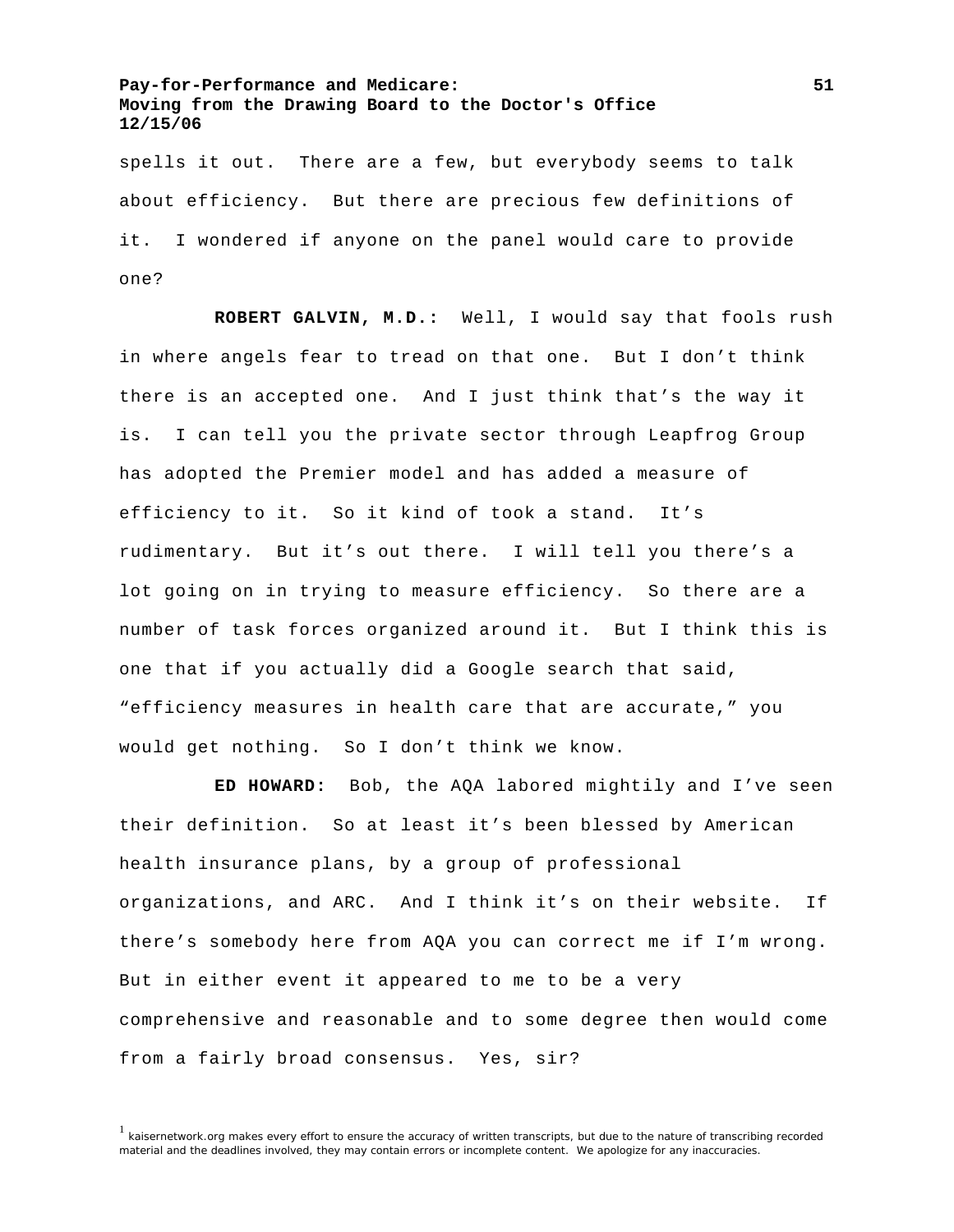**DR. PETRONCIOCAY:** Yes, I'm Dr. Petronciocay [misspelled?], a family physician in the trenches from a blue state. My question is to the panel, if you have a patient as a truck driver that would have type 2 diabetes, and this gentleman, if it were followed with the guidelines that are recommended by the ADA as opposed to ACE, that individual if they were treated with the new medication, the viata [misspelled?], would qualify to continue driving, would not be pulled from his job according to the ADA rules of using insulin. My question is, if the requirements and the guidelines that are being used right now, that person would no longer be employed. The question I have of that is, do we want to go down that road? And is that the wise choice for that individual who now will be non-employed? And I can see, as Dr. Barrinson had mentioned earlier, that I think you're going to see gaming in the system. So I pose that question to the panel about the diabetic man and the guidelines.

**ROBERT GALVIN, M.D.:** I wasn't sure I understood.

**DR. PETRONCIOCAY:** Right. It's his job. Right.

**ROBERT GALVIN, M.D.:** It sounds really important. I missed — I'm not sure, I think we're all a little missed one point, which is help us again if he went on a new medication then that would hurt the quality measures?

**DR. PETRONCIOCAY:** Correct. The viata is not approved because it's so new.

<sup>&</sup>lt;sup>1</sup> kaisernetwork.org makes every effort to ensure the accuracy of written transcripts, but due to the nature of transcribing recorded material and the deadlines involved, they may contain errors or incomplete content. We apologize for any inaccuracies.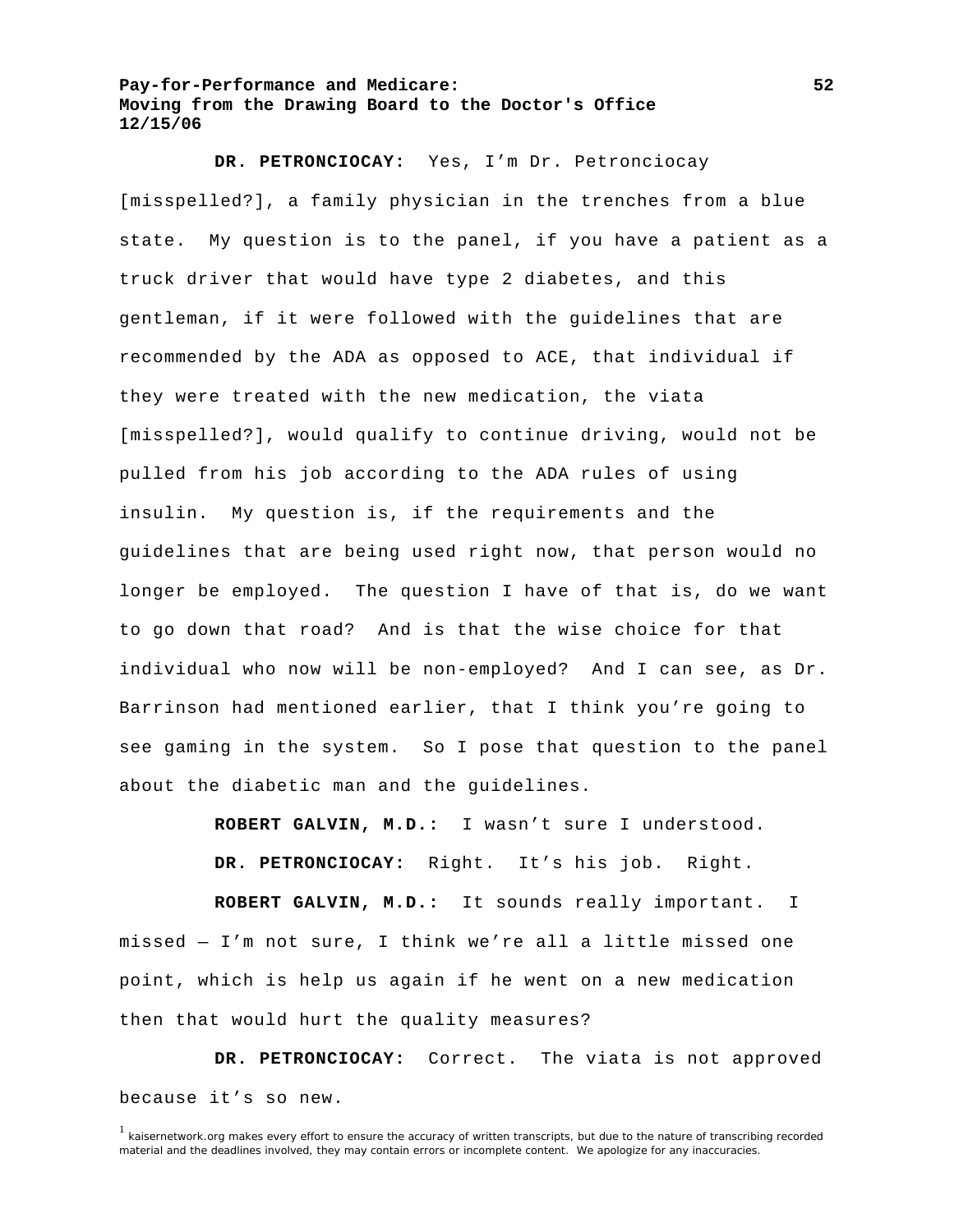### **ROBERT GALVIN, M.D.:** Okay.

**DR. PETRONCIOCAY:** And it decreases the person's weight. It decreases their insulin requirements. They're not on insulin. It is overall not a hypoglycemic used unless with a sulphonurea. If you use the new guidelines or the guidelines that are accepted now by the ADA that not accepted, that would require the person to go on insulin, would remove them and pull them off the highway as a truck driver because you can't drive on the highway if you're on insulin according the federal regulations. And my question is, is that what does the doctor do? Does the doctor do the right thing and but them on the viata? Or does he follow the new guidelines that are recommended that are coming up on line which are already out of date already? And in addition to that they're not liable for them. So —

**ALAN NELSON, M.D.:** I can explain. Gaming for the benefit of the patient as Bob Barrinson was describing.

**DR. PETRONCIOCAY:** Right. And what happens is that individual as I said, well the doctor has to decide which way he's going to go for the patient, what is best for him. Now I as a physician, I'm going to try and do what's best for the patient. But I'm going to take the hit at the end of the year for the system if I do what's right for the patient. And I refer to what Dr. Barrinson mentioned what that the VA study in

<sup>&</sup>lt;sup>1</sup> kaisernetwork.org makes every effort to ensure the accuracy of written transcripts, but due to the nature of transcribing recorded material and the deadlines involved, they may contain errors or incomplete content. We apologize for any inaccuracies.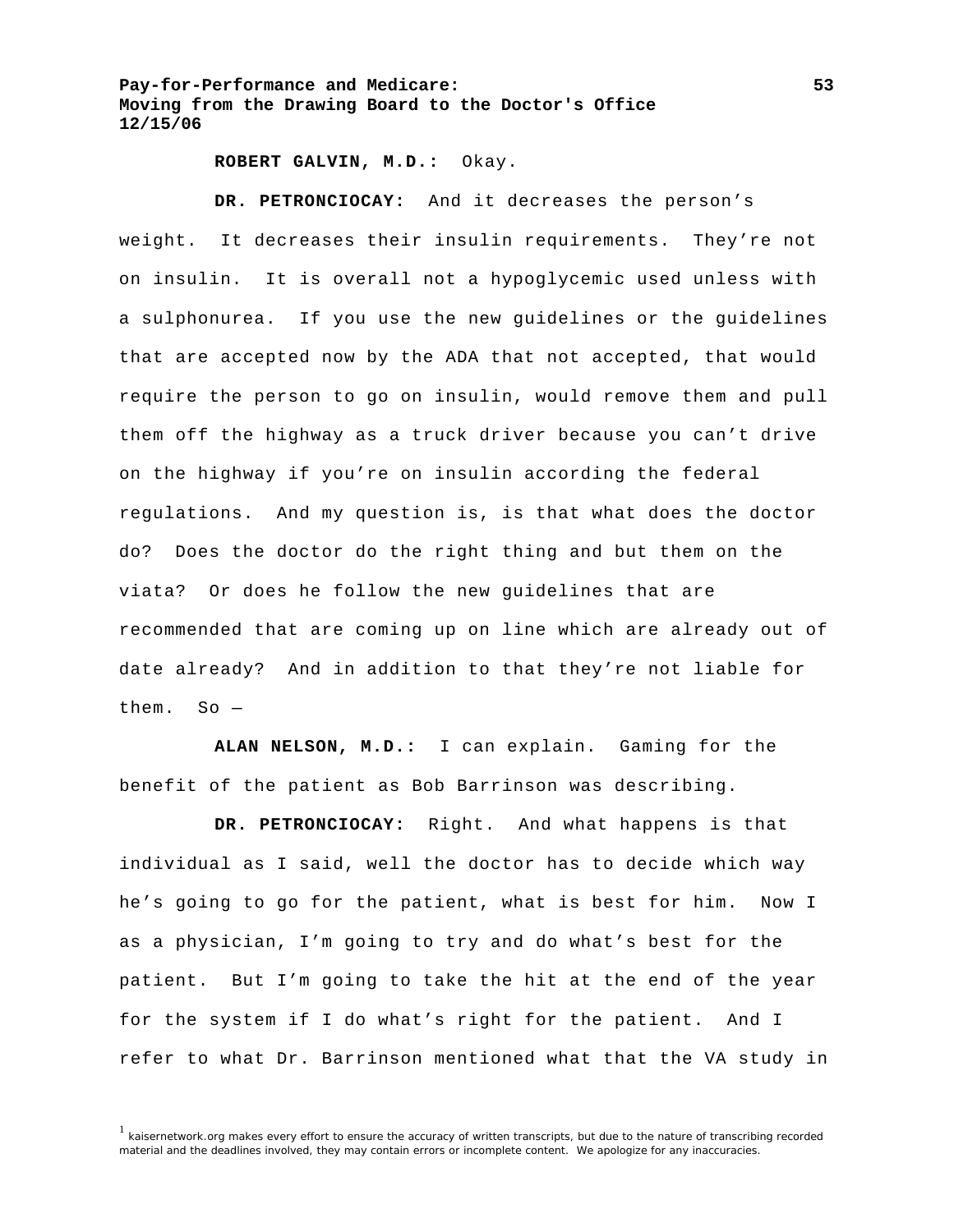Houston, Texas, actually referred to the gaming that was done by the VA itself.

**ROBERT GALVIN, M.D.:** I could explain that if you like. Actually the U.K. dealt with that.

**DR. PETRONCIOCAY:** Pardon me?

**ROBERT GALVIN, M.D.:** Because I think it's a great point. And the U.K. allowed their GPs to do what they call kind of make exceptions. So in other words they gave them discretion around whatever cases they needed to, to basically say, "If I followed the guidelines there's good evidence that I will share with you that I won't be doing the right thing for the patients." And so what the NHS said is, "Yes that can happen. And we don't want physicians or patients to be in that situation and therefore we're going to build discretion of the physician in." In fact that's where the gaming took place. A couple of the practices had exceptions at about 90-percent of their patients. Whereas the idea was it ought to be in the single digits percent.

But I think if you get to  $-$  you don't want to pay for conformance. You want to pay for performance. And so we haven't had the dialog yet because it hasn't been instituted. But I think one way they addressed it was to say, "How do we build in physician discretion in just a case like this?" And they built into the system those exceptions. That's just one

<sup>&</sup>lt;sup>1</sup> kaisernetwork.org makes every effort to ensure the accuracy of written transcripts, but due to the nature of transcribing recorded material and the deadlines involved, they may contain errors or incomplete content. We apologize for any inaccuracies.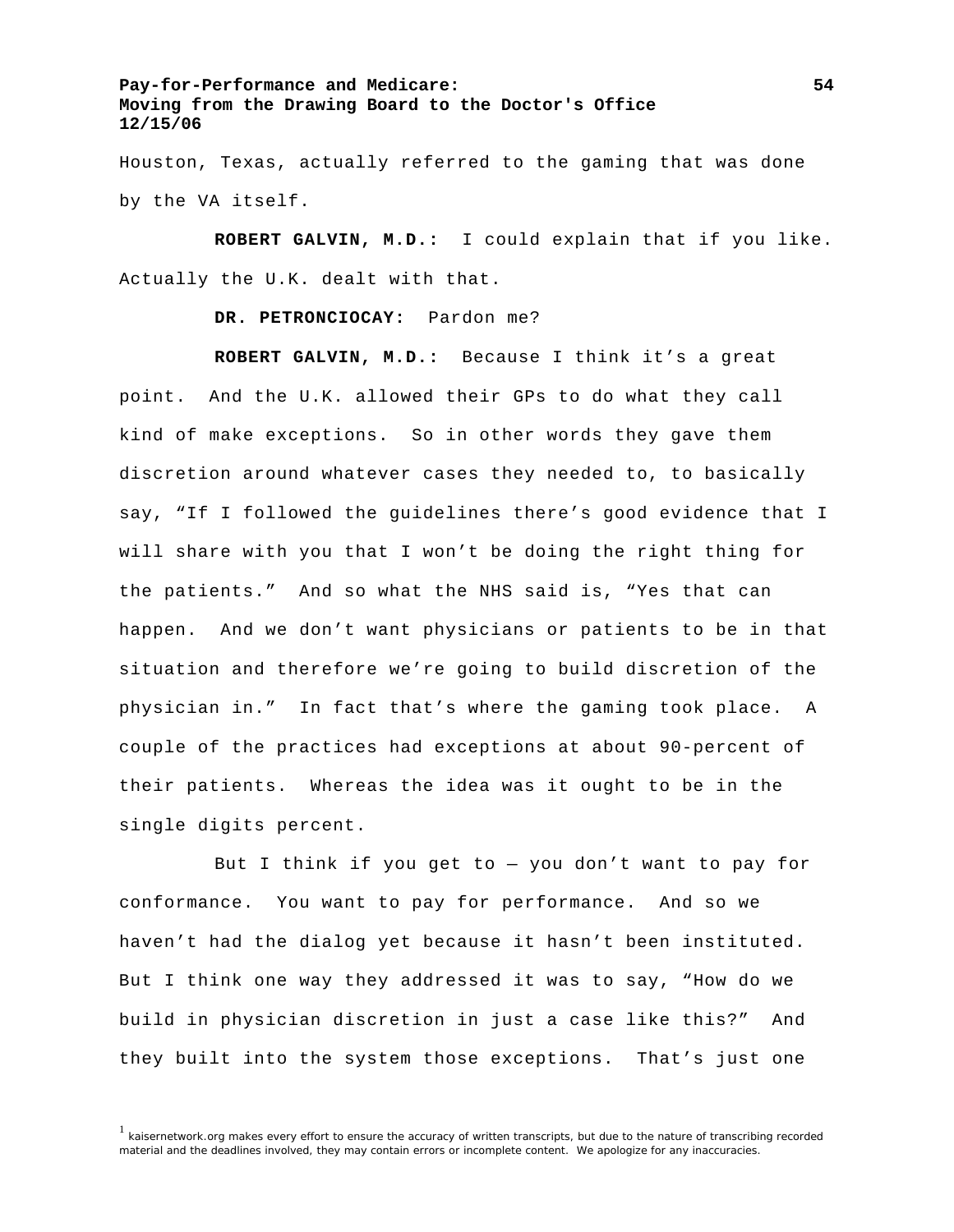way they handle it, which I thought was pretty smart. And the physicians liked it over there.

**DR. PETRONCIOCAY:** The other issue is that the guidelines are guidelines only and they're exempt. So even if I follow the guidelines, the guidelines have a disclaimer that they're not liable if I follow the guidelines and something goes wrong. So I have a problem with that legally because of the fact that they're quote "guidelines," but the originators of these criteria are really exempt, they're not liable. So I have a problem with that as a physician in the trenches.

**BOB BARRINSON:** I make two points. One is the distinction between guidelines and in this case it sounds like it has some legal implications as to whether your patient can drive or not. That's not really where we are in the pay-forperformance area. To me, however you treat your patient with diabetes, if you hemoglobin A1c is under seven, you should be getting all the points possible. And again I think that's a terrific measure and I would be using it in pay-for-performance for physicians tomorrow. I've said we should be doing stuff opportunistically and that's an area that we should be doing. You're raising a much more complicated issue about guidelines.

 The second point though where guidelines and measures come together is that fact for the most part we do not have good measures for those Medicare beneficiaries with multiple chronic conditions. There was a fabulous paper a year or so

<sup>&</sup>lt;sup>1</sup> kaisernetwork.org makes every effort to ensure the accuracy of written transcripts, but due to the nature of transcribing recorded material and the deadlines involved, they may contain errors or incomplete content. We apologize for any inaccuracies.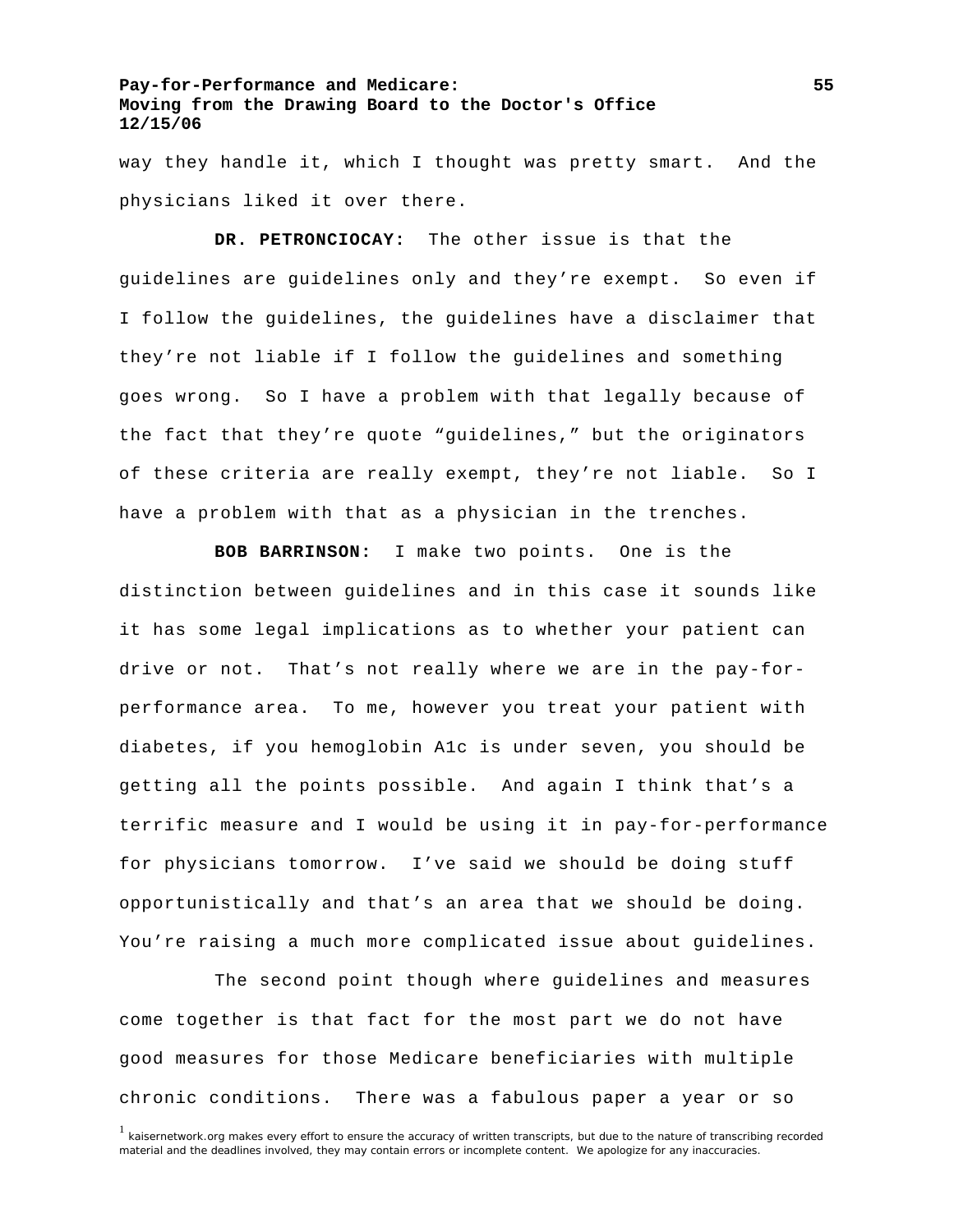ago by Boyd Adall [misspelled?] from the Hopkins Group on the fact patients, if you follow practice guidelines for diabetes and congestive heart failure and some renal disease and throw in a few other things, you would be killing your patient or driving down their quality of life. And that we need to urgently develop measures and guidelines related to that population. And so to me again that says the fact that you have a measure doesn't mean you necessarily want to use it. You want to be very selective. Measures should be meeting a whole bunch of criteria. And that's what bothers me about this whole thing, which is the assumption that we will just have 400 robust measures that do what we want them to do. I just think is wrong.

**ROBERT GALVIN, M.D.:** Let me also point out that I'd remind you; we're paying for performance now. There's gaming going on in the system now. Unless someone's willing to say that we're really not getting the 25-percent waste in the system that it's just a reporting artifact because of the incentives that exist in the system now. We are putting very bad incentives on the table now. And they're bad both for the Medicare program and other payers, and also for the patients in many cases. And so what we're talking about is helping to put a set of right measures on the table. And of course when you're talking about going from wrong to right, you have to do some thinking about what constitutes right. And there's plenty

<sup>&</sup>lt;sup>1</sup> kaisernetwork.org makes every effort to ensure the accuracy of written transcripts, but due to the nature of transcribing recorded material and the deadlines involved, they may contain errors or incomplete content. We apologize for any inaccuracies.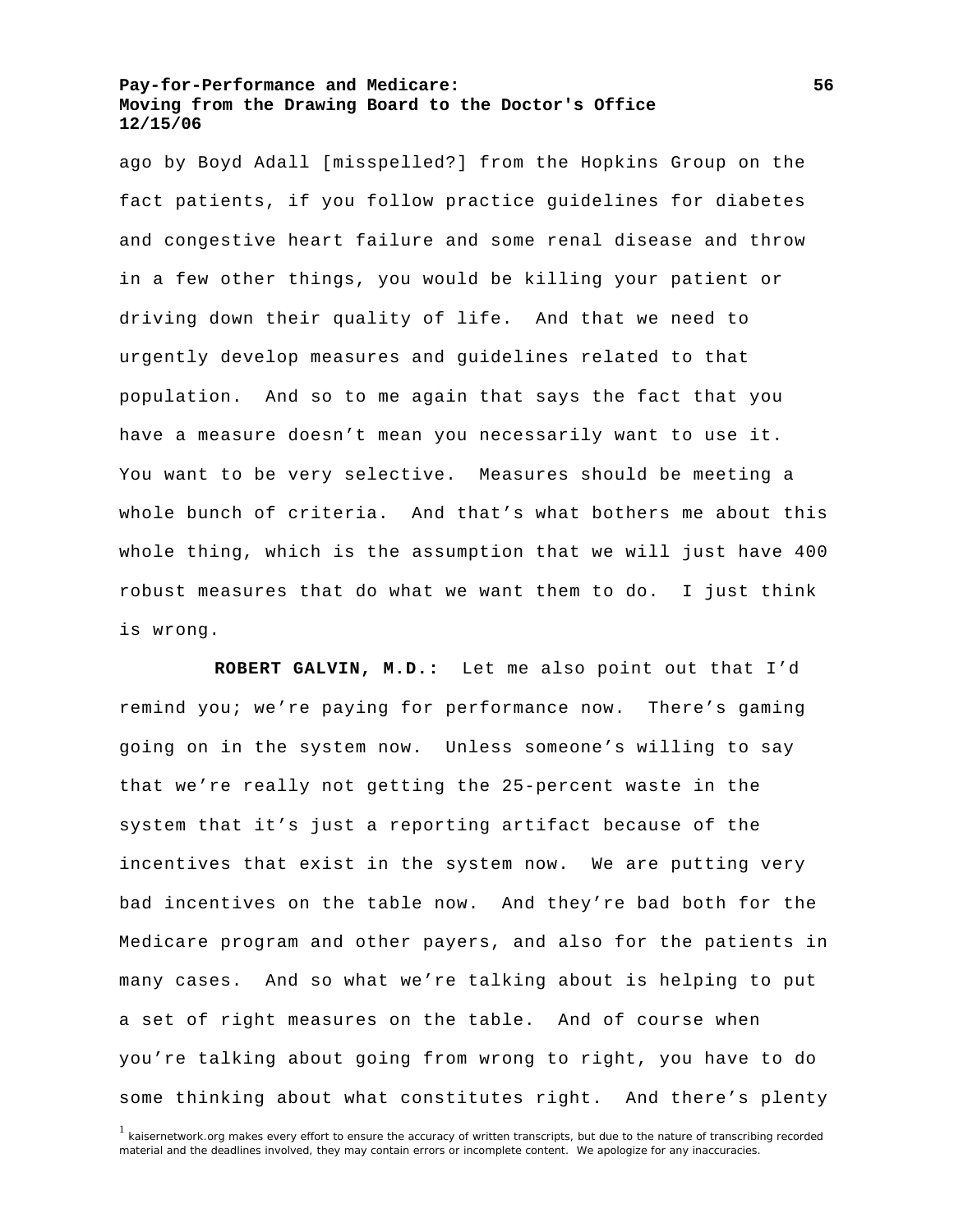of work that needs to be done. But there are some things that we already know that really people should be doing.

**ED HOWARD:** So correct the bad incentives.

**DR. PETRONCIOCAY:** Thank you.

**ED HOWARD:** We have a few minutes. We have a couple questions on cards. I want to reiterate my request that you fill out those evaluation forms. This is a question that I guess primarily directed to Alan Nelson. You talked Alan about the relationship between P4P and potential adverse selection. The questioner asks, "What is the solution to the potential problem of worsening racial and ethnic disparities because of the adverse selection that might result from P4P?"

**ALAN NELSON, M.D.:** I was chair of the IOM committee that developed the report on equal treatment. And so we spent a great deal of time talking about racial and ethnic disparities. On one hand, one of our conclusions was that greater adherence to practice guidelines, best practices, was one of the strategies that would reduce racial and ethnic disparities. And I think that's a very valid position to take. I raised a notion that if there are some categories of patients who for whatever reason may be less compliant or have multiple chronic illnesses which will be resource intensive and conceivably could worsen a physician's profile in terms of resource use, that if we aren't able to very well risk-adjust and the economic consequences would be to the physician's

<sup>&</sup>lt;sup>1</sup> kaisernetwork.org makes every effort to ensure the accuracy of written transcripts, but due to the nature of transcribing recorded material and the deadlines involved, they may contain errors or incomplete content. We apologize for any inaccuracies.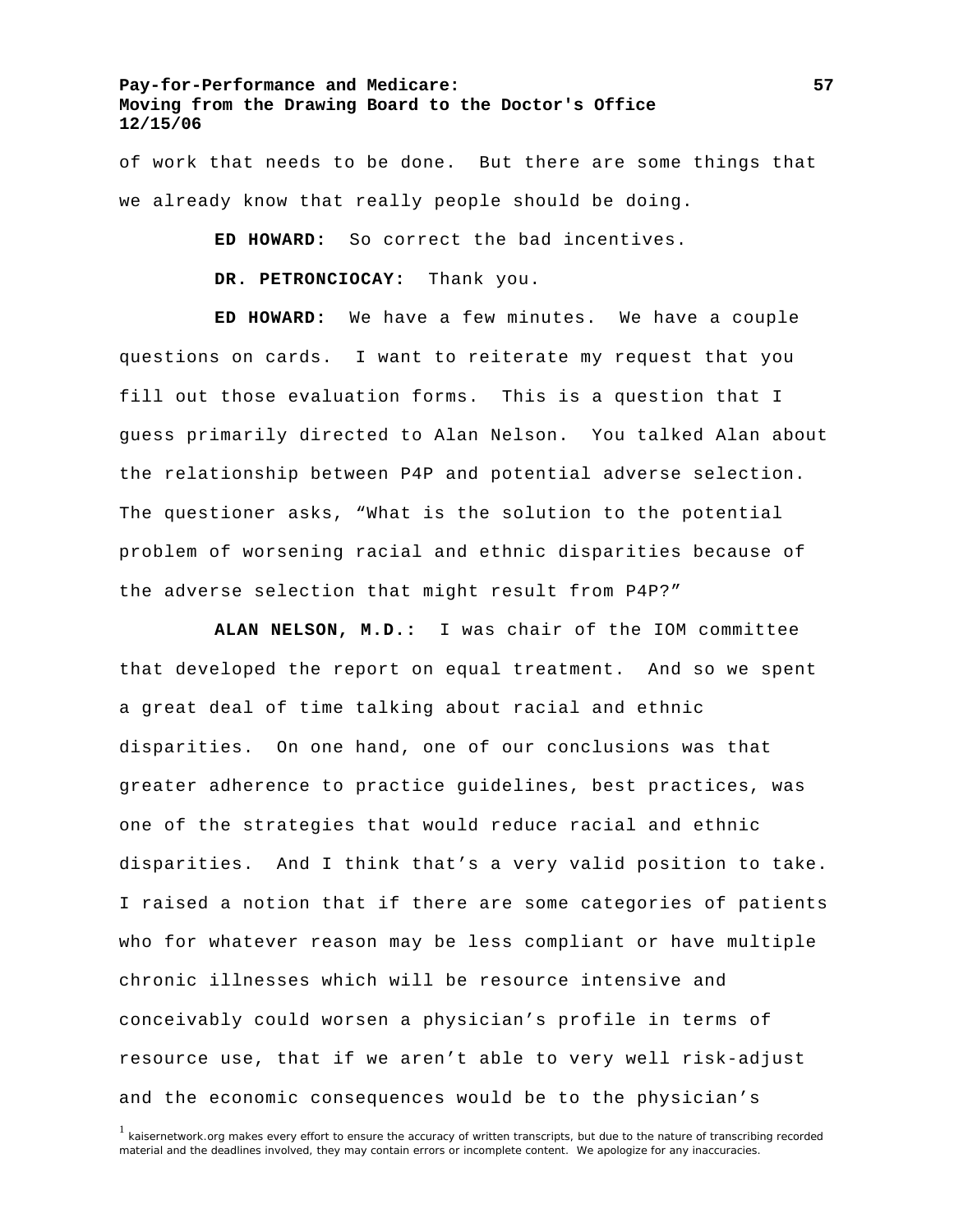detriment, you could reasonable expect that physicians would be selecting healthier, more affluent, easier to care for patients. And that would worsen the prospect for racial and ethnic disparities. And I think that both of those lines of thinking have some value.

 My comments aren't intended to stop P4P in its tracks. It's to raise again something that we have to think about ahead of time and try and make sure that we recognize that some patients are harder to take care of than others and that we try and correct for that in the way P4P is designed.

**ED HOWARD:** Alan, and maybe other panel members would like to weigh in also, let me just follow up on that, if I can. One of the other aspects of that part of this discussion that you mentioned was the potential impact on providers who disproportionately serve disparities prone populations, if you will. And it gets back, at least in part, to something that several of you mentioned and that is the desire to have a P4P system that rewards both achievement and improvement. And I wonder if you have any comments along those lines for the right balance to try to make sure that you get the right provider incentives for the population of providers that serves racial and ethnic minority populations.

**ALAN NELSON, M.D.:** The IOM committee recommended that both be considered, that is rewards go to those who improve care was well as to those who were at a sufficiently high and

<sup>1</sup> kaisernetwork.org makes every effort to ensure the accuracy of written transcripts, but due to the nature of transcribing recorded material and the deadlines involved, they may contain errors or incomplete content. We apologize for any inaccuracies.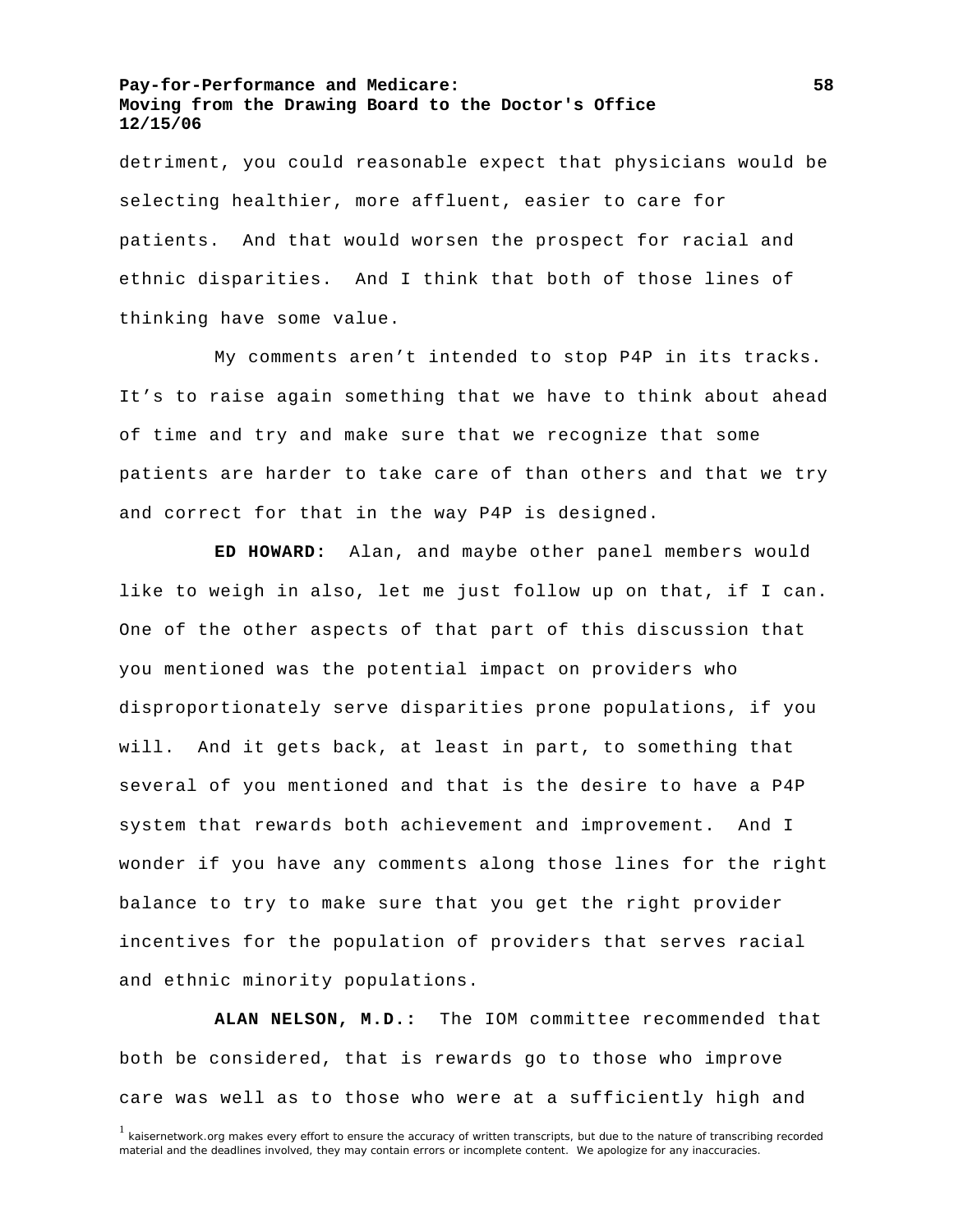sustained level even though they didn't have much capacity to improve. Both of these dimensions should be recognized in the rewards system. But we didn't go into any kind of discussion in depth on how much should be one or the other. What was the second part of your comment, Ed?

**ED HOWARD:** No, think it sounded like there were two parts. I didn't say it very well. Bob Barrinson?

**BOB BARRINSON:** I would just say you'd probably want to do both, but this is an area that can be informed by data. Meredith Rosenthal had a nice piece looking at how the response within Pacific Care and found the bigger for the intervention would have been on improvement. Again, I don't want come across as being a naysayer. I think there are many places we should be doing pay-for-performance and we should be looking at. Apparently according to Meredith, most of the programs are pay-for-attainment, not improvement. But we should be subjecting what's going on out there to evaluation and learn from the results.

 One thing we're doing a project for the Commonwealth Fund right now on pay-for-performance of health plans in New York Medicaid and one of the interesting findings there, which were the plans that were doing badly on particular measures wanted not to be a negative outlier. And so they wanted to improve that performance even though they weren't going to get a bonus for it. And so the important to keep in mind on this

<sup>1</sup> kaisernetwork.org makes every effort to ensure the accuracy of written transcripts, but due to the nature of transcribing recorded material and the deadlines involved, they may contain errors or incomplete content. We apologize for any inaccuracies.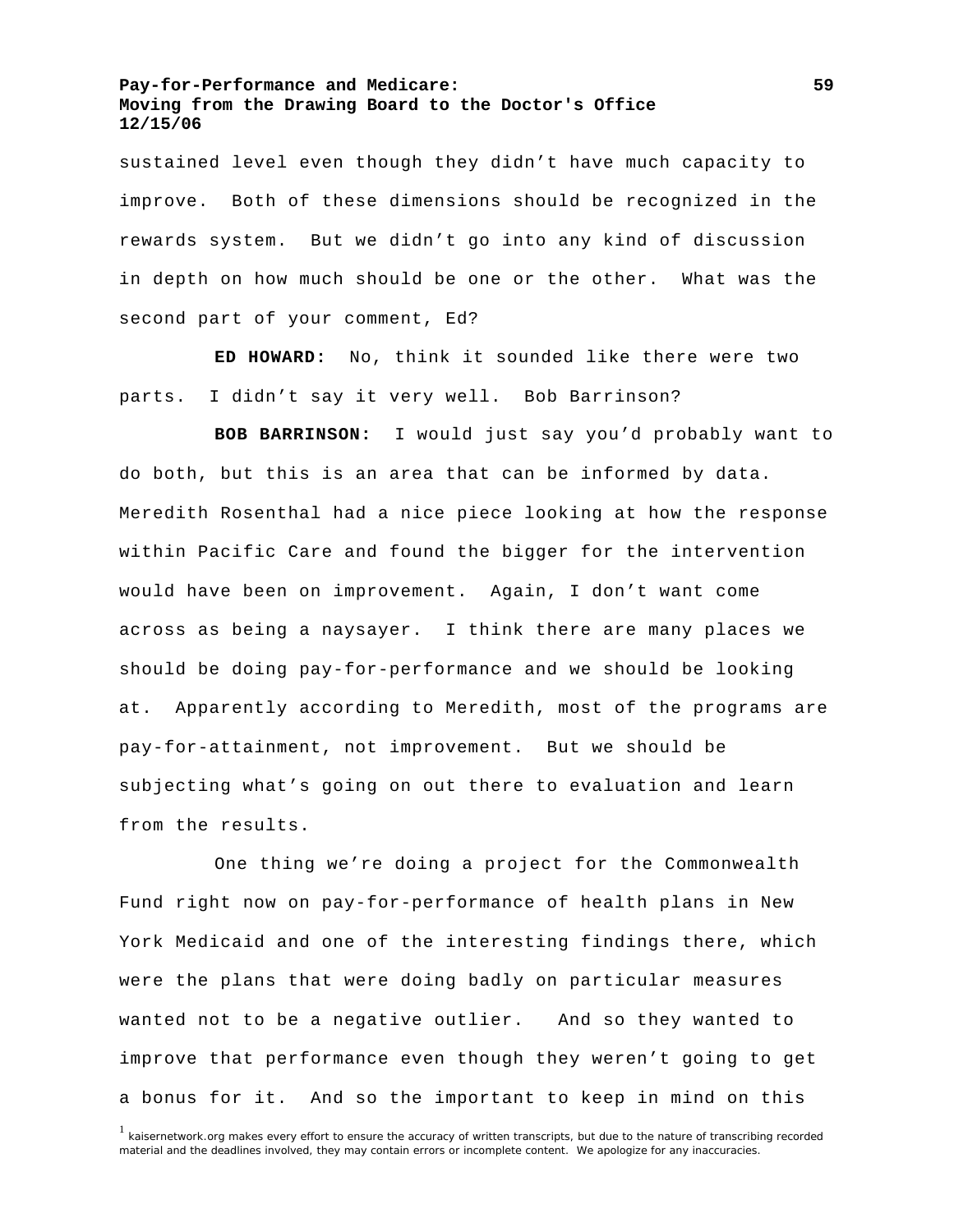one is that pay-for-performance is not being done in isolation. It is being done with public reporting of performance. And so in fact at least the state's view was that they are getting improvement in their model, which doesn't explicitly pay for improvement. I think we need a lot more real world sort of studies like that to sort of get a much better empirical base on how to make these design judgments going forward.

**ALAN NELSON, M.D.:** I wanted to beat Bob Barrinson's drum for a minute and address the fact that there are other fundamental changes in the way health care is financed and delivered in this country, beyond pay-for-performance do deal with issues of racial and ethnic disparities and more efficient care. Among those being the advanced medical home concept, which changes the payment system and rewards with a retainer those physicians who assume primary care responsibility and manage patients care with interventions that are other than face-to-face encounters. That is they responds to e-mails, telephone consultations, and part of their payment is based on this responsibility that they accept to manage the patient's care in a more efficient fashion. Then with an additional payment going based on their productivity in terms the number of encounters and the work that they do. This to me has a great deal of promise in, number one, evening the balance between incomes for primary care physicians and other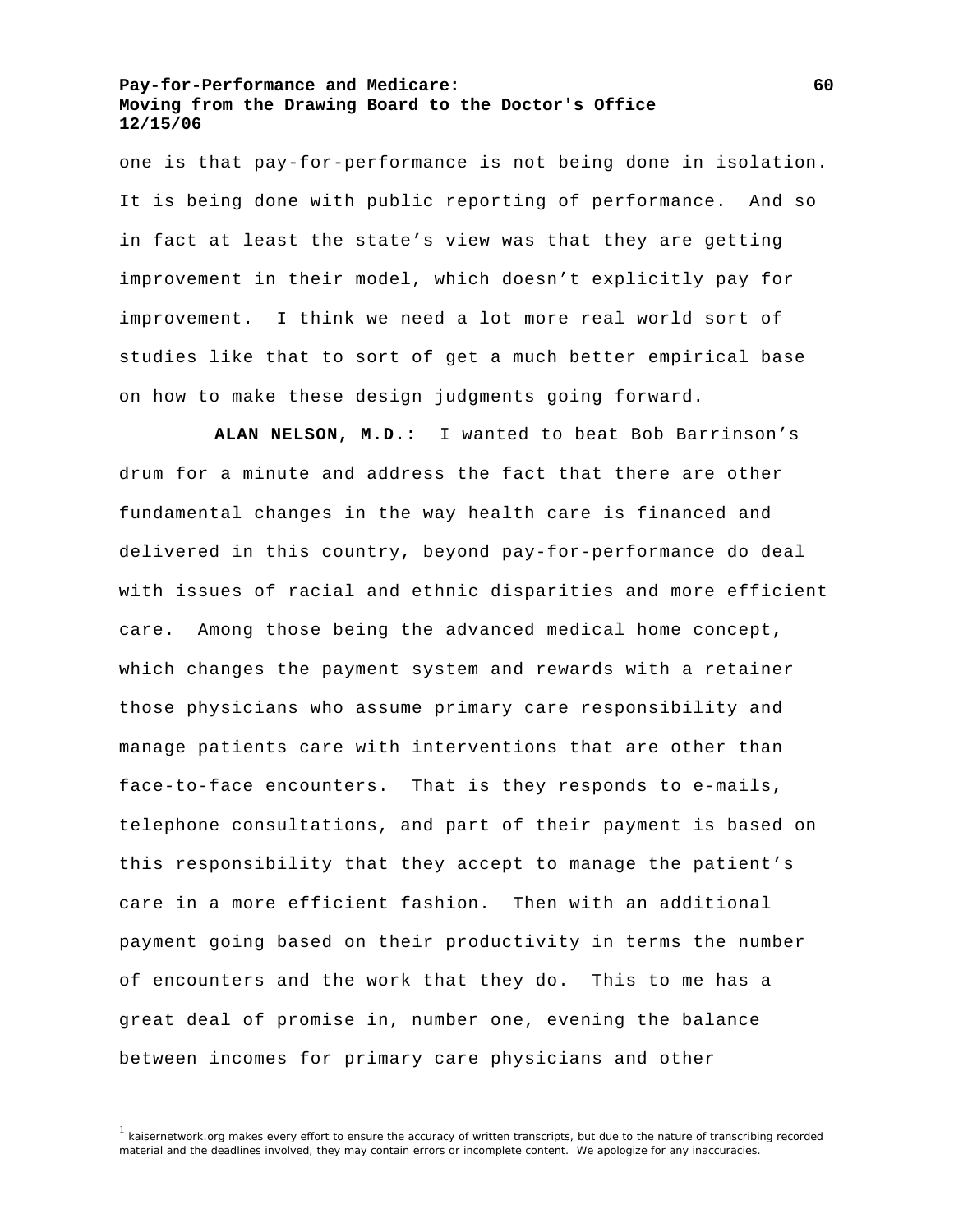specialties. Number two, to raise the tide under all boats including the racial and ethnic dimension.

**ED HOWARD:** Bob Galvin, did you have a comment?

**ROBERT GALVIN, M.D.:** I would just point out, I think it's an important question and it is one of the big challenges of paying based on performance. And I think what the IOM Committee did was look out there, saw that as a problem, saw that almost all of the programs were based on a tournament model, meaning you attain something or you got it or you didn't. And that that was going to drive this problem worse and that is one of the reasons we came out and said, "No, you need to do improvement and attainment. And the money for improvement should be as substantial." It's an example and Gail mentioned the learning system because I think everyone realizes what a big change this is in a very, very big system. And the idea of building in a learning system as we go, if this does in fact does begin to get adopted was a very big piece of that report and this is a good example of kind of a midcourse correction or hearing a problem and being able to adjust to it.

**STUART GUTERMAN:** Okay, I think we have a closing question that is an appropriate closing question, that I think will elicit a lot of response of behalf of the panelists. The submitted question was, "Is pay-for-performance distracting Congress and Medicare officials from the larger issue of reforming the way physicians are paid?" And I'll use the co-

<sup>&</sup>lt;sup>1</sup> kaisernetwork.org makes every effort to ensure the accuracy of written transcripts, but due to the nature of transcribing recorded material and the deadlines involved, they may contain errors or incomplete content. We apologize for any inaccuracies.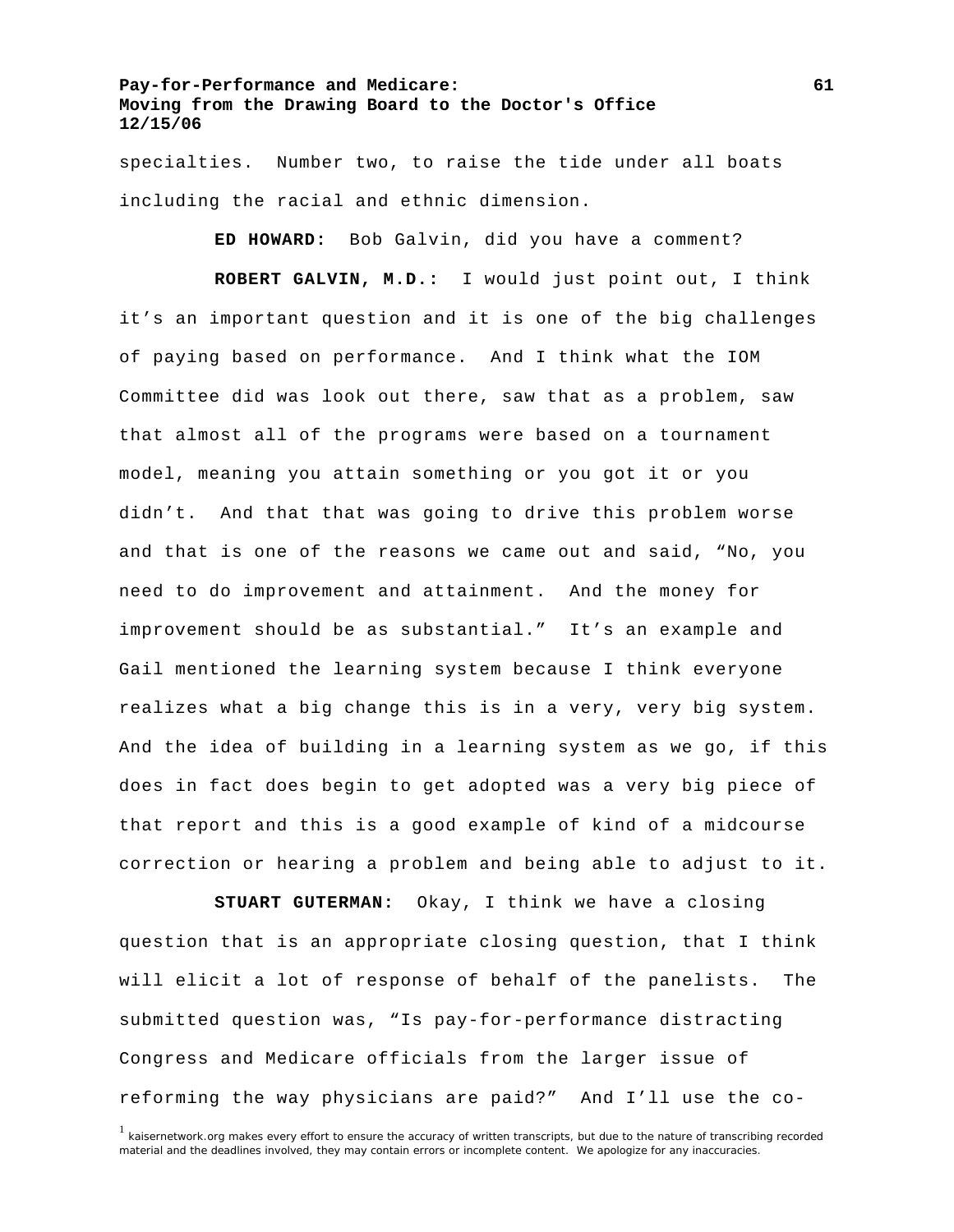moderator's prerogative to take a first crack at this and let the others take their cracks.

 I think the important issue here that you all need to take away from this discussion is that there are lots of issues to be considered. But the criticisms of one way or another of approaching the issue of pay-for-performance should be taken as identification of issues that you all need to consider when you're considering what to do about this particularly for the Medicare program and the other public programs rather than a statement that you don't want to pay for things you want to see happen. The question is whether you can properly define what you see happening or what you want to see happening and whether you can properly attach payment to it. But it shouldn't be taken as obviating the need for reforming the payment system because our fee-for-service payment system has plenty of problems. And any new system is going to need to reflect a similar set of incentives, that is paying for what you want to see happen. For instance, the major alternative to fee-forservice is capitation. But in a capitated system, you're all familiar with the assertions that capitation provides plenty of incentive to stint on care and quality. So you need to have quality measures and that's one of the reasons that they [inaudible] were put in place. You need to have quality measures to be able to monitor that too. In any system, you devise you need to have a way of building in incentives to do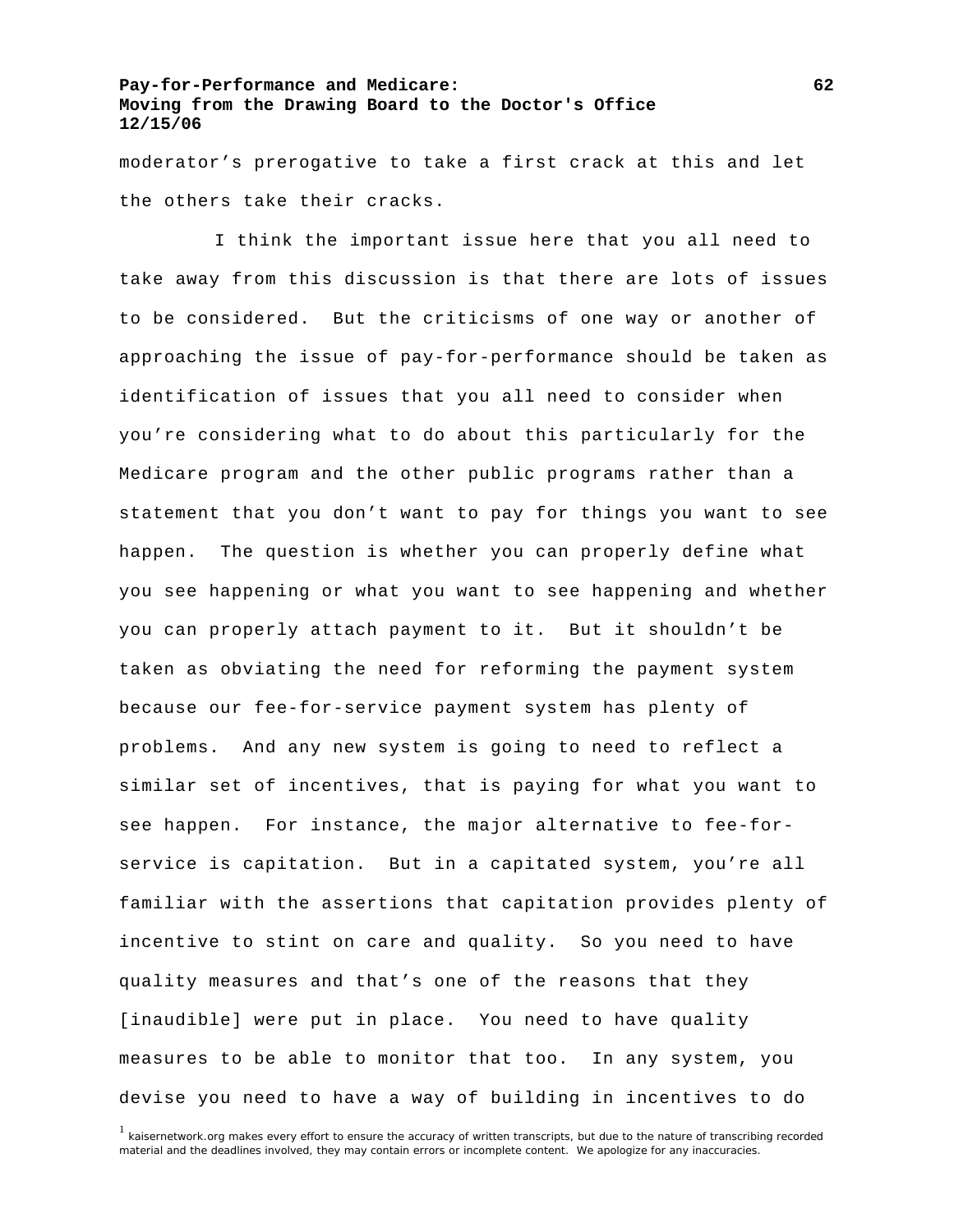the things that you want to do. So it has the potential for distracting Congress and Medicare officials. One of the reasons we had this session was to be able to put the issues on the table but not to distract you from one or the other. But to sort of make you aware of the fact that there are things to consider in both and you have your work cut out for you. So why don't we go —

**ROBERT GALVIN, M.D.:** Yes, I think — I suspect the answer might be the same. I think if the question is, should Congress and should CMS and should the public sector focus on fundamental changes in the payment system or performance based payment. I think the answer is yes. And I think the reason the answer is yes is I think kind of a monochromatic payment system, like the one we've had, is probably way to simplistic for what we're looking for in overall payment. So I would move against the idea that it's either or, or that it's black or white and answer that question yes.

**BOB BARRINSON:** I had a line on one of my slides saying "Opportunity Costs." People have only so much energy and attention span and then we are also dealing with real outlays of funds and what the staff does. When Mrs. Johnson and Mr. Thomas and Mark McCullen and the AMA are all talking about an SGR quality reporting tradeoff, they are not talking about fixing what is broken about the RBRBS system. I would love in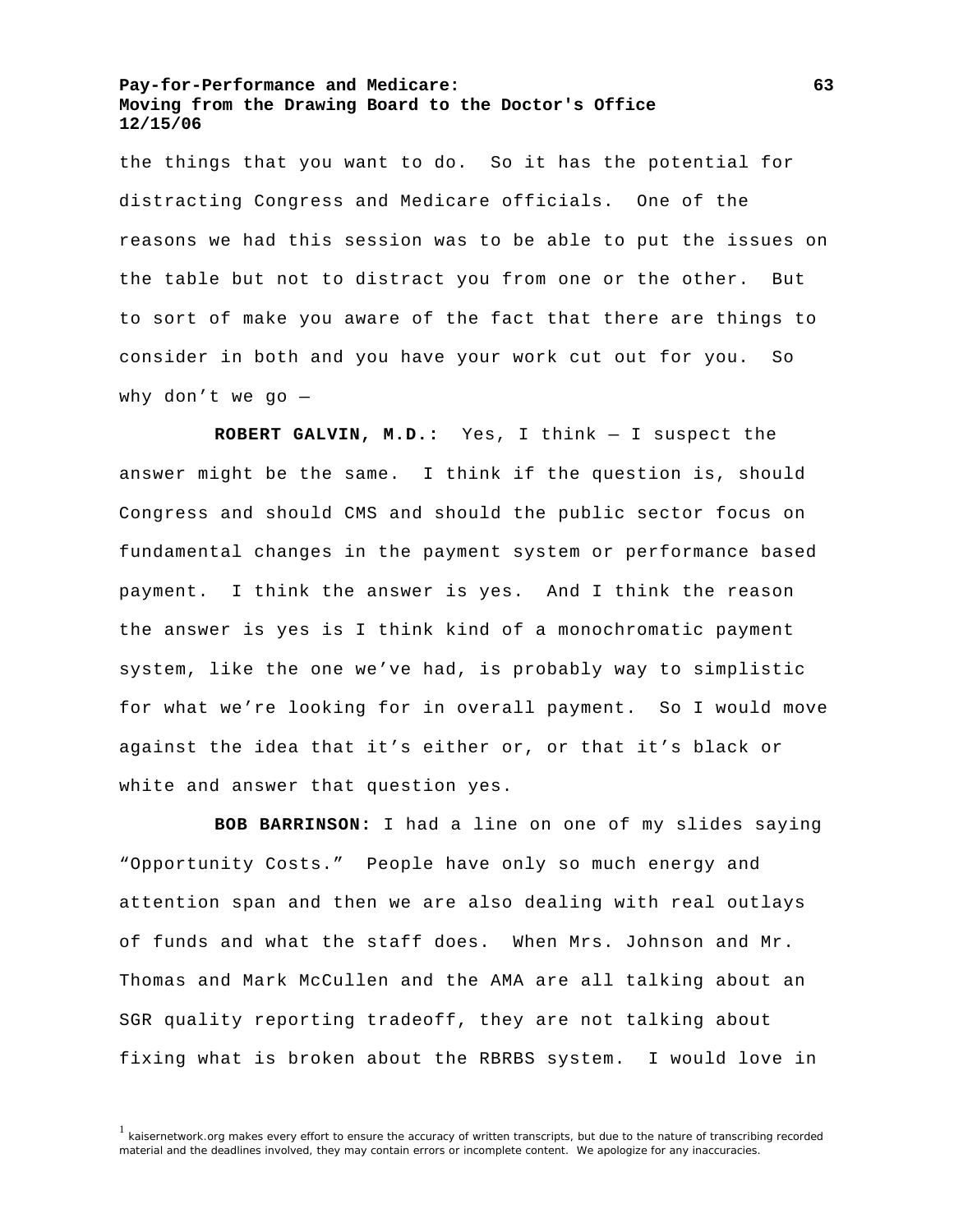10 years for us to have a new payment system for physicians. That will take 10 years. It needs demonstrations.

 There are documented problems right now with how our RBRBS is functioning. Kevin Hayes from MedPAC is right there. They put in their report things that need to happen which involve expenditures and it involves taking on some entrenched interests that don't want to see some of that change. Nobody's having that discussion, while everybody's talking about these quality measures. It would be nice to say we can do it all. In the real world the question is, when we relieve the SGR thing, which I think next year we will have to do, what is it that we're asking for in exchange for that? And I would not be putting quality-reporting number one on my list. I would be putting a real commitment to finding the resources to fix what's broken in the RBRBS payment system. And then if there's some energy left over then let's do the quality measures.

**ALAN NELSON, M.D.:** I wonder if there is adequate recognition in Congress of the fact that pay-for-performance as it's currently designed is going to drive up the volume of services provided? Because so many of the measures right now are calling for things that aren't being done. Preventive services that aren't being delivered, blood tests that aren't being done for patients and so forth, cholesterol and so forth. And that if we come up and substantially raise the compliance in patient care for those measures, then don't gripe because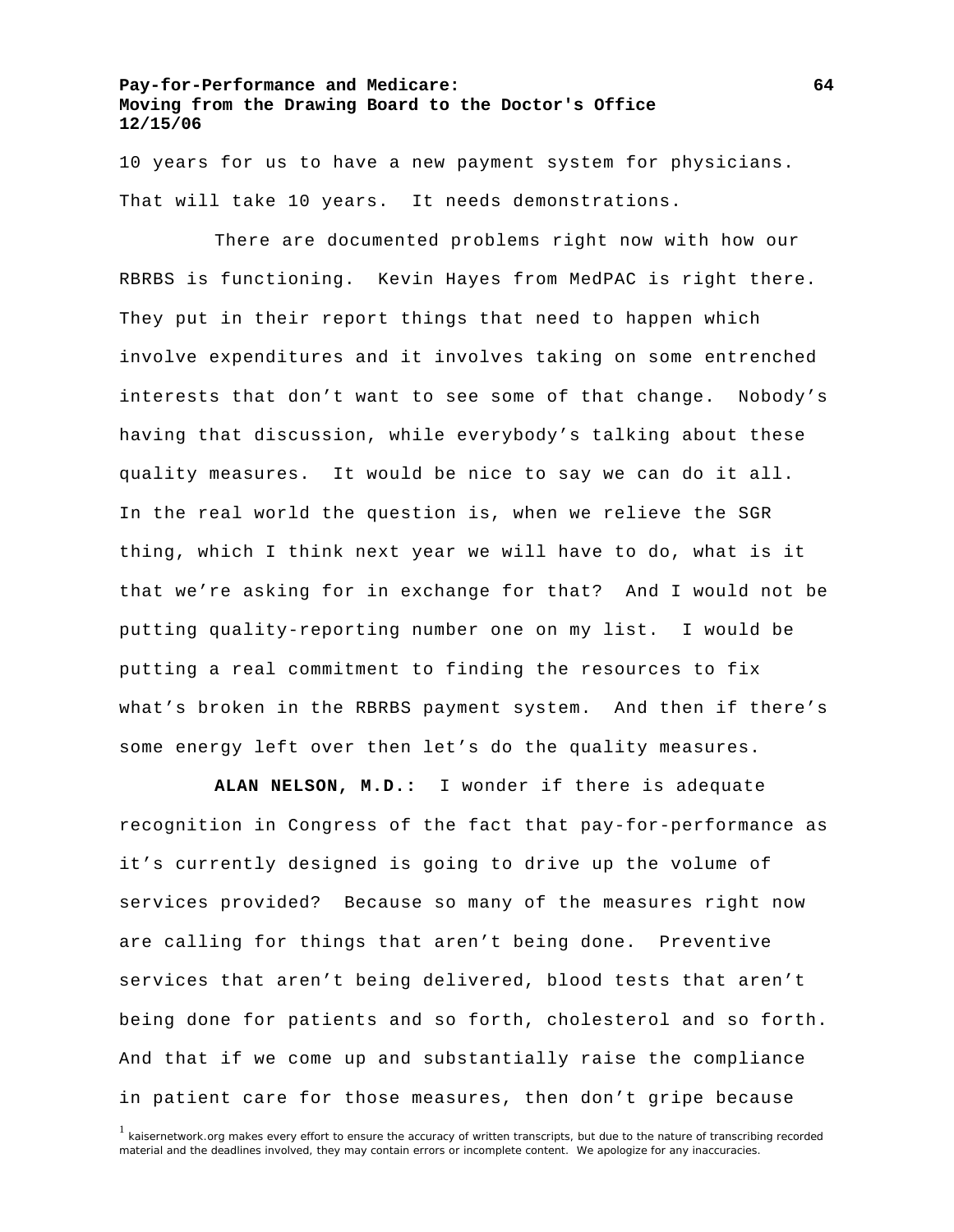the volume of services goes up. Rejoice because good services are going up and trying to separate those from wasteful services, unnecessary imaging, you go on and on with what kind of services might be wasteful, virtual total body examinations for starters.

 But in either event, better recognize that there's a fiscal note in quality improvement and be willing to pay for it. Recognize that the real money, the crux of the issue for Congress is in efficiency rewarding efficiency. That is enormously more difficult because of the point I made about attributing who's responsible for the services. If a patient has an operation, is it the primary care physician who recommended it? Is it the specialty consultant who recommended it also? Or is it the surgeon? Who gets the blame or the praise for that? And you're a long ways from working that out in a way that makes sense.

**ROBERT GALVIN, M.D.:** Well, since I seem to be the glass half-full person on the stage, let me make a couple of comments. I think first is really to Bob's concern that there's only so much energy in the real world. Just this past year Congress dealt with the evaluation and management fees, the core system, and paying for quality reporting. So I think it just happened that you can do both of these at the same time. And in terms of Alan, he is right. I do think it is going raise volume in some areas. But remember, this IOM